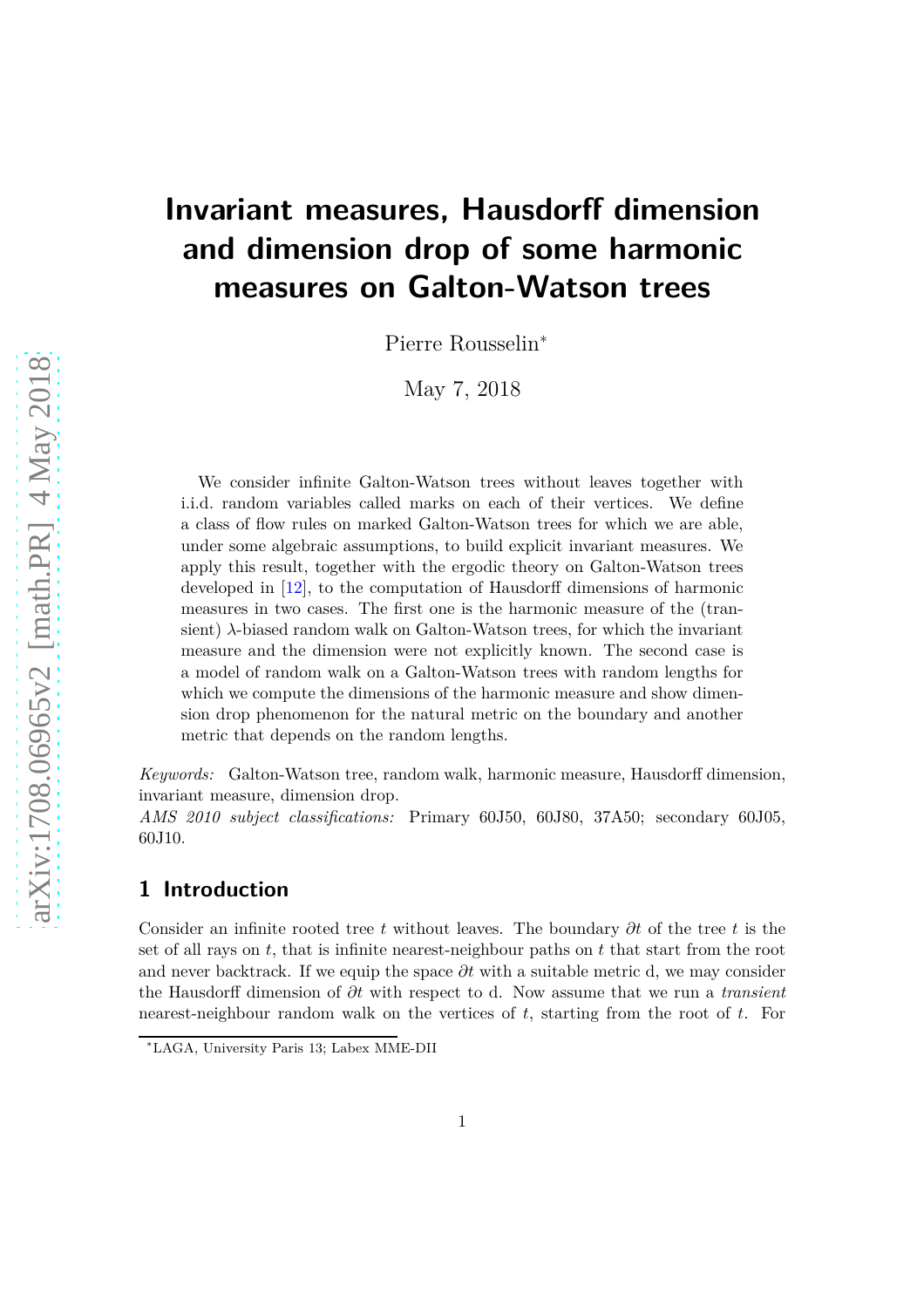any height  $n \geq 0$ , let  $\Xi_n$  be the *last* vertex at height *n* that is visited by the random walk. We call  $\Xi$  the *exit ray* of this random walk. The distribution of  $\Xi$ , which is a probability measure on the boundary *∂t* is called the *harmonic measure* associated to the random walk. One may define the *Hausdorff dimension of this measure* to be the minimal Hausdorff dimension of a subset of *∂t* of full measure. When this Hausdorff dimension is strictly less than the one of the whole boundary, we say that the *dimension drop* phenomenon occurs. Informally, this means that almost surely, the exit ray may only visit a very small part of the boundary *∂t*.

This phenomenon was first observed by Makarov in [\[16\]](#page-36-0) in the context of a twodimensional Brownian motion hitting a Jordan curve. On supercritical Galton-Watson trees, Lyons, Pemantle and Peres proved the dimension drop for the simple random walk in the seminal paper  $\left[12\right]$  and for the (transient)  $\lambda$ -biased random walk in  $\left[13\right]$ . For a more concrete interpretation of this phenomenon, see [\[13,](#page-35-1) Corollary 5.3] and [\[12,](#page-35-0) Theorem 9.9] which show that with high probability, the random walk is confined to an exponentially smaller subtree. Another application of this result is given in [\[3\]](#page-35-2), where the authors prove a cut-off phenomenon for the mixing time of the random walk on the giant component of an Erdős-Rényi random graph, started from a typical point.

An analogous asymptotic result was discovered by Curien and Le Gall in [\[4\]](#page-35-3) for the simple random walk on critical Galton-Watson trees conditioned to survive at height *n*, when  $n$  is large. It was then extended to the case where the reproduction law of the Galton-Watson tree has infinite variance by Lin [\[9\]](#page-35-4). In these works, the asymptotic result for finite trees is (not easily) derived from the computation of the Hausdorff dimension associated to a random walk on an infinite tree. This infinite tree is the scaling limit of the reduced critical Galton-Watson tree conditioned to survive at height *n*; it can be seen as a Galton-Watson tree with edge lengths and the simple random walk becomes a nearest-neighbour random walk with transition probabilities inversely proportional to the edge lengths.

One of the main goals of this work is to generalize this last model and obtain similar results. This will be done in Section [5.](#page-18-0) To introduce our method, we need a little more formalism. We work in the space of *marked* trees without leaves, that is, trees *t* with, on each vertex *x* of *t*, an attached non-negative real number  $\gamma_t(x)$  called the mark of *x* in *t*. A marked Galton-Watson tree, characterized by its reproduction law and its mark law (which may be degenerated), is a Galton-Watson tree with i.i.d. marks. To a positive function  $\phi$  on the space of marked tree, we may associate the law of a random ray  $\Xi$  on the tree *t* in the following way: we first choose a vertex  $\Xi_1 = i$  of height 1 with probability

$$
\mathbb{P}(\Xi_1 = i) = \Theta_t(i) := \frac{\phi(t[i])}{\sum_{j=1}^{\nu_t(\emptyset)} \phi(t[j])},
$$

where  $\nu_t(\emptyset)$  is the number of children of the root  $\emptyset$  and  $t[i]$  is the (reindexed) marked subtree starting from *i*, see Figure [1.](#page-2-0) For the remaining vertices of the ray  $\Xi$ , we then play the same game in the selected subtree  $t[i]$ . The sequence of such selected subtrees is a Markov chain on the space of marked trees. Our initial measure of interest for this Markov chain is the law of a marked Galton-Watson tree but it is rarely invariant.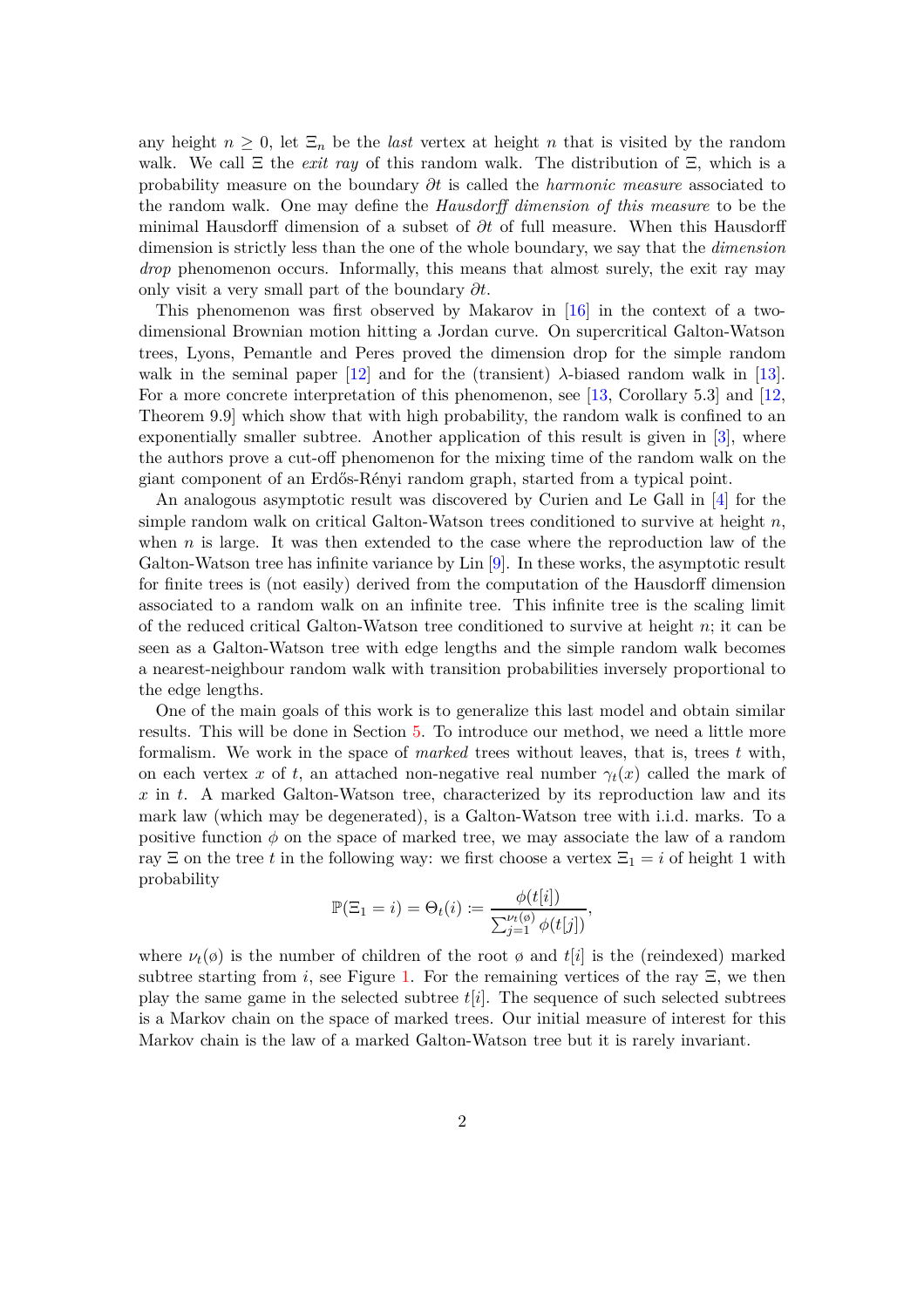

<span id="page-2-0"></span>Figure 1: Probability transitions of the Markov chain on the space of marked trees associated to the flow rule Θ.

The heart of this work is Theorem [3.2,](#page-10-0) in which we give some sufficient algebraic conditions on the function  $\phi$  to build an explicit invariant measure for this Markov chain. Moreover, this measure is absolutely continuous with respect to the law of the Galton-Watson tree. These algebraic conditions were inspired by the proofs of [\[4,](#page-35-3) Proposition 25] and [\[9,](#page-35-4) Proposition 8]. This allows us to use the ergodic theory on Galton-Watson trees from [\[12\]](#page-35-0), to obtain quantitative and qualitative results.

In Section [4,](#page-12-0) we use this tool to study the harmonic measure of the  $\lambda$ -biased random walk on supercritical Galton-Watson trees. In [\[13\]](#page-35-1), the authors prove the existence of a unique invariant probability measure  $\mu_{\rm HARM}$  absolutely continuous with respect to the law of the Galton-Watson tree, and conclude that there is a dimension drop phenomenon. However, they do not (except in the case  $\lambda = 1$  in [\[12\]](#page-35-0)) give an explicit formula for the density of  $\mu_{\rm HARM}$  and the Hausdorff dimension of the harmonic measure. Interestingly, although we are dealing with a model of random walk on Galton-Watson trees without marks, it is easier to express an explicit invariant measure in the more general setting of Theorem [3.2.](#page-10-0) From the explicit invariant measure, we deduce an expression for the Hausdorff dimension of the harmonic measure in Theorem [4.1.](#page-15-0) This invariant measure and this Hausdorff dimension were found independently by Lin in [\[10\]](#page-35-5). The explicit formulas allow him to answer interesting questions, including an open question from [\[14\]](#page-35-6). In this work, we use our dimension formula [\(12\)](#page-15-1) to compute numerically the dimension (and the speed, thanks to  $\vert 1 \vert$ ) of the  $\lambda$ -biased random walk as a function of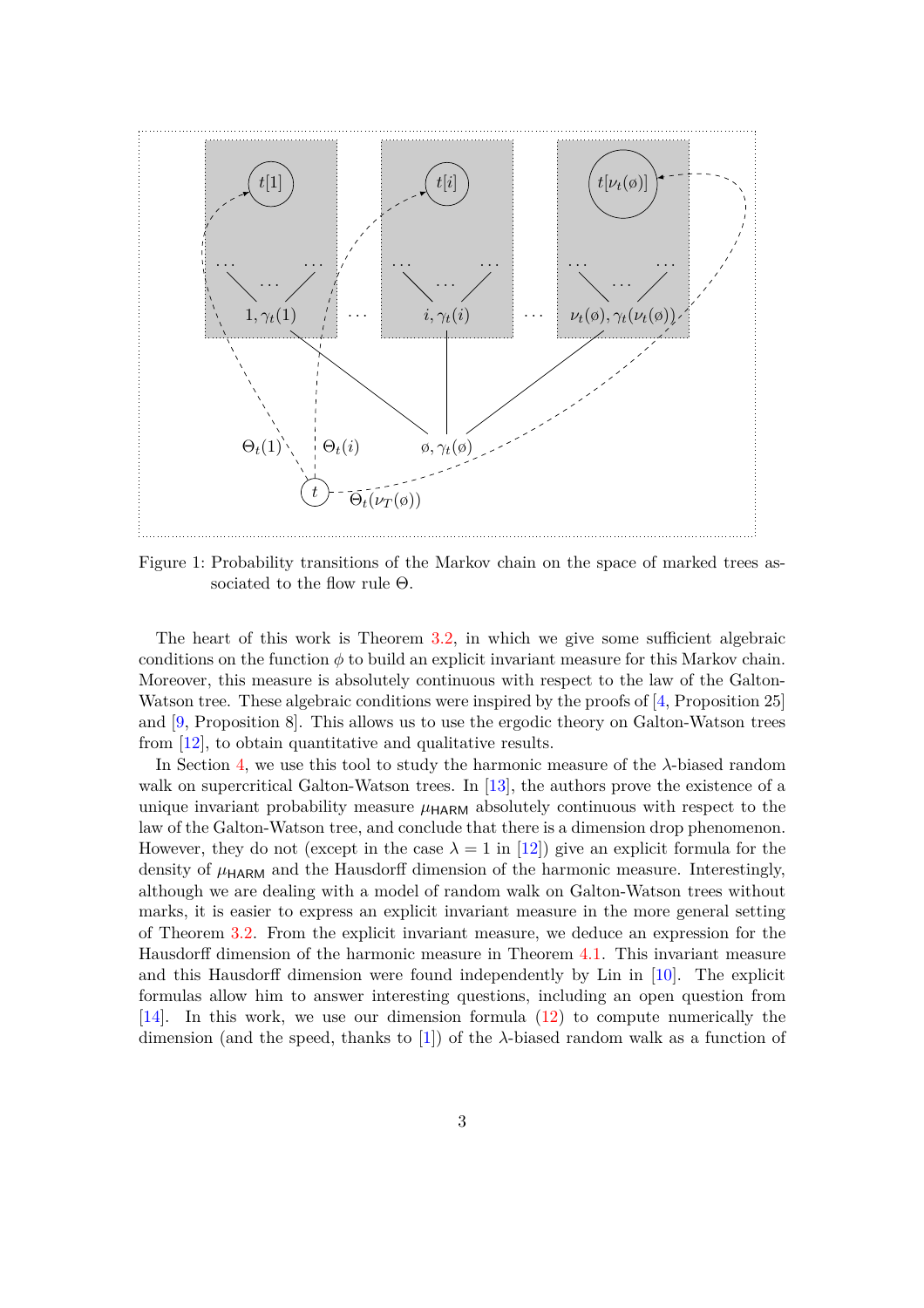*λ*, for two different reproduction laws.

Section [5](#page-18-0) is completely independent from Section [4.](#page-12-0) Let us briefly present the model we study in it. Let  $\Gamma$  be a random variable in  $(1,\infty)$ . We consider a Galton-Watson tree *T* with reproduction law  $\mathbf{p} = (p_k)_{k>0}$  such that  $p_0 = 0$  and  $p_1 < 1$  and attach to its vertices i.i.d. marks  $(\Gamma_x)_{x \in T}$  with the same law as Γ. We add an artificial parent  $\phi_*$  of the root ø. Then we define the length of the edge between ø and  $\varphi_*$  as the inverse  $\Gamma_{\varphi}^{-1}$ of the mark of the root. We do the same in all the subtrees starting from the children of the root, except that we multiply all the lengths in these subtrees by  $(1 - \Gamma_{\phi}^{-1})$ , and we continue recursively, see Figure [2.](#page-3-0) We call the resulting random tree a Galton-Watson tree with recursive lengths. The Γ-height of a vertex *x* of *T* is the sum of the lengths of all the edges in the shortest path between  $x$  and  $\varphi_*$ .



<span id="page-3-0"></span>Figure 2: A schematic representation of a Galton-Watson tree with recursive lengths.

We then start a nearest-neighbour random walk on  $T$  from its root  $\phi$  with transition probabilities inversely proportional to the lengths of the edges between the current vertex and the neighbours. The walk is reflected at  $\varphi_*$ . This random walk is almost surely transient, thus defines a harmonic measure on the boundary *∂T*. We can again apply Theorem [3.2](#page-10-0) to this model to find an invariant probability measure. This gives in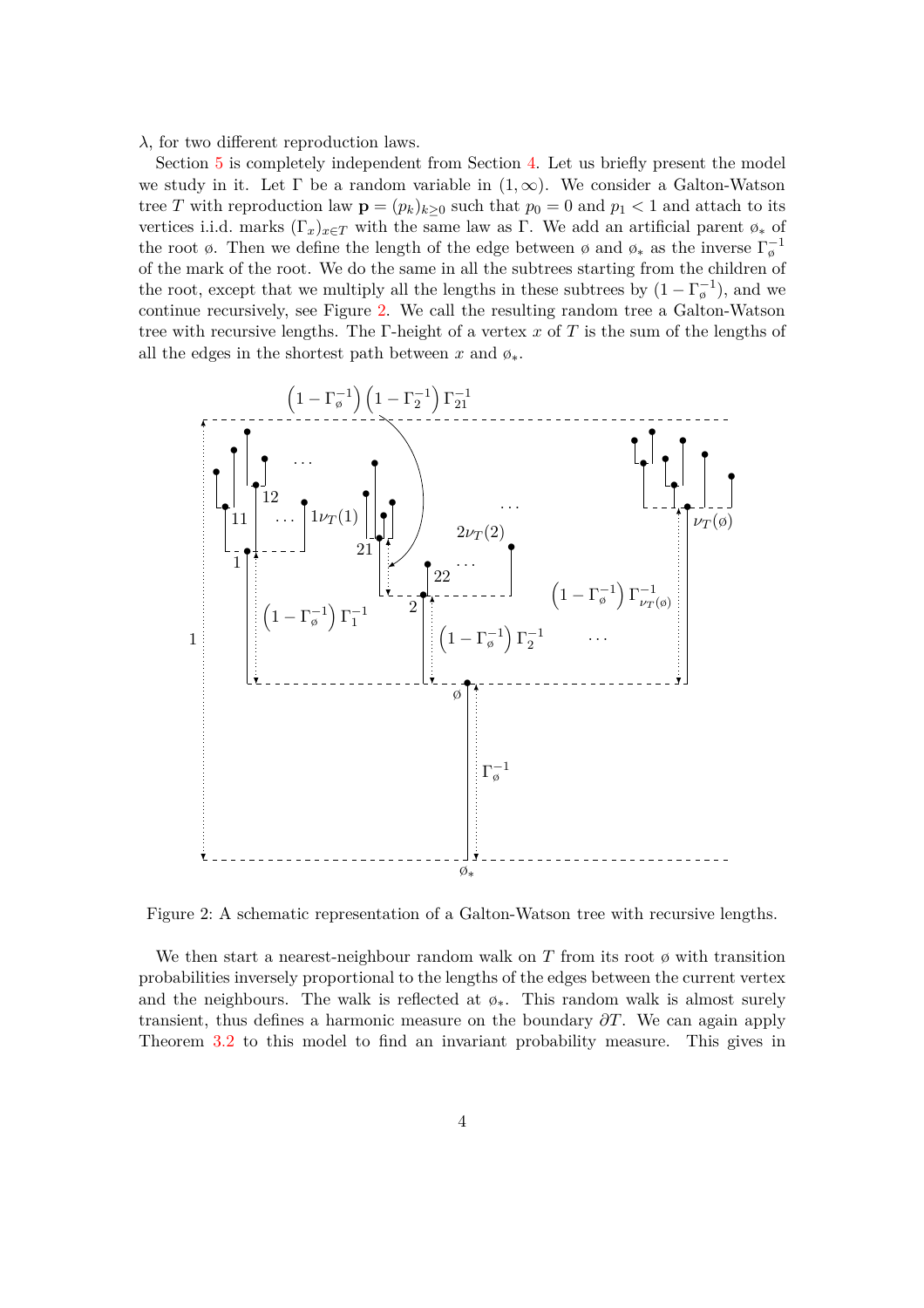Theorem [5.2](#page-23-0) the Hausdorff dimension of the harmonic flow, as well as the dimension drop, for the so-called "natural metric" on the boundary *∂T* which does not take into account the lengths on the tree, only the genealogical structure.

Finally, we solve the same problem with respect to another metric on *∂T* which depends on the lengths. We associate to our tree an *age-dependent process* whose Malthusian parameter turns out to be the Hausdorff dimension of the boundary with respect to this distance, and prove that we still have a dimension drop phenomenon in this context.

**Acknowledgements.** Part of this work was presented at the 47<sup>th</sup> Saint-Flour Summer School of Probability. The author wishes to thank the organizers of this event. The author is also very grateful to his Ph.D. supervisors Julien Barral and Yueyun Hu for many interesting discussions and constant help and support and to the anonymous referees for suggesting many improvements (and for the correction of an uncountable amount of typos and other mistakes).

# <span id="page-4-0"></span>**2 Flow rules on marked Galton-Watson trees**

### **2.1 Trees and flows**

Following Neveu([\[17\]](#page-36-1)), we represent our trees as special subsets of the finite words on the alphabet  $\mathbb{N}^* := \{ 1, 2, \dots \}$ . The set of all finite words is denoted by U and equals the disjoints union  $\bigsqcup_{k=0}^{\infty} (\mathbb{N}^*)^k$ , where we agree that  $(\mathbb{N}^*)^0 := \{\emptyset\}$  is the set containing only the empty word  $\phi$ . The length of a word x is the unique integer k such that x belongs to  $(N^*)^k$  and is denoted by |x|. The concatenation of the words x and y is denoted by *xy*. A word  $x = (x_1, x_2, \ldots, x_{|x|})$  is called a prefix of a word  $y = (y_1, y_2, \ldots, y_{|y|})$  when either  $x = \emptyset$  or  $|x| \le |y|$  and  $x_i = y_i$  for any  $i \le |x|$ . We denote by  $\preceq$  this partial order and by  $x \wedge y$  the greatest common prefix of  $x$  and  $y$ . The parent of a non-empty word  $x = (x_1, x_2, \ldots, x_{|x|})$  is  $x_* \coloneqq (x_1, x_2, \ldots, x_{|x|-1})$  if  $|x| \geq 2$ ; otherwise it is the empty word ø. We also say that x is a child of  $x_*$ . A (rooted, planar, locally finite) tree t is a subset of U such that  $\emptyset \in t$  (in this context, we call  $\emptyset$  the root of t) and for any  $x \in t$ :

- if  $x \neq \emptyset$ , then  $x_* \in t$ ;
- there exists a unique non-negative integer, denoted by  $\nu_t(x)$  and called the number of children of *x* in *t*, such that for any  $i \in \mathbb{N}$ , *xi* is in *t* if and only if  $1 \leq i \leq \nu_t(x)$ .

The tree *t* is endowed with the undirected graph structure obtained by drawing an edge between each vertex and its children. A leaf of *t* is a vertex that has no child. In this work, we are interested in leafless trees, that is infinite trees in which the number of children cannot be 0. We denote by  $\mathscr T$  the set of all such trees.

We will need to add an artificial parent  $\phi_*$  of the root. Let  $\mathcal{U}_*$  be the set  $\mathcal{U} \cup \{ \phi_* \}$ and let us agree that  $\phi_*$  is the only strict prefix of  $\phi$  and has length -1. Likewise, for any tree *t* in  $\mathscr{T}$ , we let  $t_* := t \sqcup \{ \emptyset_* \}$  and denote by  $\mathscr{T}_*$  the set of all such trees.

Let  $\mathcal{U}_{\infty} := (\mathbb{N}^*)^{\mathbb{N}^*}$  be the set of all infinite words. The *k*-th truncation of an infinite word  $\xi$  is the finite word composed of its *k* first letters and is denoted by  $\xi_k$ . When a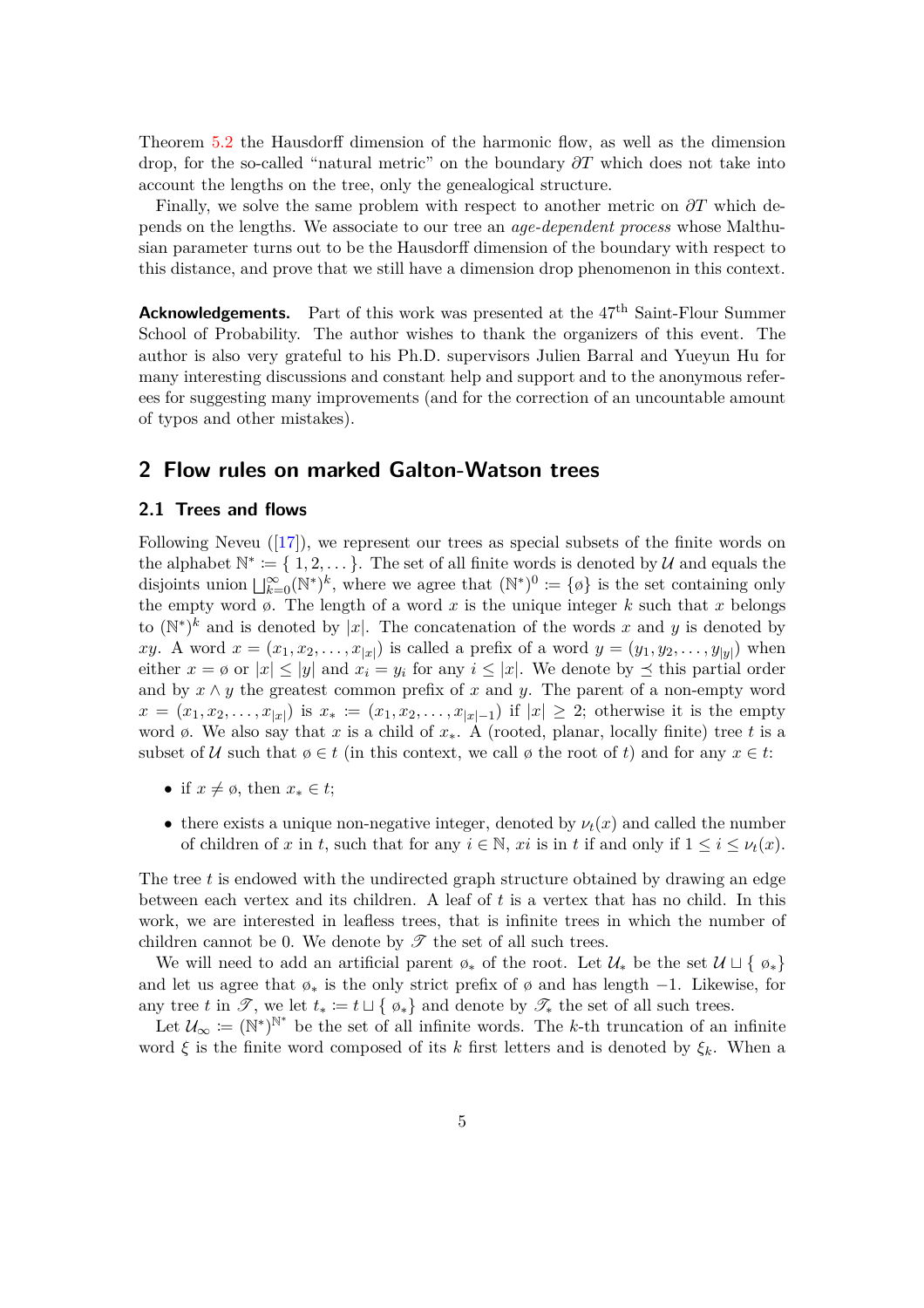finite word *u* is a truncation of an infinite word *ξ*, we still say that *u* is a prefix of *ξ*. For two distinct infinite words *ξ* and *η*, we may again consider their greatest common prefix  $\xi \wedge \eta \in \mathcal{U}$ . A ray in a tree *t* is an infinite word  $\xi$  such that each of its truncations belongs to *t*. One may also think of a ray as an infinite non-backtracking path in *t* starting from the root. The set of all rays in *t* is called the boundary of *t* and denoted by  $\partial t$ .

Let us denote by  $[x]_t$  the cylinder of all rays passing through  $x$  in  $t$ , that is the set of all rays  $\xi$  in  $\partial t$  such that  $\xi_{|x|} = x$ . The boundary  $\partial t$  of a tree *t* is always endowed with the topology generated by all the cylinders  $[x]_t$ , for  $x$  in  $t$ .

A (unit) *flow* on *t* is a function  $\theta$  from *t* to [0, 1], such that  $\theta(\emptyset) = 1$  and for any  $x \in t$ ,

$$
\theta(x) = \sum_{i=1}^{\nu_t(x)} \theta(xi).
$$

We may define a flow  $\theta_M$  on t from a Borel probability measure M on the boundary  $\partial t$  by setting  $\theta_M(x) = M([x]_t)$ . A monotone class argument shows that the mapping  $M \mapsto \theta_M$  is a one-to-one correspondance and we will abuse notations and write  $\theta$  for both the flow on *t* and the associated Borel probability measure on *∂t*.

### **2.2 Hausdorff measures and dimensions on the boundary of a tree**

Consider an infinite leafless rooted tree *t* as before, and a metric d on its boundary. For *ξ* in *∂t* and a non-negative number *r*, let  $\mathcal{B}(\xi, r)$  be the closed ball centered at *ξ* with radius *r* for the metric d. We always make the assumption that the balls of the metric space  $(\partial t, d)$  are exactly the cylinders  $[x]_t$ , for  $x$  in  $t$ . An example of a metric satisfying this assumption is the *natural distance*  $d_{\mathcal{U}_{\infty}}$  defined by,

<span id="page-5-1"></span>
$$
\forall \eta \neq \xi \in \partial t, \quad d_{\mathcal{U}_{\infty}}(\xi, \eta) = e^{-|\xi \wedge \eta|}. \tag{1}
$$

We will use this metric in Section [4](#page-12-0) and the first half of Section [5.](#page-18-0) At the end of this paper, we will need to consider another (random) metric.

For  $\delta > 0$ , and a subset *E* of  $\partial t$ , a  $\delta$ -cover of *E* is a denumerable family  $(E_i)_{i \geq 1}$  of subsets of  $\partial t$  such that for any  $i \geq 1$ , the diameter diam  $E_i$  (with respect to d) is lesser or equal to  $\delta$  and  $E \subset \bigcup_{i \geq 1} E_i$ . Now, let *s* be a non-negative real number. First we define the (outer) measure  $\mathscr{H}_{\delta}^s$  by

$$
\mathcal{H}_{\delta}^{s}(E) = \inf \Biggl\{ \sum_{i=1}^{\infty} \text{diam}(E_{i})^{s} : (E_{i})_{i \geq 1} \text{ is a } \delta \text{-cover of } E \Biggr\}. \tag{2}
$$

The *s*-dimensional Hausdorff measure of *E* (with respect to *d*) is

<span id="page-5-2"></span><span id="page-5-0"></span>
$$
\mathcal{H}^s(E) = \lim_{\delta \to 0} \mathcal{H}^s_{\delta}(E) \in [0, \infty].
$$
 (3)

As usual, the Hausdorff dimension of a subset *E* of *∂t* is

$$
\dim_{\rm H} E = \inf \{ s \ge 0 : \mathcal{H}^s(E) = 0 \} = \sup \{ s \ge 0 : \mathcal{H}^s(E) = +\infty \}.
$$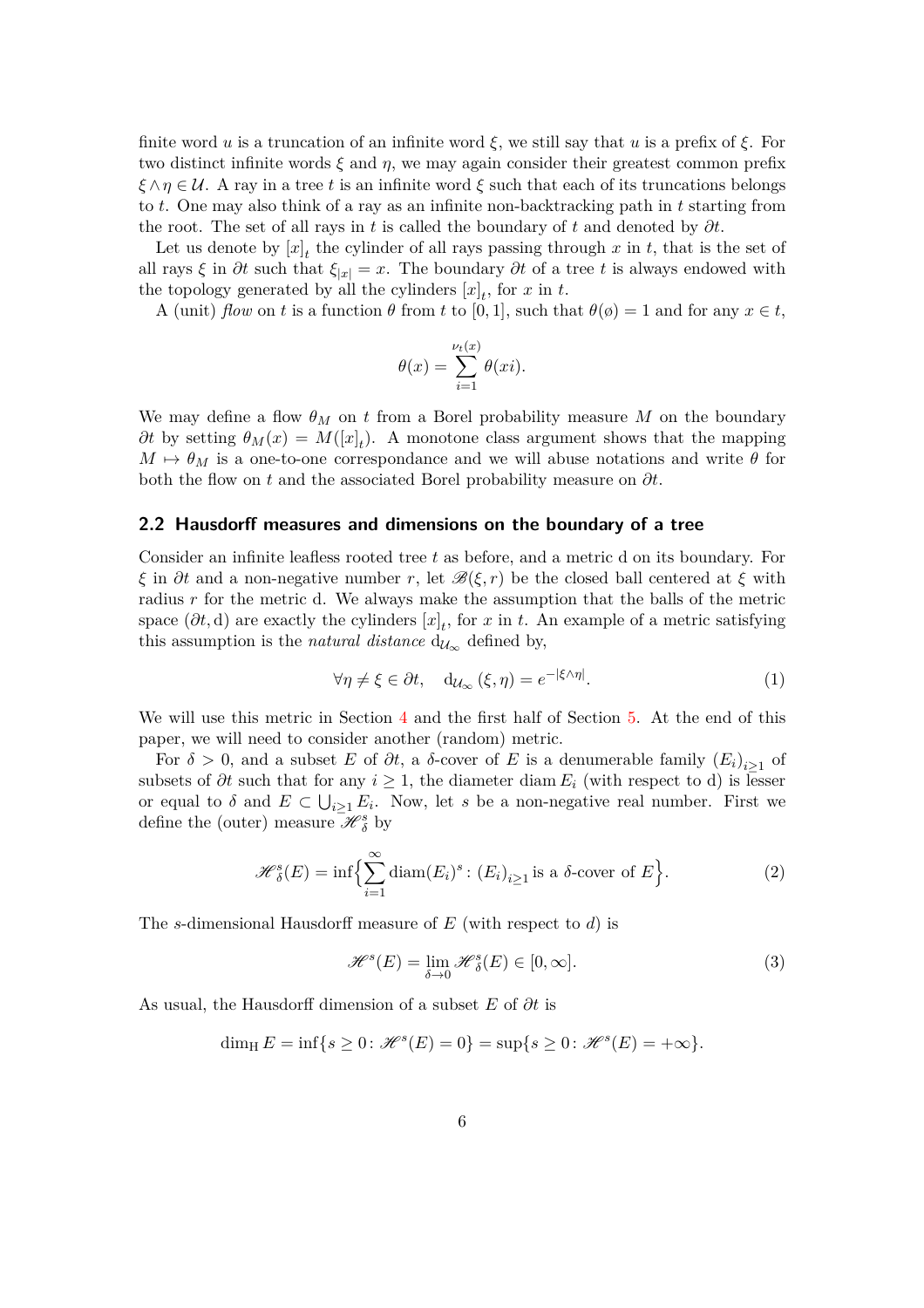The (upper) Hausdorff dimension of a flow  $\theta$  on the leafless tree t is defined by

$$
\dim_{\mathrm{H}} \theta := \inf \{ \dim_H(B) : B \text{ Borel subset of } \partial t, \theta(B) = 1 \}.
$$

In this work, we will mainly deal with well-behaved flows that satisfy the following (strong) property, which allows us to compute their (Hausdorff) dimensions.

**Definition 2.1.** Let  $\theta$  be a Borel probability measure on  $(\partial t, d)$ . If there exists  $d_{\theta}$  in [0*,*∞] such that, for *θ*-almost every *ξ* in *∂t*, the limit

$$
\lim_{r \downarrow 0} \frac{-\log \theta \mathcal{B}(\xi, r)}{-\log r}
$$

exists and equals  $d_{\theta}$ , one says that the flow  $\theta$  is exact-dimensional, of dimension  $\dim^d \theta =$ *dθ*.

It is well-known in the Euclidean space that, when a Borel probability measure  $\mu$  is exact-dimensional of dimension  $d_{\mu}$ , then all reasonable notions of dimensions coincide and are equal to  $d<sub>u</sub>$  (see [\[19,](#page-36-2) Theorem 4.4]). In particular, the (upper) Hausdorff dimension of  $\mu$  equals its dimension. On the boundary of a tree, with our assumption on the metric d, this is also true (it is in fact easier than the Euclidean case). The interested reader may want to read [\[15,](#page-36-3) Section 15.4] for a simplification of [\(2\)](#page-5-0) on the boundary of a tree, then [\[18\]](#page-36-4) and [\[5\]](#page-35-8) for density theorems (in [\[18\]](#page-36-4), the authors consider centered covering measures as an alternative to Hausdorff measures, but in our case, they are the same), and finally, [\[6,](#page-35-9) Proposition 10.2], for how to relate local and global dimensions of a measure, using density theorems.

*Example* 2.1. For the the natural distance  $d_{\mathcal{U}_{\infty}}$ , a flow  $\theta$  on *t* is exact-dimensional of dimension *d<sup>θ</sup>* if and only if

for 
$$
\theta
$$
-almost every  $\xi$ ,  $\lim_{n \to \infty} \frac{1}{n} (-\log)(\theta(\xi_n)) = d_\theta.$  (4)

### **2.3 Marked trees and flow rules**

We now introduce the marks, which can be thought of as additional data on the vertices of the tree, in the form of non-negative real numbers. A (leafless) *marked tree* is a tree  $t \in \mathscr{T}$  together with a collection  $(\gamma_t(x))_{x \in t}$  of elements of  $\mathbb{R}_+$ .

We define the (local) distance between two marked trees  $t$  and  $t'$  by

$$
d_m(t, t') = \sum_{n \geq 0} 2^{-r-1} \delta_n(t, t'),
$$

where  $\delta_n$  is defined by

$$
\delta_n(t, t') = \begin{cases} 1 \text{ if } t \text{ and } t' \text{ (without their marks) do not agree up to height } n; \\ \min(1, \sup\{|\gamma_t(x) - \gamma_{t'}(x)| : x \in t, |x| \le n\}) \text{ otherwise.} \end{cases}
$$

It is a Polish space, which we denote by  $\mathscr{T}_m$  and equip with its Borel  $\sigma$ -algebra.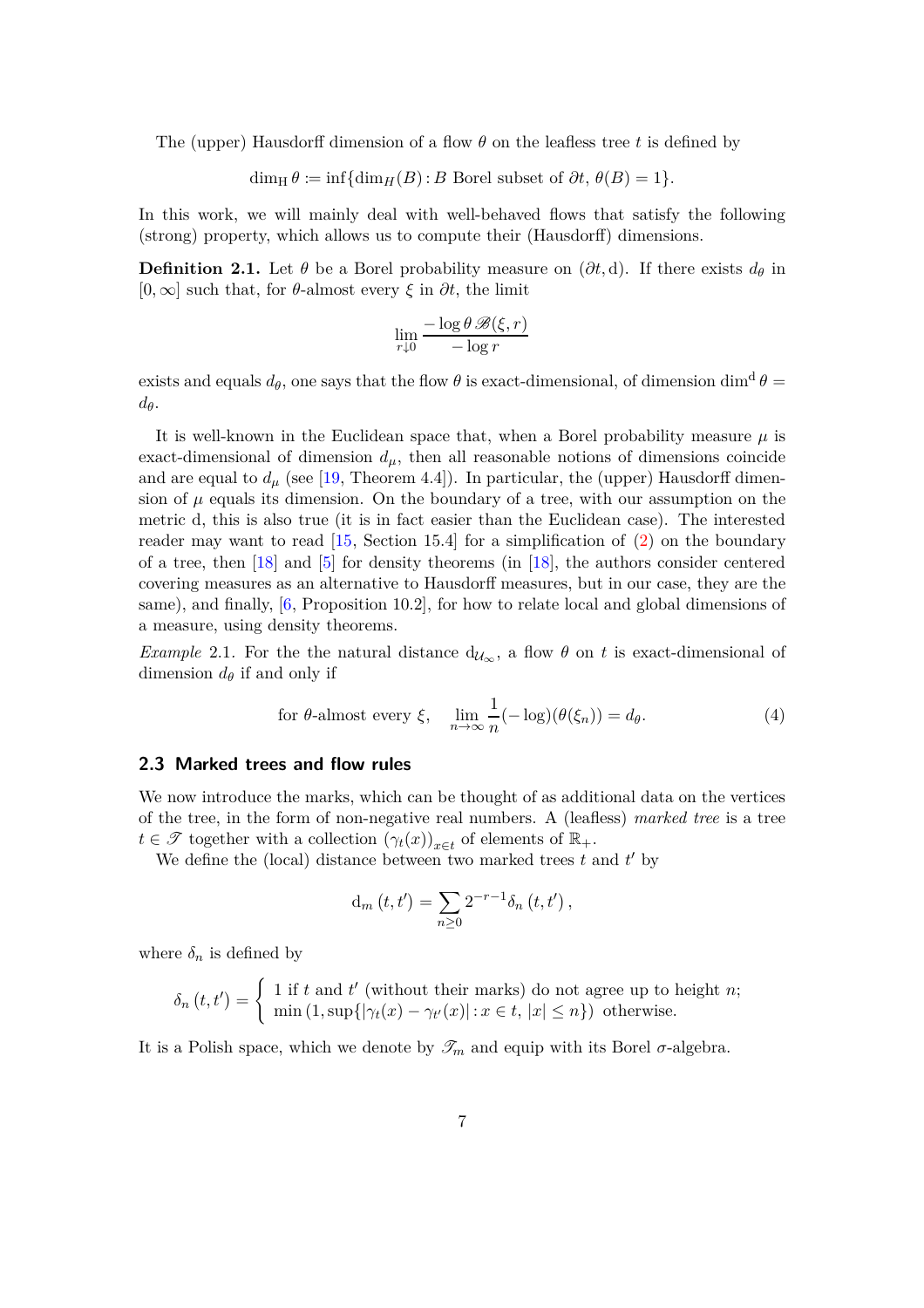For a marked tree *t* and a vertex  $x \in t$ , we let

$$
t[x] := \{ u \in \mathcal{U} : xu \in t \}
$$

be the reindexed subtree starting from *x* with marks

$$
\gamma_{t[x]}(y) = \gamma_t(xy), \quad \forall y \in t[x].
$$

A (consistent) *flow rule* is a measurable function  $\Theta$  on a Borel subset *B* of  $\mathscr{T}_m$  such that for any tree *t* in *B*,

- 1.  $\Theta_t$  is a flow on  $t$ ;
- 2. for any vertex *x* in  $t$ ,  $\Theta_t(x) > 0$ ;
- 3. for all *x* in *t*,  $t[x]$  is in *B* and for all *y* in  $t[x]$ ,  $\Theta_{t[x]}(y) = \Theta_t(xy)/\Theta_t(x)$ .

Let  $\mu$  be a Borel probability measure on  $\mathscr{T}_m$ . We say that  $\Theta$  is a  $\mu$ -flow rule if  $\mu(B) = 1$ . When the  $\mu$ -flow rule does not depend on the marks, it is essentially the same notion of flow rule as in [\[12\]](#page-35-0) and [\[15,](#page-36-3) chapter 17], except that we allow it to only be defined on a set of full measure and that we impose that  $\Theta_t(x) > 0$  for any tree *t* and any vertex *x* in *t*. These choices were made in order to simplify the statements of the next subsection.

The set of all marked trees with a distinguished ray is denoted by

$$
\mathscr{T}_{m,r} := \{ (t,\xi) : t \in \mathscr{T}_m, \, \xi \in \partial t \}.
$$

It is endowed with the same distance as before except that for  $n \geq 0$ , we impose that  $\delta_n((t,\xi), (t',\xi'))$  is equal to 1 if the two distinguished rays  $\xi$  and  $\xi'$  do not agree up to height *n*. It is again a Polish space. The *shift S* on this space is defined by

$$
S(t,\xi) = (t[\xi_1], S\xi),
$$

where  $S\xi$  is the infinite word obtained by removing the first letter of  $\xi$ .

Let  $\mu$  be a Borel probability measure on  $\mathscr{T}_m$  and  $\Theta$  be a  $\mu$ -flow rule. We build a probability measure on  $\mathscr{T}_{m,r}$ , denoted by  $\mu \times \Theta$ , or  $\mathbb{E}_{\mu}$  when the  $\mu$ -flow rule  $\Theta$  is fixed, by first picking a tree T at random according to  $\mu$ , and then choosing a ray  $\Xi$  of T according to the distribution  $\Theta_T$ .

The sequence of trees  $(T[\Xi_n])_{n>0}$  is then a discrete time Markov chain with values in  $\mathscr{T}_m$ , initial distribution  $\mu$  and transition kernel  $P_{\Theta}$  given by

$$
P_{\Theta}(T, T') = \sum_{i=1}^{\nu_T(\emptyset)} \Theta_T(i) \mathbf{1}_{\{T' = T[i]\}}.
$$

If the law of  $T[\Xi_1]$  is still  $\mu$ , we say that  $\mu$  is a  $\Theta$ -invariant measure. When  $\mu$  is  $\Theta$ invariant (for the Markov chain), the system  $(\mathcal{T}_{m,r}, \mu \ltimes \Theta, S)$  is measure-preserving.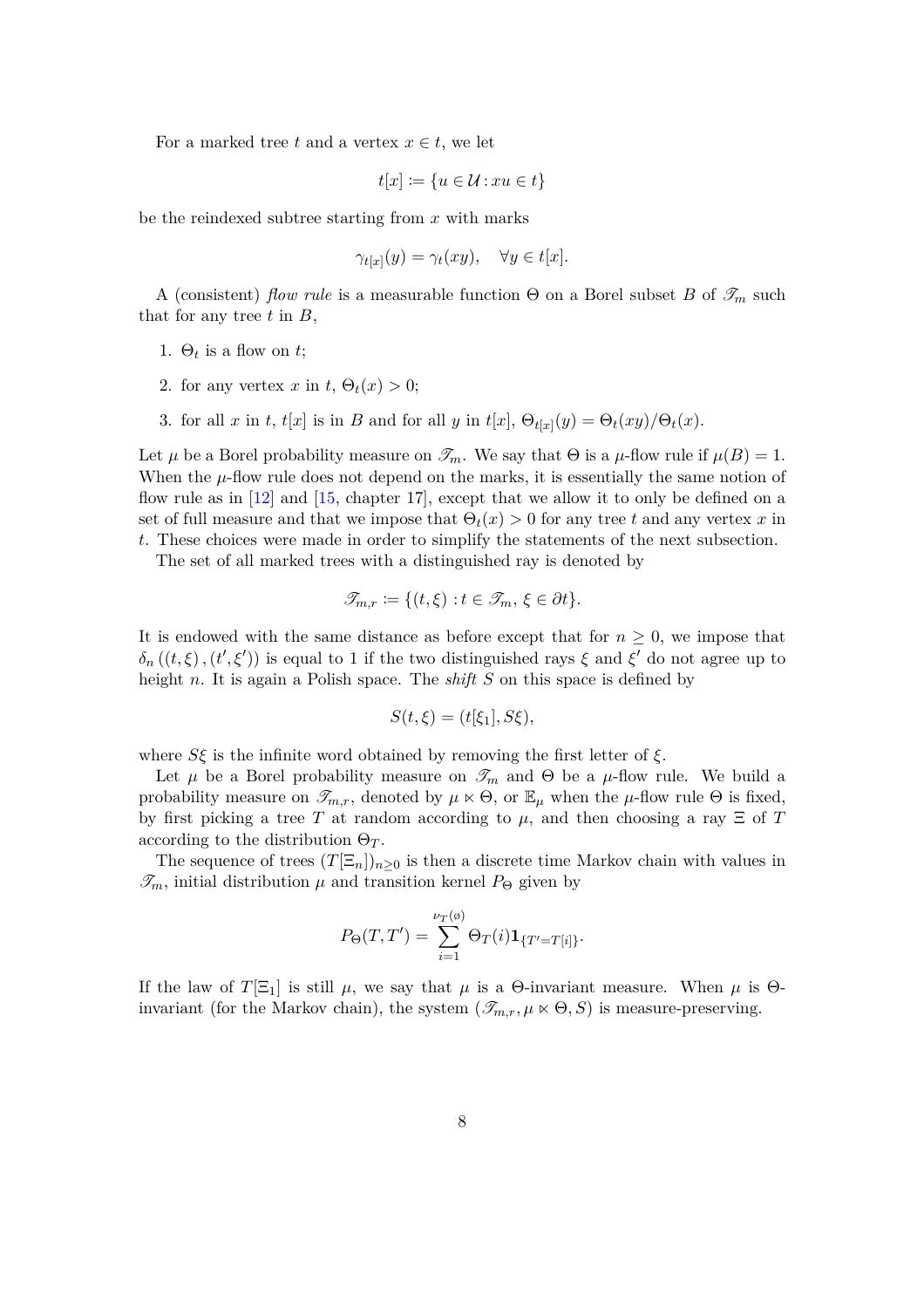### **2.4 Ergodic theory on marked Galton-Watson trees**

We now consider a reproduction law  $\mathbf{p} = (p_k)_{k \geq 0}$ , that is a sequence of non-negative real numbers such that  $\sum_{k=0}^{\infty} p_k = 1$ , together with a random variable  $\Gamma$  with values in  $\mathbb{R}_+$ . We will assume throughout this work that  $p_0 = 0$ ,  $p_1 < 1$  and the expectation  $m \coloneqq \sum_{k=0}^{\infty} k p_k$  is finite.

A (Γ*,* **p**)-Galton-Watson tree is a random tree *T* such that the root ø has *k* children with probability  $p_k$ , has a mark  $\gamma_T(\phi) = \Gamma_\phi$  with the same law as  $\Gamma$  and, conditionally on the event that the root has *k* children, the trees  $T[1], T[2], \ldots, T[k]$  are independent and are (Γ*,* **p**)-Galton-Watson trees. In particular, all the marks are i.i.d. We denote them by  $(\Gamma_x)_{x \in T}$ . The distribution of a  $(\Gamma, \mathbf{p})$ -Galton-Watson on  $\mathscr{T}_m$  is denoted by **GW**. The branching property is still valid in this setting of marked trees: if *T* is a random marked tree distributed as **GW**, then for all integers  $k \geq 1$ , Borel sets  $A_1, A_2, \ldots, A_k$  of  $\mathcal{I}_m$ , and Borel sets *B* of  $\mathbb{R}_+$ ,

$$
\mathbb{P}(\nu_T(\emptyset)=k,\,\Gamma_{\emptyset}\in B,\,T[1]\in A_1,\ldots,T[k]\in A_k)=p_k\mathbb{P}(\Gamma\in B)\prod_{i=1}^k\mathbf{GW}(A_i).
$$

We now recall the main ingredients (all of which will be used throughout this work) of the ergodic theory on Galton-Watson trees developed in [\[12,](#page-35-0) Section 5] (see also Section 17.5 of [\[15\]](#page-36-3)). Since our marked Galton-Watson trees still satisfy the branching property, all these results still apply in our setting of marked trees. Remark that in the two following statements, the omission of the extra hypotheses in [\[12,](#page-35-0) Section 5] is due to our slightly modified definition of a flow rule (we impose that for **GW**-almost any tree *t*, we have  $\Theta_t(x) > 0$  for all *x* in *t*).

<span id="page-8-3"></span>**Lemma 2.1** ([\[12,](#page-35-0) Proposition 5.1]). *Let*  $\Theta$  *and*  $\Theta'$  *be two* **GW**-flow rule. Then  $\Theta_T$  $and \Theta_T'$  are either almost surely equal or almost surely different.

<span id="page-8-0"></span>**Theorem 2.2** ([\[12,](#page-35-0) Proposition 5.2])**.** *Assume there exists a* Θ*-*stationary *probability measure*  $\mu_{\Theta}$  *which is absolutely continuous with respect to GW. Then*  $\mu_{\Theta}$  *<i>is equivalent to* **GW** *and the associated measure-preserving system is ergodic. Moreover, the probability measure µ*<sup>Θ</sup> *is the only* Θ*-stationary probability measure which is absolutely continuous with respect to*  $\bf GW$ *. The flow*  $\Theta_T$  *is almost surely exact-dimensional, and its dimension, with respect to the metric*  $d_{\mathcal{U}_{\infty}}$  *is* 

<span id="page-8-1"></span>
$$
\dim^{d_{\mathcal{U}_{\infty}}} \Theta_T = \mathbb{E}_{\mu_{\Theta}}[-\log \Theta_T \left(\Xi_1\right)].\tag{5}
$$

<span id="page-8-2"></span>The ergodic theory Lemma 6.2 in [\[12\]](#page-35-0) (see also [\[15,](#page-36-3) Lemma 17.20]) will be used several times. We recall it for the reader's convenience.

**Lemma 2.3.** *If S is a measure-preserving transformation on a probability space, g is a finite and measurable function from this space to* R*, and g* − *Sg is bounded from below by an integrable function, then g* − *Sg is integrable with integral* 0*.*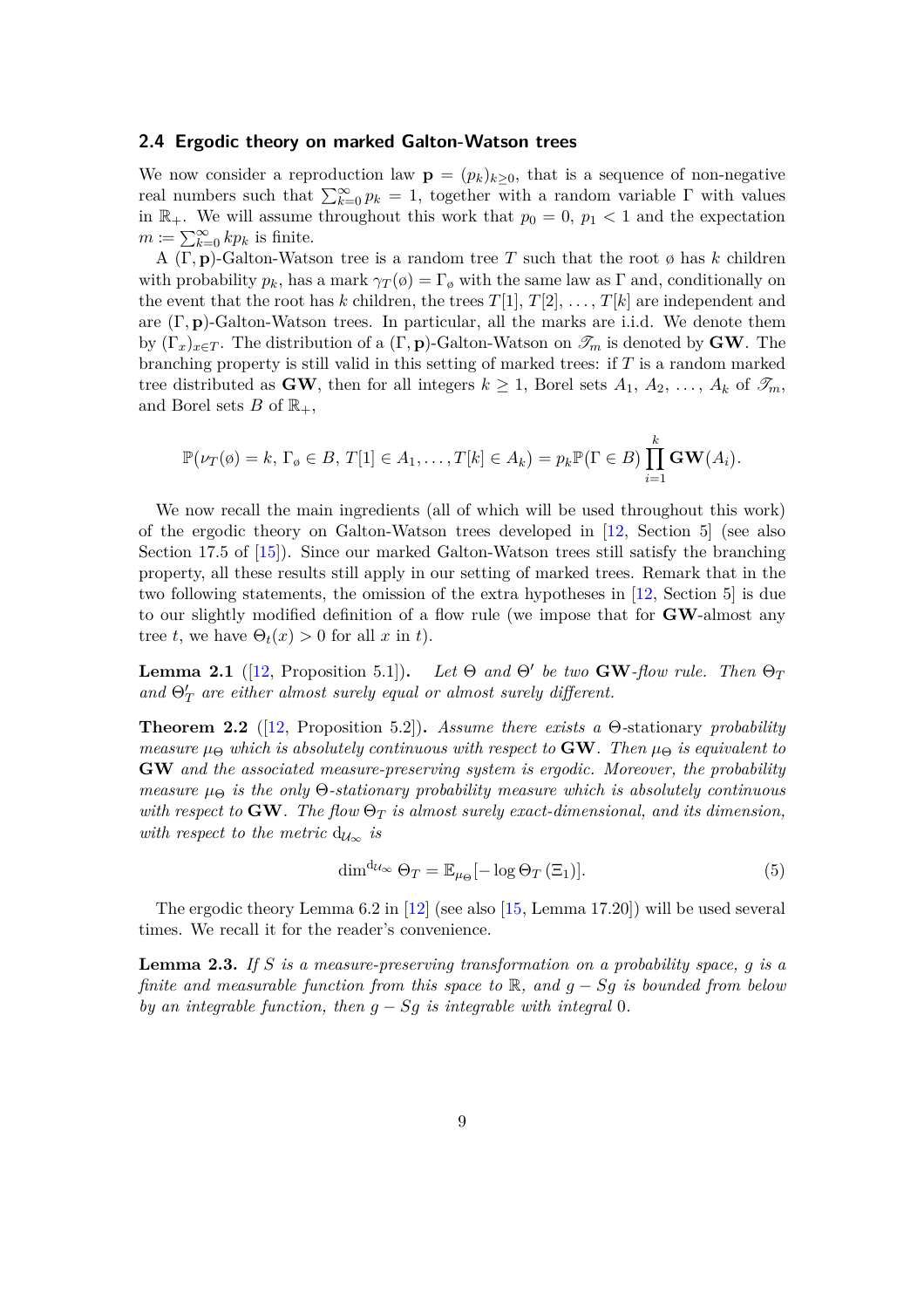The uniform flow rule UNIF is defined as in [\[12\]](#page-35-0) Section 6; it does not depend on the marks. For any tree *t*, we denote

$$
Z_n(t) := \# \{ x \in t : |x| = n \}.
$$

Let *T* be a (Γ*,* **p**)-Galton-Watson tree. By the Seneta-Heyde theorem, there exists a sequence of positive real numbers  $(c_n)_{n>0}$  which only depends on **p** such that almost surely

$$
\widetilde{W}(T) \coloneqq \lim_{n \to \infty} \frac{Z_n(T)}{c_n}
$$

exists in  $(0, \infty)$ . Furthermore,  $\lim_{n \to \infty} c_{n+1}/c_n = m$ . Hence we may define the **GW**-flow rule UNIF by

$$
\mathsf{UNIF}_{T}(i) = \frac{W(T[i])}{\sum_{j=1}^{\nu_t(\emptyset)} \widetilde{W}(T[j])}, \quad \text{for } j = 1, 2, \dots, \nu_t(\emptyset)
$$

and  $\widetilde{W}$  almost surely satisfies the recursive equation

<span id="page-9-3"></span>
$$
\widetilde{W}(T) = \frac{1}{m} \sum_{j=1}^{\nu_t(\phi)} \widetilde{W}(T[i]).
$$
\n(6)

<span id="page-9-1"></span>Theorem 7.1 in [\[12\]](#page-35-0) is still valid with the same proof in our setting of marked trees.

**Proposition 2.4** (Dimension drop for non uniform flow rules, [\[12,](#page-35-0) Theorem 7.1])**.** *With the same hypotheses as Theorem [2.2,](#page-8-0) if*  $\mathbb{P}(\Theta_T = \text{UNIF}_T) < 1$ , *then, almost surely* dim  $\Theta_T$ *is strictly less than*  $\log m$ *, which equals* dim<sub>H</sub>  $\partial T$ *.* 

# <span id="page-9-0"></span>**3 Invariant measures for a class of flow rules**

Let *T* be a  $(\Gamma, \mathbf{p})$ -Galton-Watson tree. Let  $\phi$  be a measurable positive function on a Borel set of  $\mathcal{T}_m$  which has full **GW**-measure. We define a **GW**-flow rule  $\Theta$  by

$$
\Theta_T(i) = \frac{\phi(T[i])}{\sum_{j=1}^{\nu_T(\emptyset)} \phi(T[j])}, \quad \forall 1 \le i \le \nu_T(\emptyset).
$$

<span id="page-9-2"></span>**Lemma 3.1.** Let  $\Theta$  and  $\Theta'$  be two flow rules defined respectively by  $\phi$  and  $\phi'$  as above. *Then,*  $\Theta_T = \Theta'_T$  *almost surely if and only if the functions*  $\phi$  *and*  $\phi'$  *are proportional.* 

*Proof.* This is the same proof (except the last sentence) as [\[12,](#page-35-0) Proposition 8.3], so we omit it.  $\Box$ 

We now assume that the marks and the function  $\phi$  have their values in the same sub-interval *J* of  $(0, \infty)$  and that there exists a measurable function *h* from  $J \times J$  to *J* such that, almost surely,

$$
\phi(T) = h\Big(\Gamma_{\emptyset}, \sum_{i=1}^{\nu_t(\emptyset)} \phi(T[i])\Big).
$$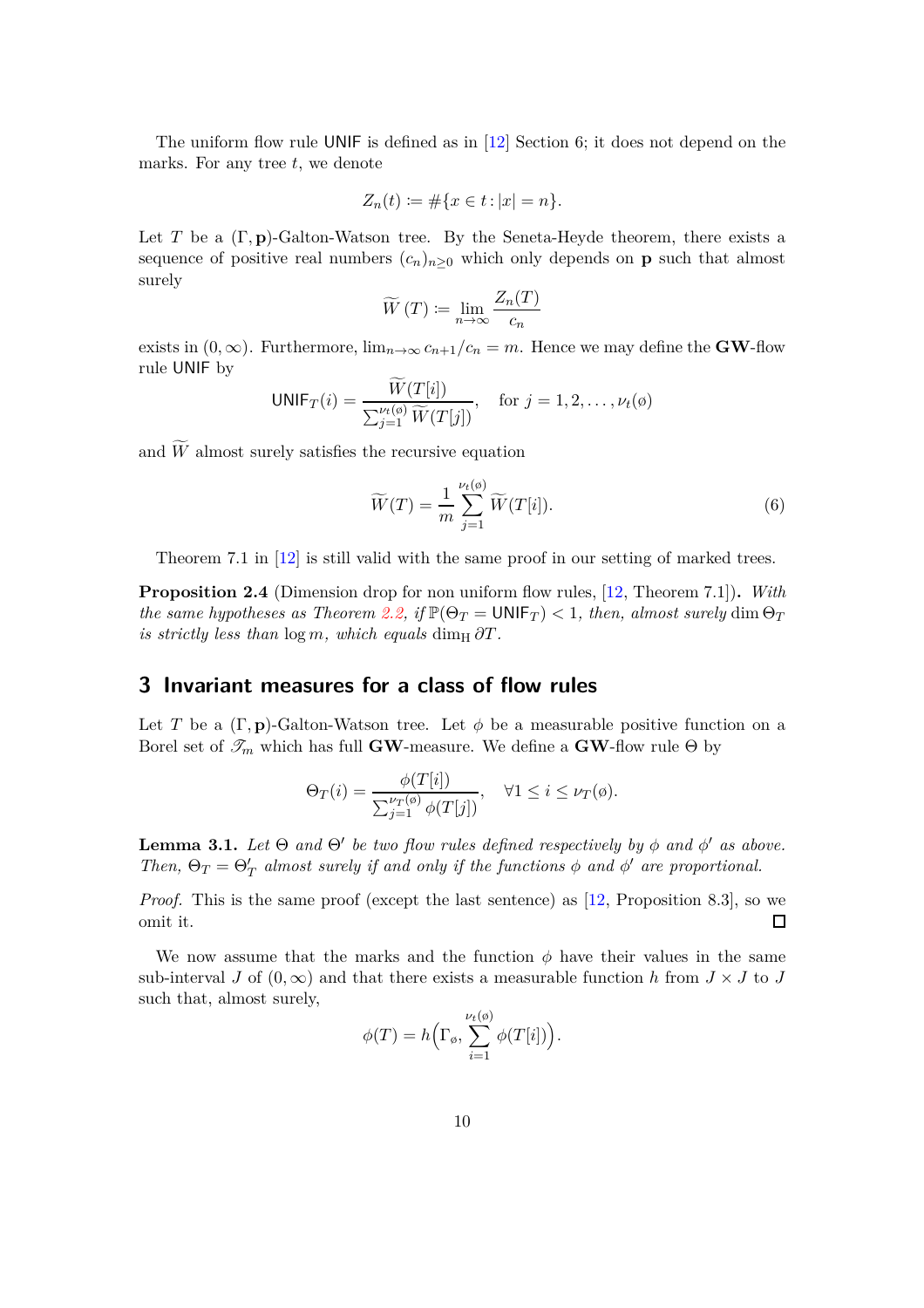In words,  $\phi$  is an observation on the tree T that can be recovered from the mark of the root  $\Gamma_{\alpha}$  and the sum of such observations on the subtrees  $T[1], \ldots, T[\nu_T(\emptyset)]$ .

We now make algebraic assumptions on the function *h*. These assumptions, as well as the next theorem, are inspired by the proofs of [\[4,](#page-35-3) Proposition 25] and [\[9,](#page-35-4) Proposition 8].

**symmetry**  $\forall u, v \in J$ ,  $h(u, v) = h(v, u)$ ;

**associativity**  $\forall u, v, w \in J$ ,  $h(h(u, v), w) = h(u, h(v, w));$ 

**position of summand** 
$$
\forall u, v \in J, \ \forall a > 0, \ \frac{h(u+a,v)}{(u+a)v} = \frac{h(u,a+v)}{u(a+v)}
$$
.

Here are examples of such functions.

- 1.  $J = (0, \infty)$  and  $h(u, v) = \alpha uv$ , for some  $\alpha > 0$ ;
- 2. for  $c > 0$ ,  $J = (c, \infty)$  and  $h(u, v) = \frac{uv}{u+v-c}$ ;
- 3. for  $d \ge 0$ ,  $J = (0, \infty)$  and  $h(u, v) = \frac{uv}{u + v + d}$ .

We treat the second case. By writing

$$
h(u,v) = \left(u^{-1} + v^{-1} - cu^{-1}v^{-1}\right)^{-1} = \left(u^{-1}\left(1 - cv^{-1}\right) + v^{-1}\right)^{-1},
$$

and noticing that  $(1 - cv^{-1}) > 0$ , we see that

$$
h(u,v) > \left(c^{-1}\left(1 - cv^{-1}\right) + v^{-1}\right)^{-1} > c.
$$

Symmetry is clear, so is the last property because  $h(u, v)/(uv)$  only depends on the sum of *u* and *v*. Associativity follows from the following identity :

$$
h(h(u, v), w) = \left( \left( u^{-1} + v^{-1} - cu^{-1}v^{-1} \right) + w^{-1} - c \left( u^{-1} + v^{-1} - cu^{-1}v^{-1} \right) w^{-1} \right)^{-1}
$$
  
=  $\left( u^{-1} + v^{-1} + w^{-1} - c \left( u^{-1}v^{-1} + u^{-1}w^{-1} + v^{-1}w^{-1} \right) + c^2 u^{-1}v^{-1}w^{-1} \right)^{-1}$ .

We will use examples 2 and 3 in the next section, with deterministic marks equal to 1 and example 2 in Section [5](#page-18-0) with random marks. The first example is illustrated by UNIF, when  $\alpha = 1/m$  and the marks are all equal to one. Another example with random marks is given by the flow rule  $\text{UNIF}^{\Gamma}$  in Proposition [5.5.](#page-28-0)

For *u* in *J*, define

$$
\kappa(u) = \mathbb{E}\bigg[h\Big(u,\sum\nolimits_{i=1}^{\nu_{\widetilde{T}}(\mathbf{0})} \phi(\widetilde{T}[i])\Big)\bigg],
$$

<span id="page-10-0"></span>where  $\widetilde{T}$  is a  $(\Gamma, \mathbf{p})$ -Galton-Watson tree independent of *T*.

**Theorem 3.2.** *Assume that*  $C \coloneqq \mathbb{E}[\kappa(\phi(T))] < \infty$ *. Then the probability measure*  $\mu$  *with density*  $C^{-1}\kappa(\phi(T))$  *with respect to* **GW** *is*  $\Theta$ *-invariant.*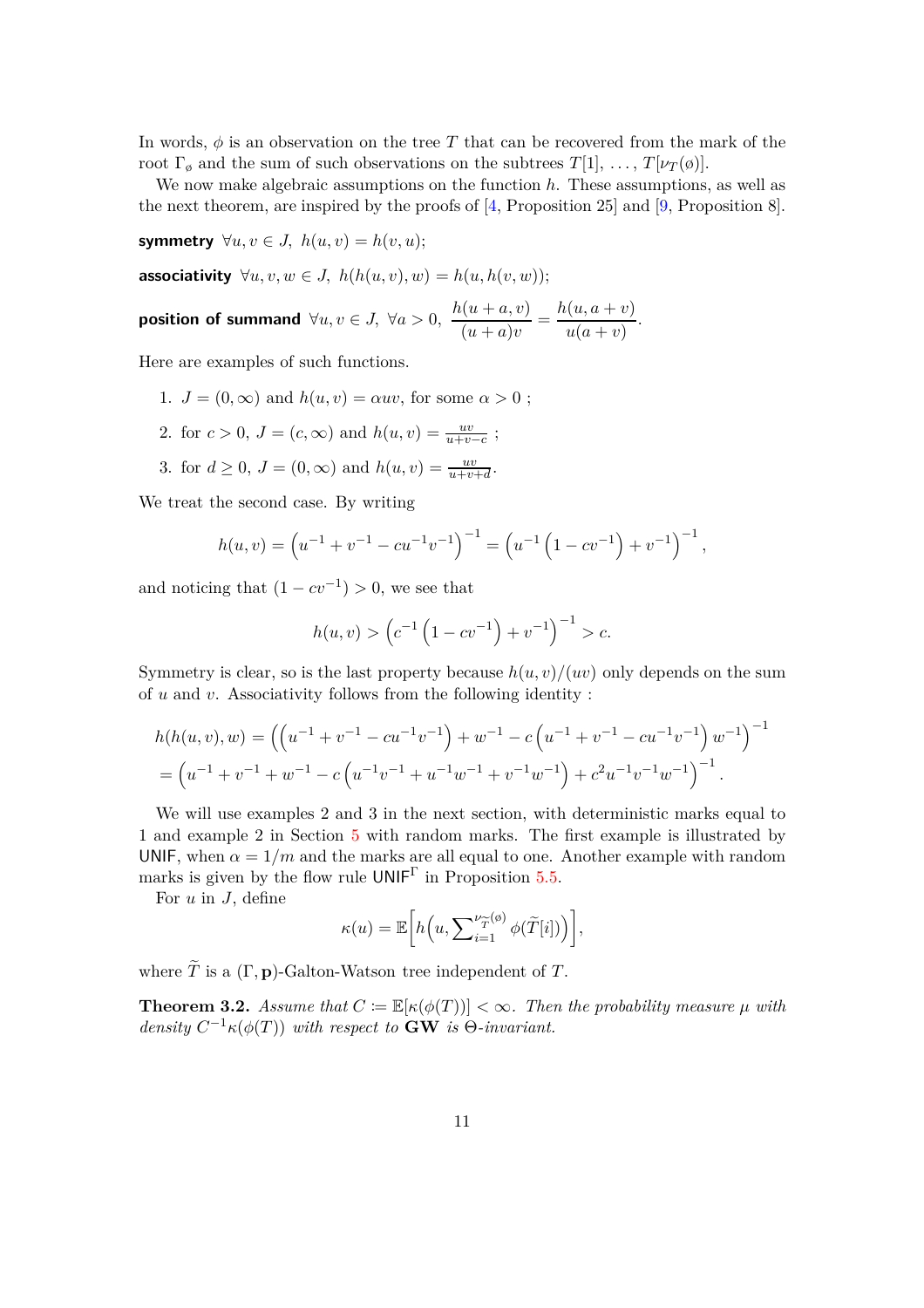*Proof.* We use the same notations as in the previous discussion. Let *f* be a non-negative measurable function on the set of marked trees and let Ξ be a random ray on *T* distributed according to  $\Theta_T$ . We need to show that

$$
\mathbb{E}[f(T[\Xi_1])\kappa(\phi(T))] = \mathbb{E}[f(T)\kappa(\phi(T))].
$$

We compute the left-hand side. By conditioning on the value of  $\nu_T(\phi)$ , we get

$$
\mathbb{E}[f(T[\Xi_1])\kappa(\phi(T))] = \sum_{k=1}^{\infty} p_k \sum_{i=1}^{k} \mathbb{E}[f(T[i]) \mathbf{1}_{\{\Xi_1=i\}} \kappa(\phi(T))].
$$

Since the other terms only depend on *T*, we can replace  $\mathbf{1}_{\{\Xi_1=i\}}$  by its conditional expectation given *T*, which is *φ*(*T*[*i*])

<span id="page-11-0"></span>
$$
\frac{\phi(T[i])}{\sum_{j=1}^k \phi(T[j])}.
$$

The function  $\kappa(\phi(T))$  being also symmetrical in *T*[1], *T*[2], ..., *T*[k], all the terms in the sum are equal:

$$
\mathbb{E}[f(T[\Xi_1])\kappa(\phi(T))] = \sum_{k=1}^{\infty} p_k k \mathbb{E}\bigg[f(T[1]) \frac{\phi(T[1])}{\sum_{j=1}^k \phi(T[j])} \kappa\Big(h(\Gamma_\phi, \sum_{j=1}^k \phi(T[j]))\Big)\bigg].
$$

The definition of *κ* and Tonelli's theorem give

$$
\mathbb{E}[f(T[\Xi_1])\kappa(\phi(T))]
$$
\n
$$
= \sum_{k=1}^{\infty} p_k k \mathbb{E}\left[f(T[1]) \frac{\phi(T[1])}{\sum_{j=1}^k \phi(T[j])} h\left(h\left(\Gamma_\emptyset, \sum_{j=1}^k \phi(T[j])\right), \sum_{r=1}^{\nu_{\widetilde{T}}(\phi)} \phi(\widetilde{T}[r])\right)\right].
$$
\n(7)

We now use the assumptions on *h*. We first use symmetry and associativity to obtain

$$
h\bigg(h\bigg(\Gamma_{\varnothing}, \sum_{j=1}^k \phi(T[j])\bigg), \sum_{r=1}^{\nu_{\widetilde{T}}(\varnothing)} \phi(\widetilde{T}[r])\bigg) \\ = h\bigg(h\bigg(\Gamma_{\varnothing}, \sum_{r=1}^{\nu_{\widetilde{T}}(\varnothing)} \phi(\widetilde{T}[r])\bigg), \phi(T[1]) + \sum_{j=2}^k \phi(T[j])\bigg).
$$

Since we never used the value of the mark of the root of  $\widetilde{T}$ , we might as well decide that it is  $\Gamma_{\emptyset}$ , so that

$$
h\bigg(\Gamma_{\varnothing}, \sum_{r=1}^{\nu_{\widetilde{T}}(\varnothing)} \phi(\widetilde{T}[r])\bigg) = \phi(\widetilde{T}).
$$

Notice that  $\widetilde{T}$  has the same law as  $T$  and is independent of  $T[1], T[2], \ldots, T[k]$ . The first and third condition on the function *h* now imply

$$
\begin{split} &h\bigg(\phi(\widetilde{T}),\phi(T[1])+\sum\nolimits_{j=2}^{k}\phi(T[j])\bigg)\\ &=h\bigg(\phi(T[1]),\phi(\widetilde{T})+\sum\nolimits_{j=2}^{k}\phi(T[j])\bigg)\frac{\phi(\widetilde{T})\left(\sum\nolimits_{j=1}^{k}\phi(T[j])\right)}{\phi(T[1])\left(\phi(\widetilde{T})+\sum\nolimits_{j=2}^{k}\phi(T[j])\right)}. \end{split}
$$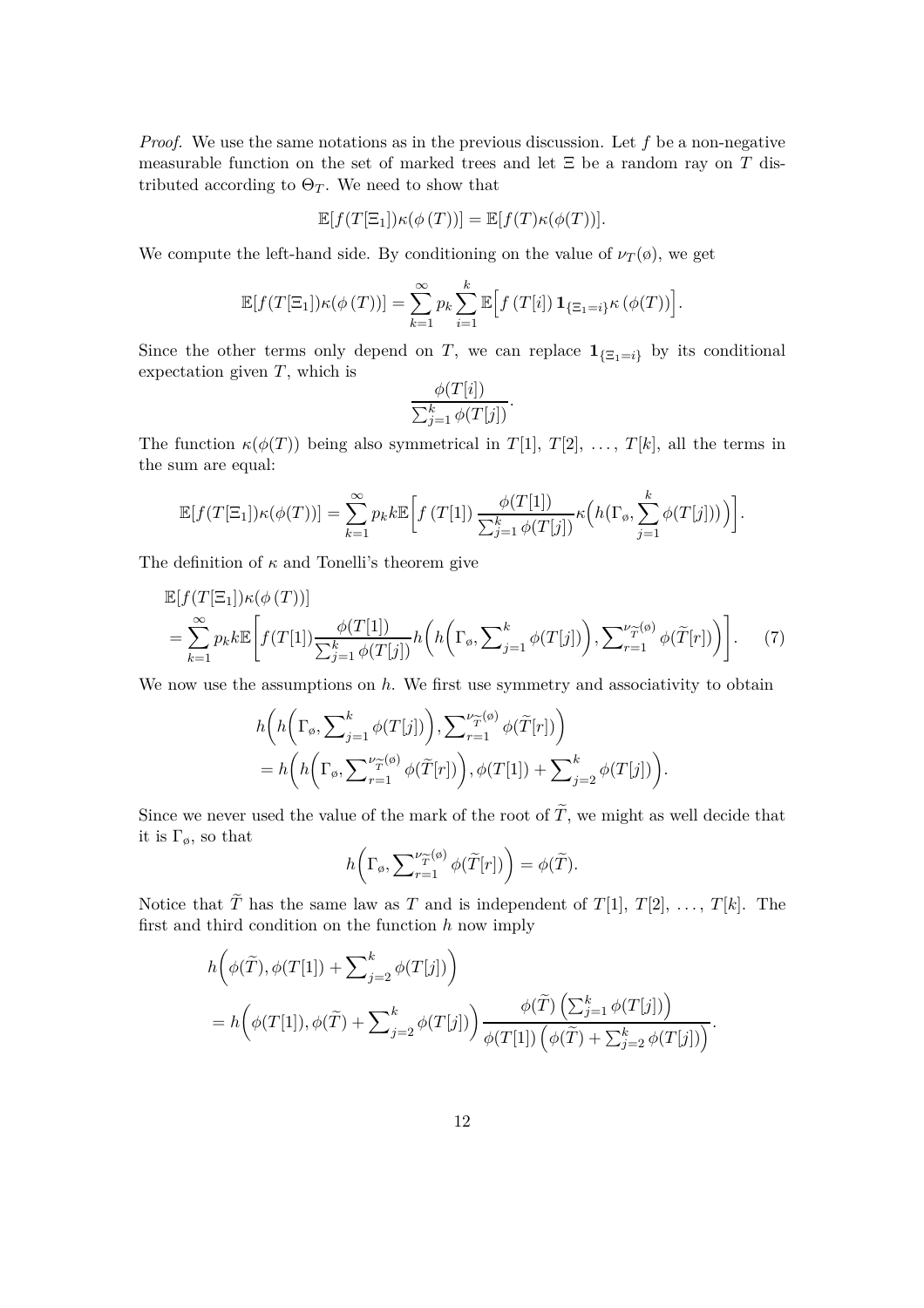Write  $\overline{T}$  for the tree obtained by replacing the subtree  $T[1]$  by  $\widetilde{T}$  in  $T$ . The random tree  $\overline{T}$  has the same law as *T* and is independent of *T*[1]. Furthermore,

$$
\frac{\phi(\widetilde{T})}{\phi(\widetilde{T}) + \sum_{j=2}^k \phi(T[j])} = \frac{\phi(\overline{T}[1])}{\sum_{j=1}^k \phi(\overline{T}[j])}.
$$

Plugging the last two equalities in equation [\(7\)](#page-11-0), we obtain

$$
\mathbb{E}[f(T[\Xi_1])\kappa(\phi(T))] = \sum_{k=1}^{\infty} k p_k \mathbb{E}\bigg[f(T[1]) \frac{\phi(\overline{T}[1])}{\sum_{j=1}^k \phi(\overline{T}[j])} h\bigg(\phi(T[1]), \sum_{j=1}^k \phi(\overline{T}[j])\bigg)\bigg].
$$

By symmetry, for all  $i \leq k$ , we have

$$
\mathbb{E}\Bigg[f(T[1])\frac{\phi(\overline{T}[1])}{\sum_{j=1}^k \phi(\overline{T}[j])}h\Big(\phi(T[1]),\sum_{j=1}^k \phi(\overline{T}[j])\Big)\Bigg]\\=\mathbb{E}\Bigg[f(T[1])\frac{\phi(\overline{T}[i])}{\sum_{j=1}^k \phi(\overline{T}[j])}h\Big(\phi(T[1]),\sum_{j=1}^k \phi(\overline{T}[j])\Big)\Bigg],
$$

so that

$$
k \mathbb{E}\bigg[f(T[1])\frac{\phi(\overline{T}[1])}{\sum_{j=1}^k \phi(\overline{T}[j])} h\bigg(\phi(T[1]), \sum_{j=1}^k \phi(\overline{T}[j])\bigg)\bigg] = \mathbb{E}\bigg[f(T[1]) h\bigg(\phi(T[1]), \sum_{j=1}^k \phi(\overline{T}[j])\bigg)\bigg].
$$

To conclude the proof, we remove the conditioning on the value of  $\nu_T(\phi) = \nu_{\overline{T}}(\phi)$  and replace  $h(\phi(T[1]), \sum_{j=1}^{k} \phi(\overline{T}[j]))$  by its conditional expectation given  $T[1]$ , which equals  $\kappa(\phi(T[1]))$ .

# <span id="page-12-0"></span>**4 Dimension of the harmonic measure of the** *λ***-biased random walk**

## **4.1 The dimension as a function of the law of the conductance**

Let  $t_* \in \mathcal{T}_*$  and  $\lambda > 0$ . The *λ*-biased random walk on *t* is the Markov chain whose transition probabilities are the following :

$$
P^{t}(x, y) = \begin{cases} 1 & \text{if } x = \emptyset_* \text{ and } y = \emptyset; \\ \frac{\lambda}{\lambda + \nu_{t}(x)} & \text{if } y = x_*; \\ \frac{1}{\lambda + \nu_{t}(x)} & \text{if } y \text{ is a child of } x; \\ 0 & \text{otherwise.} \end{cases}
$$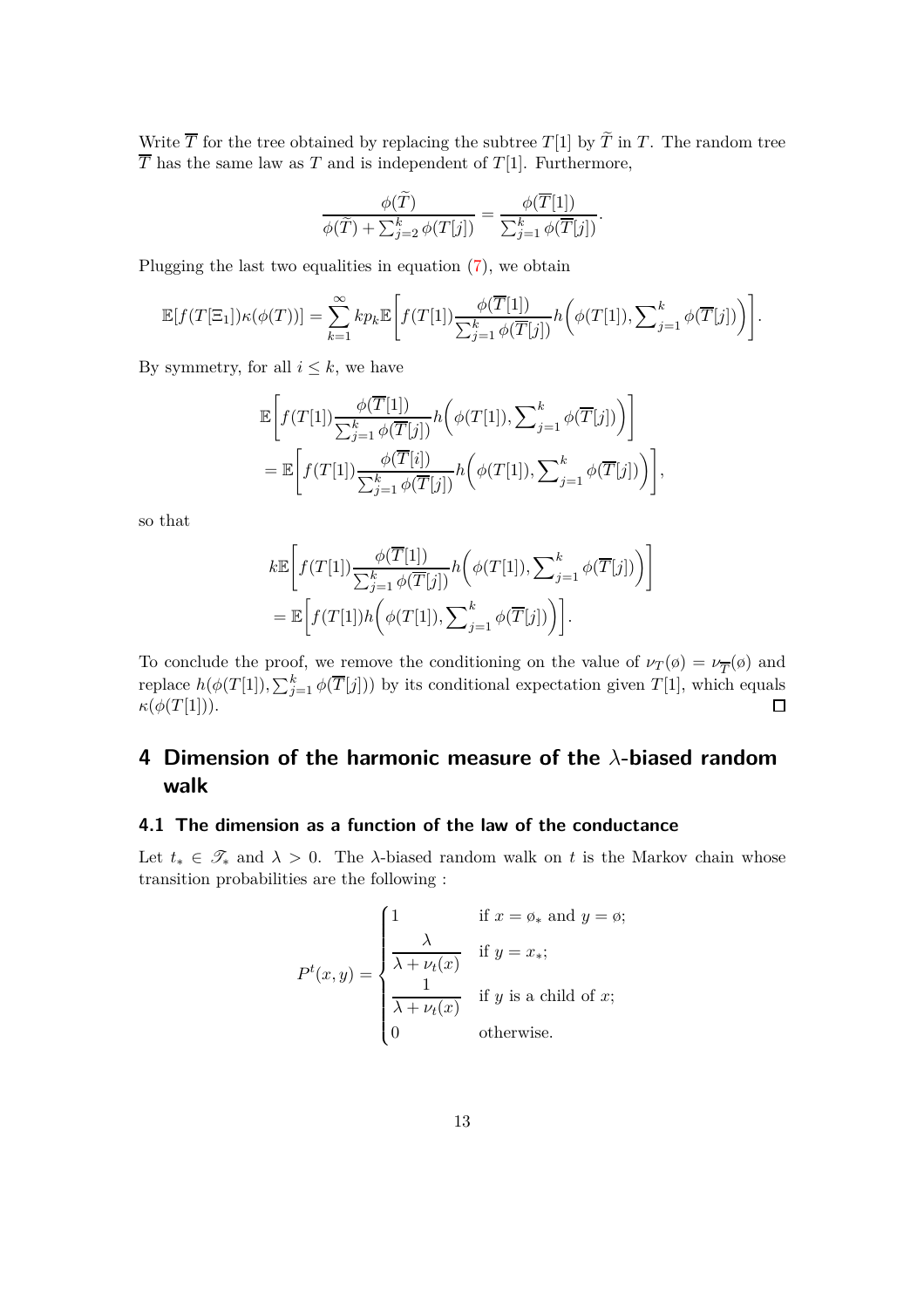For *x* in *t*, we write  $P_x^t$  for a probability measure under which the process  $(X_n)_{n\geq 0}$  is the Markov chain on  $t$ , starting from  $x$ , with transition kernel  $P<sup>t</sup>$ .

Let *T* be a  $(\Gamma, \mathbf{p})$ -Galton-Watson tree, where  $\Gamma$  is deterministic and will be fixed later on. Recall that *m* denotes the expectation of our reproduction law and that we assume it to be finite. From [\[11\]](#page-35-10), we know that the  $\lambda$ -biased random walk on T is almost surely transient if and only if  $\lambda \leq m$ , which we assume from now on. Since the walk is transient the random exit times defined by

$$
\mathsf{et}_n \coloneqq \inf\{s \ge 0 : \forall k \ge s, \, |X_k| \ge n\}
$$

are  $P_{\phi}^{T}$ -almost surely finite. We call  $\Xi := (X_{\epsilon t_n})_{n \geq 0}$  the harmonic ray et denote by HARM $_T$  its distribution.

We need to introduce the conductance to state our result. For any tree  $t$  in  $\mathscr{T}$ ,

$$
\beta(t) \coloneqq P_{\phi}^t(\forall k \ge 0, \, X_k \ne \emptyset_*)
$$

This is the same as the effective conductance between  $\mathfrak{o}_*$  and infinity in the tree *t* when we put on each edge  $(x_*, x)$  the conductance  $\lambda^{-|x|}$ . Notice that for any  $x \in t$ , we also have

$$
\beta(t[x]) = P_x^t(\forall k \ge 0, X_k \ne x_*).
$$

We denote, for  $x \in t_*$ ,

$$
\tau_x \coloneqq \inf\{k \ge 0 : X_k = x\},\
$$

with inf  $\emptyset = \infty$ . Then, applying successively the Markov property at times 1 and  $\tau_{\emptyset}$ , we get

$$
\beta(t) = P_{\emptyset}^{t}(\tau_{\emptyset_{*}} = \infty) = \sum_{i=1}^{\nu_{t}(\emptyset)} P^{t}(\emptyset, i) P_{i}^{t}(\tau_{\emptyset_{*}} = \infty)
$$
  
= 
$$
\sum_{i=1}^{\nu_{t}(\emptyset)} P^{t}(\emptyset, i) \left( P_{i}^{t}(\tau_{\emptyset} = \infty) + P_{i}^{t}(\tau_{\emptyset} < \infty) P_{\emptyset}^{t}(\tau_{\emptyset_{*}} = \infty) \right)
$$
  
= 
$$
\sum_{i=1}^{\nu_{t}(\emptyset)} P^{t}(\emptyset, i) \left( \beta(t[i]) + (1 - \beta(t[i]) \right) \beta(t) \right).
$$

Some elementary algebra, together with the fact that

$$
1 - \sum_{i=1}^{\nu_t(\emptyset)} P^t(\emptyset, i) = P^t(\emptyset, \emptyset_*)
$$

lead to the recursive equation:

<span id="page-13-0"></span>
$$
\beta(t) = \frac{\sum_{i=1}^{\nu_t(\emptyset)} P^t(\emptyset, i)\beta(t[i])}{P^t(\emptyset, \emptyset_*) + \sum_{i=1}^{\nu_t(\emptyset)} P^t(\emptyset, i)\beta(t[i])}.
$$
\n(8)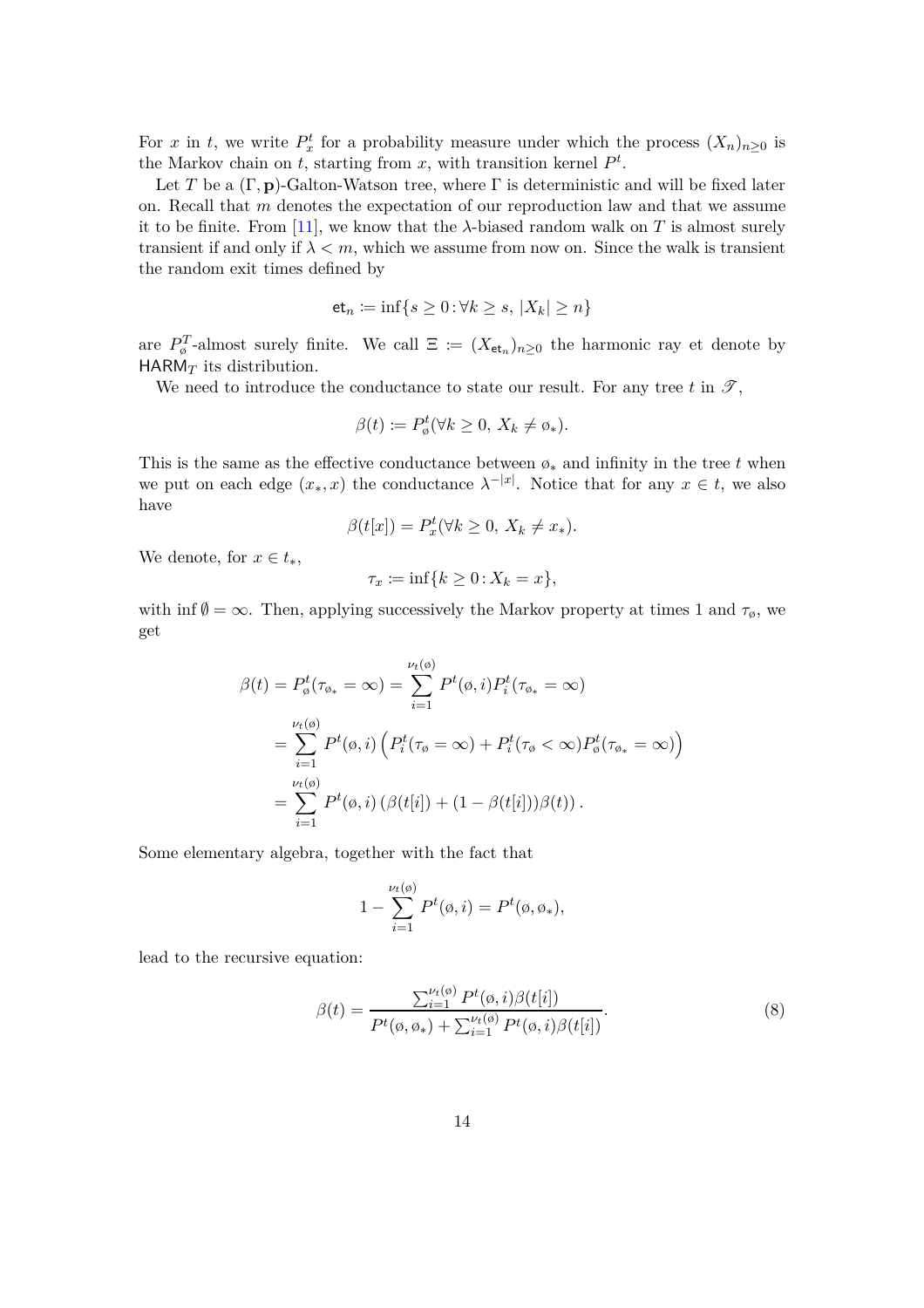In our special case of the  $\lambda$ -biased random walk, this equation becomes:

<span id="page-14-0"></span>
$$
\beta(t) = \frac{\sum_{i=1}^{\nu_t(\emptyset)} \beta(t[i])}{\lambda + \sum_{i=1}^{\nu_t(\emptyset)} \beta(t[i])}.
$$
\n(9)

For all  $1 \leq i \leq \nu_t(\emptyset)$ , the harmonic measure of *i* is:

$$
P_{\emptyset}(\Xi_1 = i) = P^t(\emptyset, \emptyset_*) P^t_{\emptyset_*}(\Xi_1 = 1) + P^t(\emptyset, i) P^t_i(\Xi_1 = i) + \sum_{\substack{j=1 \ j \neq i}}^{\nu_t(\emptyset)} P^t(\emptyset, j) P^t_j(\Xi_1 = i)
$$
  
= 
$$
P_{\emptyset}(\Xi_1 = i) \Big( P^t(\emptyset, \emptyset_*) + \sum_{j=1}^{\nu_t(\emptyset)} (1 - \beta(t[j])) P^t(\emptyset, j) \Big) + P^t(\emptyset, i) \beta(t[i]).
$$

As a consequence, for all  $1 \leq i \leq \nu_t(\emptyset)$ ,

<span id="page-14-2"></span>*j*=1

$$
HARM_{t}(i) = P_{\emptyset}(\Xi_{1} = i) = \frac{P^{t}(\emptyset, i)\beta(t[i])}{\sum_{j=1}^{\nu_{t}(\emptyset)} P^{t}(\emptyset, j)\beta(t[j])}.
$$
\n(10)

For the  $\lambda$ -biased random walk, this becomes,

<span id="page-14-1"></span>
$$
HARM_t(i) = \frac{\beta(t[i])}{\sum_{j=1}^{\nu_t(\wp)} \beta(t[j])}.
$$
\n(11)

This equation describes HARM as a **GW**-flow rule. We are now ready to use the ma-chinery described in Section [3.](#page-9-0) Set  $J = (0, \infty)$  if  $\lambda > 1$  and  $J = (1 - \lambda, \infty)$  if  $\lambda < 1$ . In the latter case, the fact that almost surely  $\beta(T) > 1 - \lambda$  comes from the Rayleigh principle and the fact that  $p_1 < 1$ , comparing the conductance of the whole tree to the one of a tree with a unique ray. Set, for *u* and *v* in *J*,

$$
h(u,v) = \frac{uv}{u+v+\lambda-1}.
$$

Notice that we are in the setting of the second example of Section [3](#page-9-0) if  $\lambda < 1$  and of the third if  $\lambda \geq 1$ , so that *h* fulfills the algebraic assumptions stated in Section 3. By equation [\(9\)](#page-14-0),

$$
\beta(t) = h\left(1, \sum_{i=1}^{\nu_t(\emptyset)} \beta(t[i])\right).
$$

So we set  $\Gamma_x \coloneqq 1$  for all  $x \in T$ . For  $u \in J$ , let

$$
\kappa(u) := \mathbb{E}\bigg[h\bigg(u,\sum_{i=1}^{\nu_{\widetilde{T}}(\mathfrak{g})}\beta(\widetilde{T}[i])\bigg)\bigg] = \mathbb{E}\Bigg[\frac{u\sum_{i=1}^{\nu_{\widetilde{T}}(\mathfrak{g})}\beta(\widetilde{T}[i])}{\lambda-1+u+\sum_{i=1}^{\nu_{\widetilde{T}}(\mathfrak{g})}\beta(\widetilde{T}[i])}\Bigg],
$$

where  $\widetilde{T}$  is an independent copy of  $T$ .

We need to prove that  $\mathbb{E}[\kappa(\phi(T))] < \infty$ . By [\[1,](#page-35-7) Lemma 4.2]:

$$
\mathbb{E}\left[\frac{1}{\lambda - 1 + \beta(T)}\right] < \infty.
$$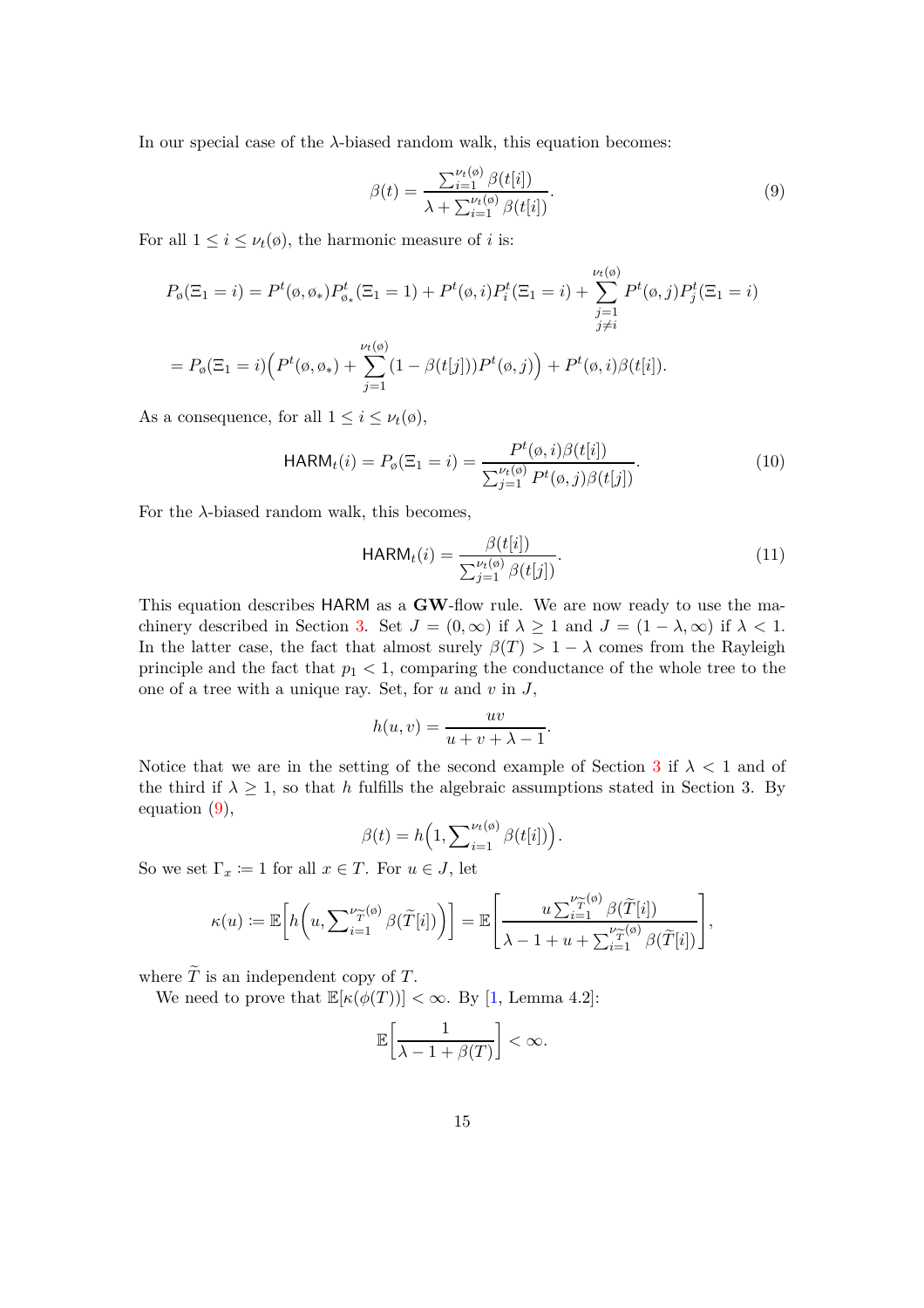This implies, using the independence of *T* and  $\widetilde{T}$ , that

$$
\mathbb{E}\left[\frac{\beta(T)\sum_{i=1}^{\nu_{\widetilde{T}}(\theta)}\beta(\widetilde{T}[i])}{\lambda - 1 + \beta(T) + \sum_{i=1}^{\nu_{\widetilde{T}}(\theta)}\beta(\widetilde{T}[i])}\right] \leq \mathbb{E}\left[\frac{\beta(T)\sum_{i=1}^{\nu_{\widetilde{T}}(\theta)}\beta(\widetilde{T}[i])}{\lambda - 1 + \beta(T)}\right]
$$

$$
= \mathbb{E}\left[\sum_{i=1}^{\nu_{\widetilde{T}}(\theta)}\beta(\widetilde{T}[i])\right]\mathbb{E}\left[\frac{\beta(T)}{\lambda - 1 + \beta(T)}\right]
$$

$$
\leq m\mathbb{E}\left[\frac{1}{\lambda - 1 + \beta(T)}\right] < \infty.
$$

<span id="page-15-0"></span>We may now use Theorem [3.2.](#page-10-0)

**Theorem 4.1.** *The probability measure*  $\mu_{\text{HARM}}$  *of density*  $C^{-1}\kappa(\beta(T))$ *, with respect to* **GW***, where κ is defined by*

$$
\kappa(u) = \mathbb{E}\left[\frac{u\sum_{j=1}^{\nu} \beta(\widetilde{T}[i])}{\lambda - 1 + u + \sum_{j=1}^{\nu} \widetilde{T}^{(\varnothing)}} \beta(\widetilde{T}[i])\right],
$$

*and C is the renormalizing constant, is* HARM*-invariant. The dimension of* HARM*<sup>T</sup> equals almost surely*

<span id="page-15-1"></span>
$$
d_{\lambda} = \log(\lambda) - C^{-1} \mathbb{E} \left[ \log(1 - \beta(T)) \frac{\beta(T) \sum_{i=1}^{\nu} \widetilde{\tau}^{(\emptyset)}(\beta(\widetilde{T}[i])}{\lambda - 1 + \beta(T) + \sum_{i=1}^{\nu} \widetilde{\tau}^{(\emptyset)}(\beta(\widetilde{T}[i])} \right]. \tag{12}
$$

*Proof.* The only statement we still need to prove is the formula for the dimension. We write  $\mu := \mu_{\text{HARM}}$  for short and  $\mathbb{E}_{\mu}[\cdot] := \mathbb{E}[\cdot C^{-1} \kappa(\beta(T))]$ . By formula [\(5\)](#page-8-1) and equation [\(11\)](#page-14-1),

$$
d_{\lambda} = \mathbb{E}_{\mu} \left[ \log \frac{1}{\mathsf{HARM}_{T}(\Xi_{1})} \right] = \mathbb{E}_{\mu} \left[ \log \frac{\sum_{i=1}^{\nu_{T}(s)} \beta(T[i])}{\beta(T[\Xi_{1}])} \right].
$$

Using equation  $(9)$ , we see that

$$
\sum_{i=1}^{\nu_T(\emptyset)} \beta(T[i]) = \frac{\lambda \beta(T)}{1 - \beta(T)}.
$$

Therefore,

$$
d_{\lambda} = \log \lambda + \mathbb{E}_{\mu}[-\log(1-\beta(T)) + \log(\beta(T)) - \log(\beta(T[\Xi_1]))].
$$

We are done if we can prove that  $\log(\beta(T)) - \log(\beta(T[\Xi_1]))$  is integrable with integral 0 with respect to  $\mathbb{E}_{\mu}$ . By invariance and Lemma [2.3,](#page-8-2) it is enough to show that it is bounded from below by an integrable function. We compute, using again formula [\(9\)](#page-14-0) :

$$
\frac{\beta(T)}{\beta(T[\Xi_1])} = \frac{1 + \beta(T[\Xi_1])^{-1} \sum_{i=1, i \neq \Xi_1}^{\nu_T(\emptyset)} \beta(T[i])}{\lambda + \beta(T[\Xi_1]) + \sum_{i=1, i \neq \Xi_1}^{\nu_T(\emptyset)} \beta(T[i])} \ge \frac{1}{\lambda + \beta(T[\Xi_1])} \ge \frac{1}{\lambda + 1},
$$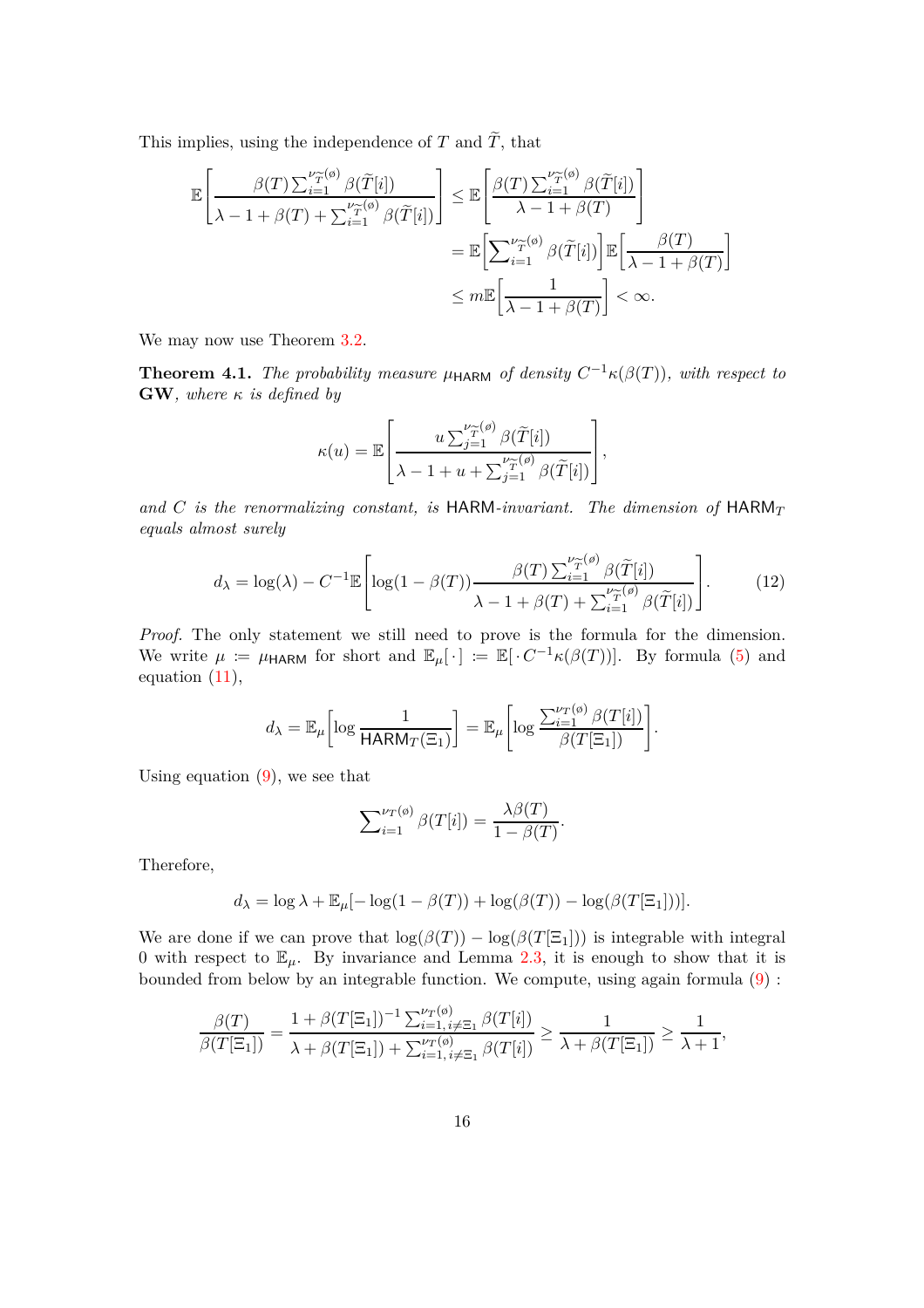where, for the first inequality, we used the fact that the function

$$
x \longmapsto \frac{\beta(T[\Xi_1])^{-1}x + 1}{x + \lambda + \beta(T[\Xi_1])}
$$

is increasing on  $[0, \infty)$ .

To conclude this section, we recall that a very similar formula was independently discovered by Lin in [\[10\]](#page-35-5), using the same invariant probability measure. Its work shows that such a formula, though it might look complicated, does indeed yield very interesting results.

### **4.2 Numerical results**

We will now use our formula to conduct numerical experiments about the dimension  $d<sub>\lambda</sub>$ as a function of  $\lambda$ .

It was asked in [\[14\]](#page-35-6) whether  $d<sub>\lambda</sub>$  is a monotonic function of  $\lambda$ , for  $\lambda$  in  $(0, m)$ . To the best of our knowledge, this question is still open. We were not able to find a theoretical answer. However, using formula  $(12)$  together with the recursive equation  $(9)$ , we are able to draw a credible enough graph of  $d<sub>\lambda</sub>$  versus  $\lambda$ , for a given (computationally reasonable) reproduction law.

The idea is the following. Fix a reproduction law **p** (such that  $p_0 = 0$ ,  $p_1 < 1$  and of finite mean *m*) and a bias  $\lambda$  in  $(0, m)$ . For any non-negative integer *n*, and a Galton-Watson tree *T*, let  $\beta_n(T) = P_{\varphi}^T(\tau^{(n)} < \tau_{\varphi_*}),$  where  $\tau^{(n)}$  is the first hitting time of level *n* by the *λ*-biased random walk  $(X_n)_{n\geq 0}$ . Since the family of events  $\{\tau^{(n)} < \tau_{\phi_*}\}$  is decreasing, we have

$$
\beta(T) = P_{\emptyset}^T \Big( \bigcap_{n \ge 1} \left\{ \tau^{(n)} < \tau_{\emptyset_*} \right\} \Big) = \lim_{n \to \infty} \beta_n(T).
$$

Using the Markov property as in [\(9\)](#page-14-0) yields the recursive equation

$$
\beta_{n+1}(T) = \frac{\sum_{i=1}^{\nu_T(s)} \beta_n(T[i])}{\lambda + \sum_{i=1}^{\nu_T(s)} \beta_n(T[i])}.
$$

By definition,  $\beta_0(T)$  is equal to one. Hence, we may use the following algorithm to compute the law of  $\beta_n := \beta_n(T)$ :

- the law of  $\beta_0$  is the Dirac measure  $\delta_1$ ;
- for any  $n \geq 0$ , assuming we know the law of  $\beta_n$ , the law of  $\beta_{n+1}$  is the law of the random variable

$$
\frac{\sum_{i=1}^{\nu} \beta_n^{(i)}}{\lambda + \sum_{i=1}^{\nu} \beta_n^{(i)}},
$$

where  $\nu$ ,  $\beta_n^{(1)}$ ,  $\beta_n^{(2)}$ , ... are independent,  $\nu$  has the law **p** and each  $\beta_n^{(i)}$  has the law *βn*.

 $\Box$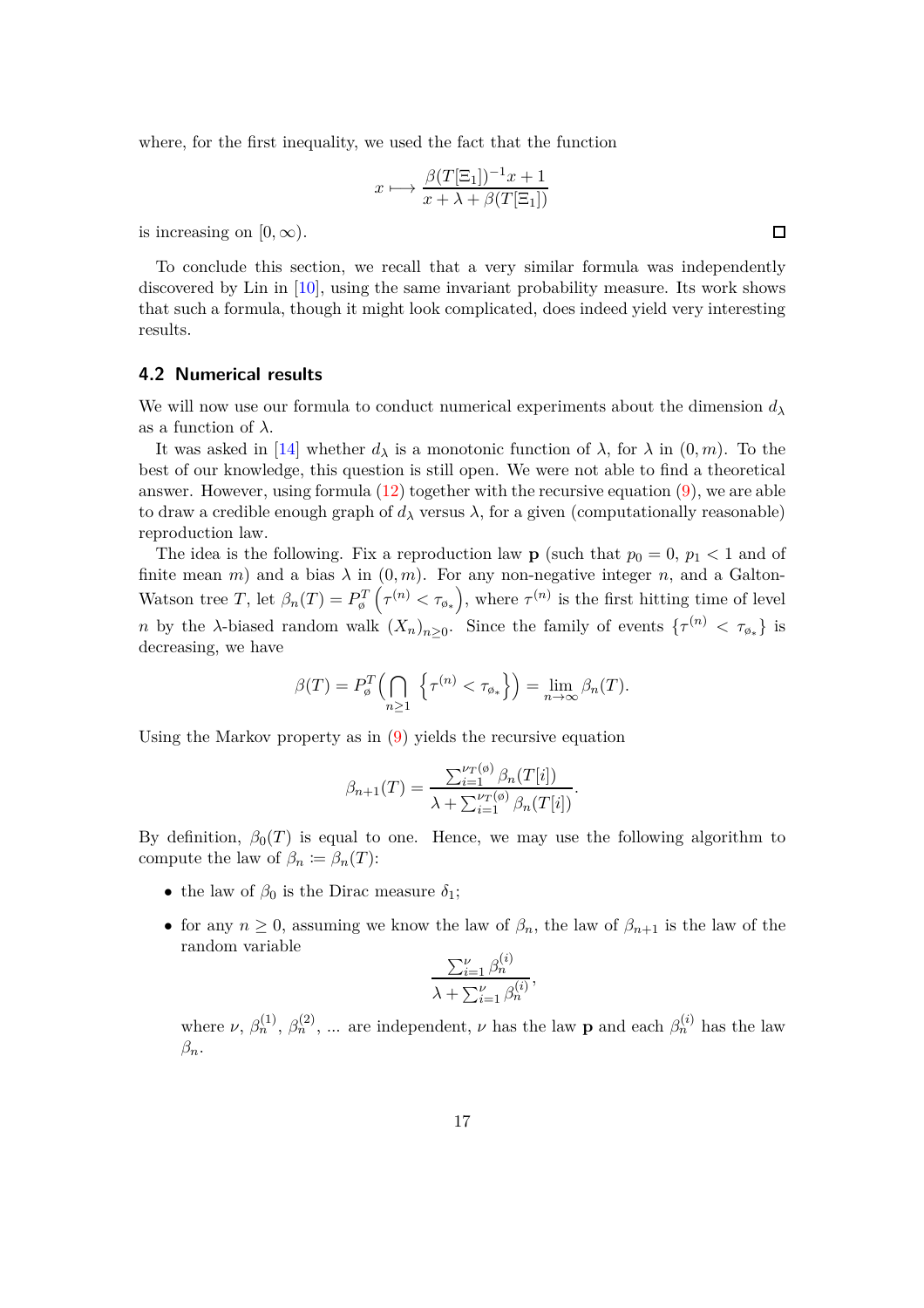

<span id="page-17-0"></span>Figure 3: The apparent density of the conductance  $\beta$ , for  $p_1 = p_2 = p_3 = \frac{1}{3}$  $\frac{1}{3}$  and  $\lambda$  in {0*.*7*,* 1*,* 1*.*2}.

Using the preceding algorithm, after *n* iteration, we obtain the law of  $\beta_n(T)$ . Since  $\beta_n(T) \to \beta(T)$ , almost surely, we also have convergence in law.

*Remark* 4.1. The preceding discussion shows that the law of  $\beta$  is the greatest (for the stochastic partial order) solution of the recursive equation  $(9)$ . In [\[14,](#page-35-6) Theorem 4.1], for  $\lambda = 1$ , the authors show that the only solutions to this recursive equation are the Dirac measure  $\delta_0$  and the law of  $\beta$ . However, their proof cannot be adapted to the more general case  $\lambda \in (0, m)$ . That is why, here, we had to choose for our initial measure, the Dirac measure  $\delta_1$ .

For the numerical computations, we discretize the interval [0*,* 1] and apply the preceding algorithm with some fixed final value of *n*. See Figure [3](#page-17-0) for an example of what one can obtain with 100 iterations and a discretization step equal to 1*/*20000.

Before we compute the dimension, we simplify a little bit the formula  $(12)$ . First, notice that we may write

<span id="page-17-1"></span>
$$
\sum_{j=1}^{\nu} \beta(\tilde{T}[j]) = \frac{\lambda \tilde{\beta}}{1 - \tilde{\beta}},
$$
\n(13)

where  $\tilde{\beta}$  is an independent copy of  $\beta = \beta(T)$ . Recalling that the constant *C* in [\(12\)](#page-15-1) is the expectation of  $\kappa(\beta)$ , we obtain

$$
d_{\lambda} = \log(\lambda) - \mathbb{E}\left[\frac{\log(1-\beta)\beta\tilde{\beta}}{\lambda - 1 + \beta + \tilde{\beta} - \beta\tilde{\beta}}\right] \bigg/ \mathbb{E}\left[\frac{\beta\tilde{\beta}}{\lambda - 1 + \beta + \tilde{\beta} - \beta\tilde{\beta}}\right].
$$
 (14)

From there, computing  $d<sub>\lambda</sub>$  from a dicretized approximation of the law of  $\beta$  is straightforward.

From [\[10\]](#page-35-5), we know that  $d<sub>\lambda</sub>$  goes to  $\mathbb{E} [\log(\nu)]$  (the almost sure dimension of the visibility measure, see [\[12,](#page-35-0) Section 4]) as  $\lambda$  goes to 0, and to log *m* as  $\lambda$  goes to *m*.

We also compute numerically the speed. Recall from  $[1]$ , that the speed of the  $\lambda$ -biased transient random walk is given by

$$
\ell_{\lambda} = \mathbb{E}\left[\frac{(\nu - \lambda)\beta_0}{\lambda - 1 + \beta_0 + \sum_{j=1}^{\nu} \beta_j}\right] / \mathbb{E}\left[\frac{(\nu + \lambda)\beta_0}{\lambda - 1 + \beta_0 + \sum_{j=1}^{\nu} \beta_j}\right],
$$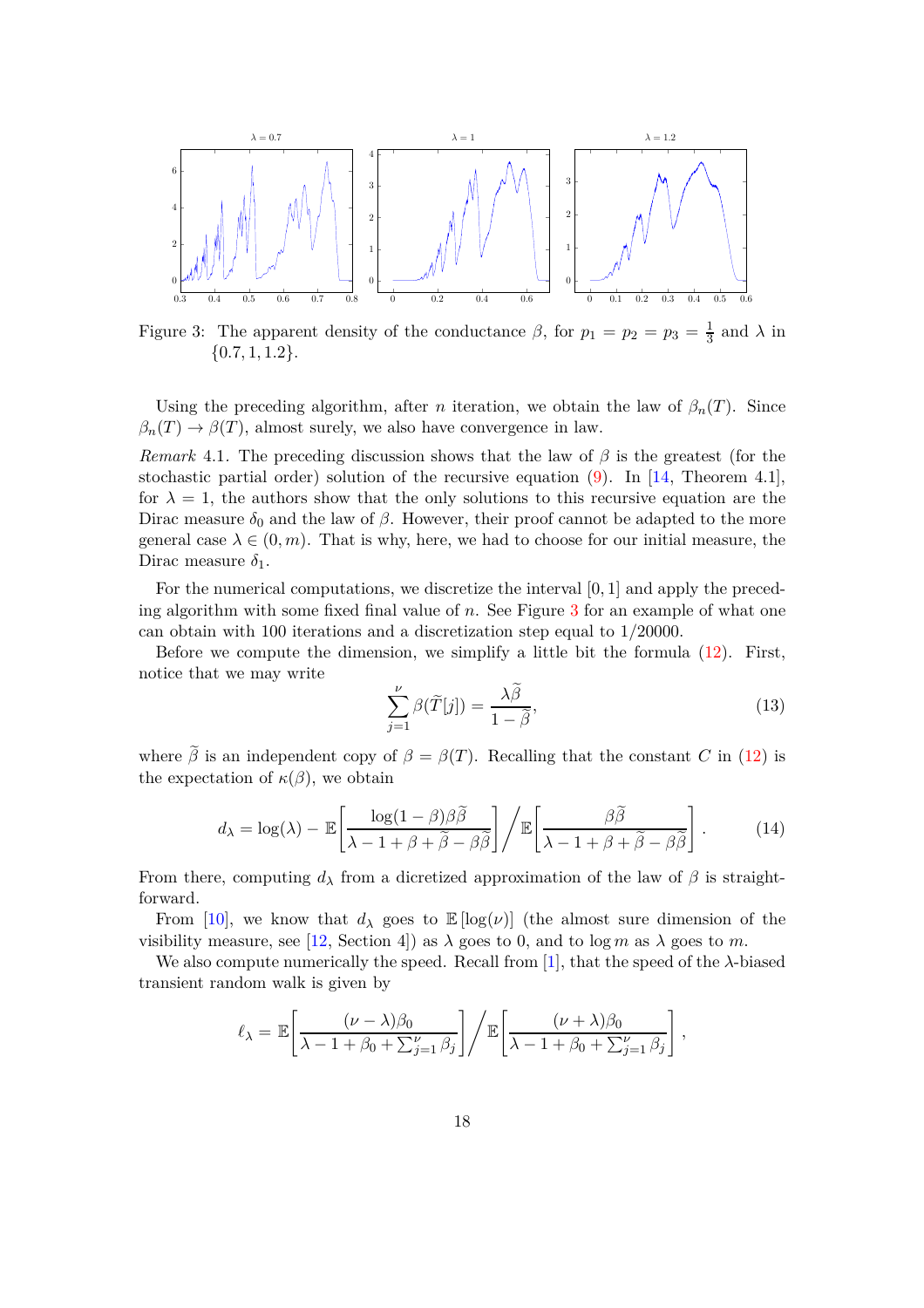

<span id="page-18-1"></span>Figure 4: The dimension and the speed of the *λ*-biased random walk on a Galton-Watson tree as functions of  $\lambda$ , for  $p_1 = p_2 = 1/2$ .

where  $\nu$ ,  $\beta_0$ ,  $\beta_1$ , ... are independent and  $\nu$  has law **p**, while for each *i*,  $\beta_i$  has law  $\beta(T)$ . Using first symmetry and then  $(13)$ , one obtains

$$
\mathbb{E}\left[\frac{(\nu \pm \lambda)\beta_0}{\lambda - 1 + \beta_0 + \sum_{j=1}^{\nu} \beta_i}\right] = \mathbb{E}\left[\frac{\left(\sum_{j=1}^{\nu} \beta_j\right) \pm \lambda \beta_0}{\lambda - 1 + \beta_0 + \sum_{j=1}^{\nu} \beta_j}\right] = \mathbb{E}\left[\frac{\lambda \left(\widetilde{\beta} \pm \beta \mp \beta \widetilde{\beta}\right)}{\lambda - 1 + \beta + \widetilde{\beta} - \widetilde{\beta}\beta}\right],
$$

where we have denoted  $\beta = \beta_0$  and  $\sum_{j=1}^{\nu} \beta_i = \lambda \tilde{\beta}/(1-\tilde{\beta})$ . Finally, we may express the speed as

$$
\ell_{\lambda} = \mathbb{E}\left[\frac{\beta \tilde{\beta}}{\lambda - 1 + \beta + \tilde{\beta} - \beta \tilde{\beta}}\right] \bigg/ \mathbb{E}\left[\frac{\beta + \tilde{\beta} - \beta \tilde{\beta}}{\lambda - 1 + \beta + \tilde{\beta} - \beta \tilde{\beta}}\right].
$$
 (15)

We also recall that, in the case  $\lambda = 1$ , it was shown in [\[12\]](#page-35-0) that the speed of the random walk equals

$$
\ell_1 = \mathbb{E}\bigg[\frac{\nu-1}{\nu+1}\bigg].
$$

We have made the numerical computations in two cases, the first one is when the reproduction law is given by  $p_1 = p_2 = 1/2$ , see fig. [4](#page-18-1) and the second one is for **p** given by  $p_1 = p_2 = p_3 = 1/3$ , see fig. [5.](#page-19-0)

These figures suggest that the speed and the dimension are indeed monotonic with respect to  $\lambda$ . Furthermore, the speed looks convex, while the dimension seems to be neither convex nor concave.

# <span id="page-18-0"></span>**5 Galton-Watson trees with recursive lengths**

### **5.1 Description of the model**

We generalize a model of trees with random lengths (or resistances) that can be found in [\[4,](#page-35-3) Section 2] and [\[9,](#page-35-4) Section 2]. It appeared as the scaling limit of the sequence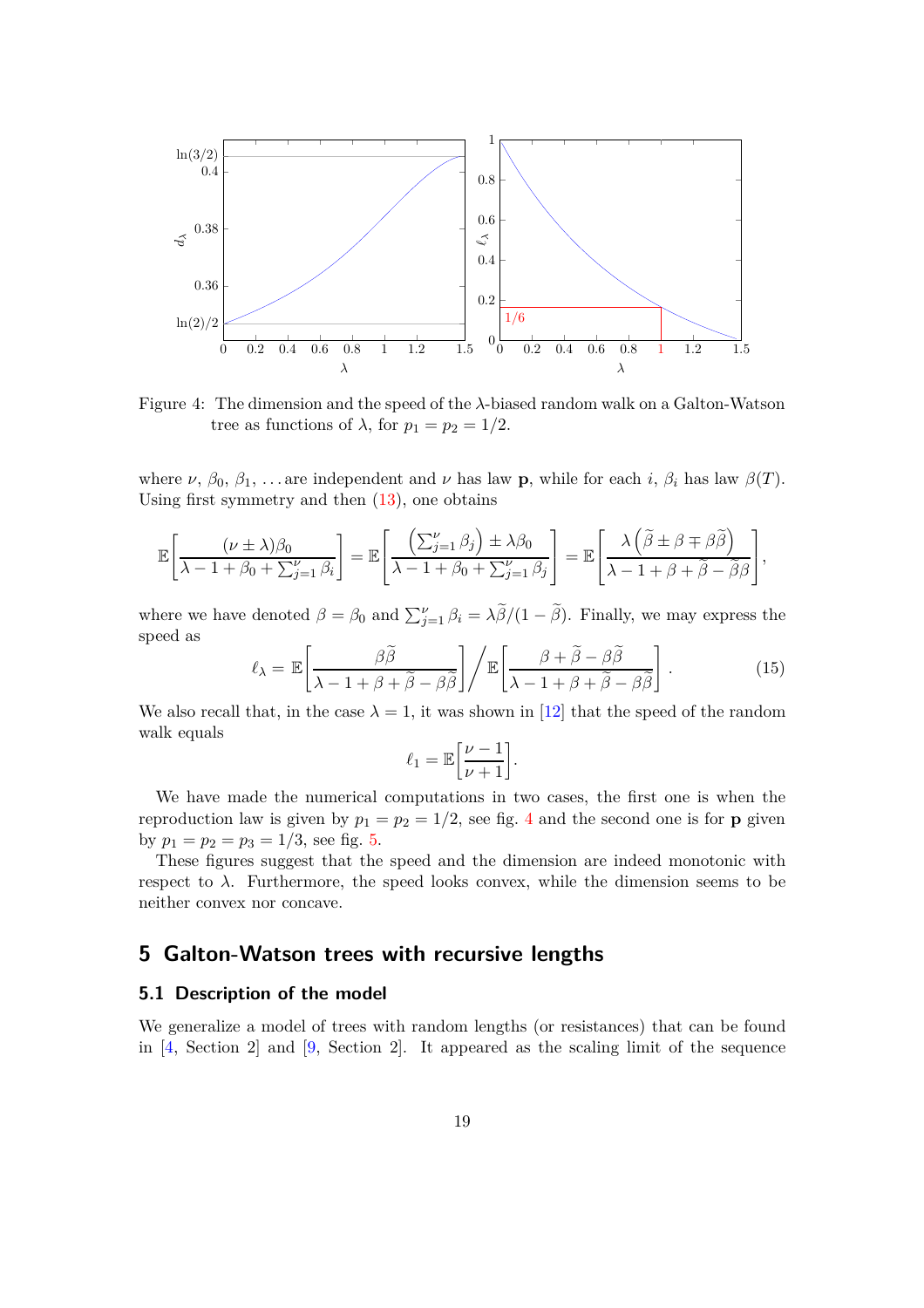

<span id="page-19-0"></span>Figure 5: The dimension and the speed of the *λ*-biased random walk on a Galton-Watson tree as functions of  $\lambda$ , for  $p_1 = p_2 = p_3 = 1/3$ .

 $(T_n/n)_{n\geq 1}$ , where  $T_n$  is a reduced critical Galton-Watson tree conditioned to survive at the  $n^{\text{th}}$  generation.

In both [\[4\]](#page-35-3) and [\[9\]](#page-35-4), the marks have the law of the inverse of a uniform random variable on  $(0, 1)$ . The reproduction law is  $p_2 = 1$  in [\[4\]](#page-35-3), whereas in [\[9\]](#page-35-4) it is given by

<span id="page-19-1"></span>
$$
p_k = \begin{cases} 0 & \text{if } k \le 1; \\ \frac{\alpha \Gamma(k - \alpha)}{k! \Gamma(2 - \alpha)} & \text{otherwise,} \end{cases}
$$
(16)

where  $\alpha$  is a parameter in (1, 2), and  $\Gamma$  is the standard Gamma function.

Here, we assume that the marks are in  $(1, \infty)$ , and as before, that  $p_0 = 0$  and  $p_1 < 1$ , but some of our results will need some integrability assumptions.

Let *t* be a marked leafless tree with marks in  $(1, \infty)$ . We associate to each vertex *x* in *t*, the resistance, or length, of the edge  $(x_*, x)$ :

$$
r_t(x) = \gamma_t(x)^{-1} \prod_{y \prec x} \left(1 - \gamma_t(y)^{-1}\right).
$$

Informally, the edge between the root and its parent has length  $\gamma_t(\phi)^{-1} \in (0,1)$ . Then we multiply all the lengths in the subtrees  $t[1], t[2], \ldots, t[\nu_t(\emptyset)]$  by  $(1 - \gamma_t(\emptyset)^{-1})$  and we continue recursively see Figure [2.](#page-3-0) We run a nearest-neighbour random walk on the tree with transition probabilities inversely proportional to the lengths of the edges (further neighbours are less likely to be visited). To make this more precise, the random walk in *t*∗, associated to this set of resistances has the following transition probabilities:

$$
Q^{t}(x,y) = \begin{cases} 1 & \text{if } x = \emptyset_* \text{ and } y = \emptyset; \\ \gamma_t(xi) / (\gamma_t(x) - 1 + \sum_{j=1}^{\nu_t(x)} \gamma_t(xj)) & \text{if } y = xi \text{ for some } i \leq \nu_t(x) \\ (\gamma_t(x) - 1) / (\gamma_t(x) - 1 + \sum_{j=1}^{\nu_t(x)} \gamma_t(xj)) & \text{if } y = x_*; \\ 0 & \text{otherwise.} \end{cases}
$$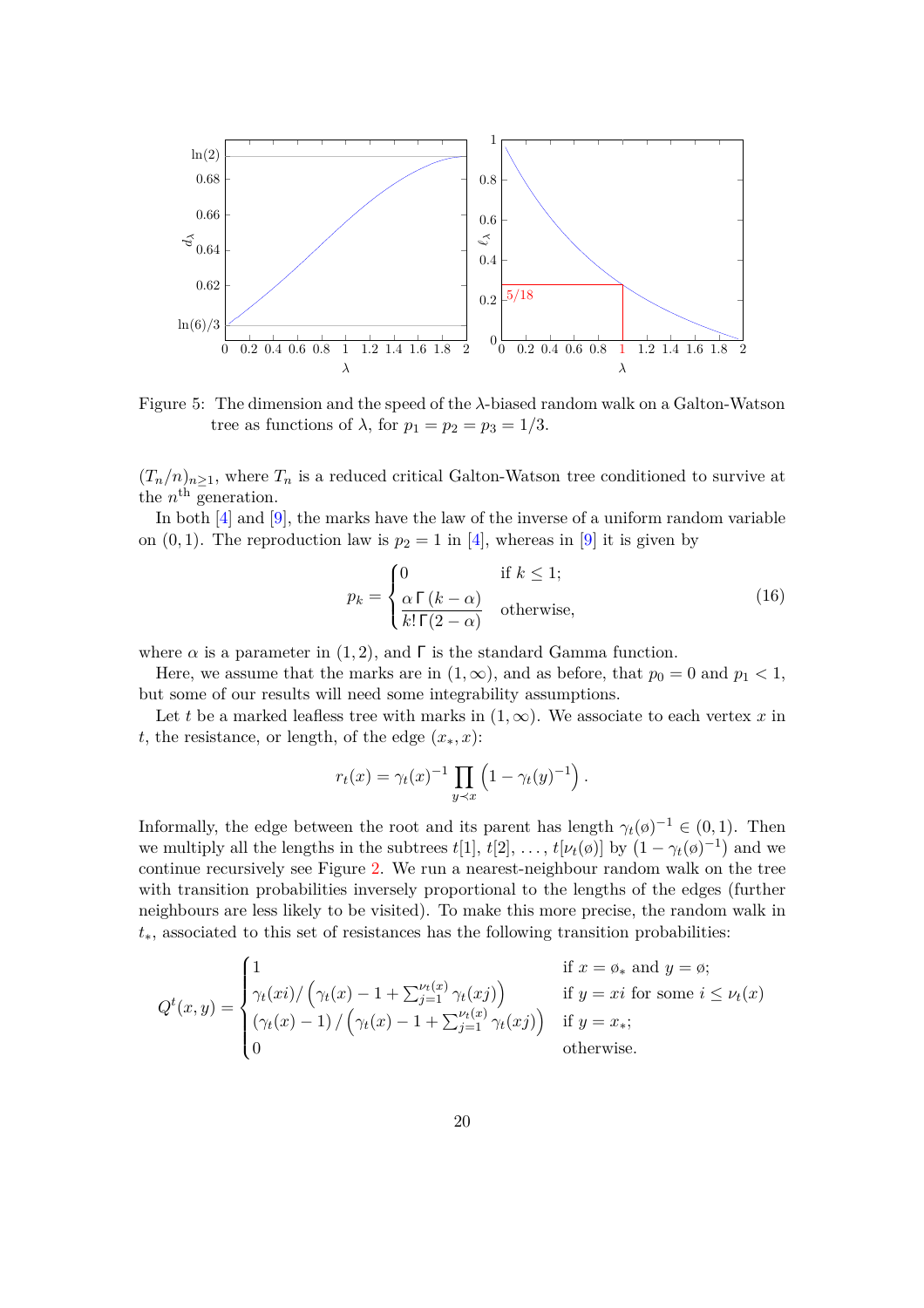When we reindex a subtree, we also change the resistances to gain stationarity. For  $x \in t$ and  $y \in t[x]$ , we define *rt*(*xy*)

$$
r_{t[x]}(y) := \frac{r_t(xy)}{\prod_{z \prec x} (1 - \gamma_t(z))^{-1}}.
$$

This is consistent with the marks of the reindexed subtree  $t[x]$  and does not change the probability transitions of the random walk inside this subtree. For *x* in  $t_*$ , let  $Q_x^t$  be a probability measure under which the process  $(Y_n)_{n\geq 0}$  is the random walk on *t* starting from x with probability transitions given by  $Q^t$ . To prove that this walk is almost surely transient, we use Rayleigh's principle and compare the resistance of the whole tree between ø<sup>∗</sup> and infinity to the resistance of, say, the left-most ray. If, for *n* greater or equal to one, we denote by  $r_n(t)$  the resistance in the ray between  $\phi_*$  and the vertex  $x_n \coloneqq 11 \cdots 1$ , we have that

 $\overline{n}$  times

<span id="page-20-0"></span>
$$
1 - r_n(t) = \left(1 - \gamma_t(\phi)^{-1}\right) \left(1 - \gamma_t(1)^{-1}\right) \cdots \left(1 - \gamma_t(x_n)^{-1}\right),\tag{17}
$$

so the resistance of the whole ray is less or equal to 1. In particular, it is finite and so is the resistance of the whole tree. We denote by  $\mathsf{HARM}^\Gamma_t$  the law of the exit ray of this random walk. For *x* in *t*∗, let

$$
\tau_x = \inf\{k \ge 0 : Y_k = x\},\
$$

with inf  $\emptyset = \infty$  and

<span id="page-20-3"></span>
$$
\beta(t) := Q_{\emptyset}^t(\tau_{\emptyset_*} = \infty).
$$

<span id="page-20-4"></span>Applying equations  $(8)$  and  $(10)$  to this model, we obtain:

$$
\mathsf{HARM}_{t}^{\Gamma}(i) = \frac{\gamma_{t}(i)\beta(t[i])}{\sum_{i=1}^{\nu_{t}(\emptyset)}\gamma_{t}(j)\beta(t[j])}, \quad \forall i \leq \nu_{t}(\emptyset), \tag{18}
$$

$$
\gamma_t(\emptyset)\beta(t) = \frac{\gamma_t(\emptyset)\sum_{j=1}^{\nu_t(\emptyset)}\gamma_t(j)\beta(t[j])}{\gamma_t(\emptyset) - 1 + \sum_{j=1}^{\nu_t(\emptyset)}\gamma_t(j)\beta(t[j])}.\tag{19}
$$

<span id="page-20-2"></span>Let

$$
\phi(t) := \gamma_t(\phi)\beta(t) = \gamma_t(\phi)Q_{\phi}^t(\tau_{\phi_*} = \infty).
$$
\n(20)

In fact,  $\phi(t)$  is the effective conductance between  $\phi_*$  and infinity. From the identity [\(17\)](#page-20-0), the Rayleigh principle and the law of parallel conductances, whenever *t* has at least two rays,  $\phi(t) > 1$ . Thus we can write

<span id="page-20-1"></span>
$$
\phi(t) = h\Big(\gamma_t(\emptyset), \sum_{i=1}^{\nu_t(\emptyset)} \phi(t[i])\Big),\tag{21}
$$

with  $h(u, v) := uv/(u + v - 1)$  for all *u* and *v* in  $J = (1, \infty)$ .

Now, let *T* be a  $(\Gamma, \mathbf{p})$ -Galton-Watson tree, where  $\Gamma$  almost surely belongs to  $(1, \infty)$ ,  $p_0 = 0$  and  $p_1 < 1$ , so that *T* almost surely has infinitely many rays.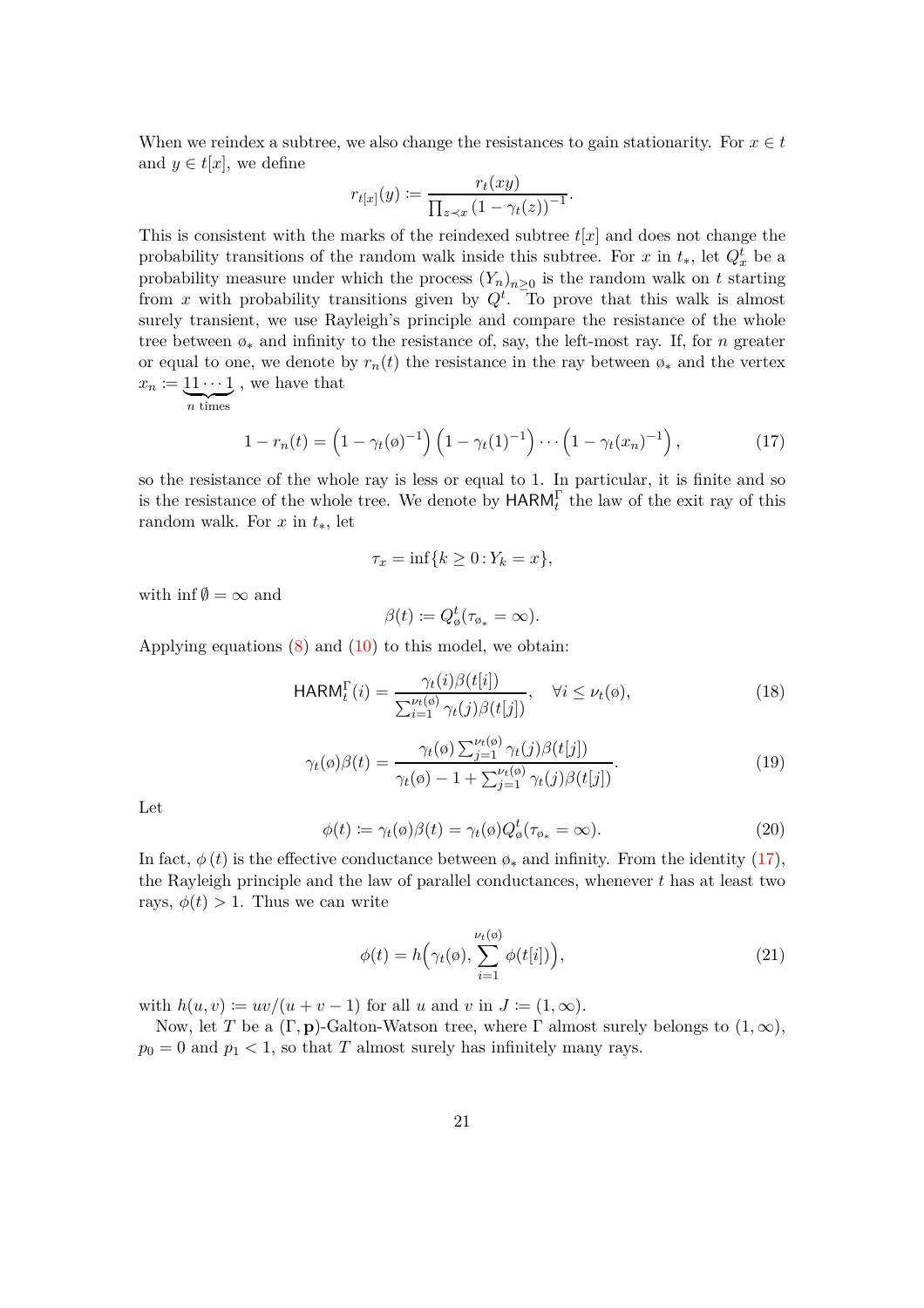### **5.2 Invariant measure and dimension drop for the natural distance**

We set for all  $u > 1$ ,

<span id="page-21-0"></span>
$$
\kappa(u) := \mathbb{E}\left[h\left(u, \sum_{j=1}^{\nu_{\widetilde{T}}(\theta)} \phi(\widetilde{T}[j])\right)\right] = \mathbb{E}\left[\frac{u \sum_{j=1}^{\nu_{\widetilde{T}}(\theta)} \phi(\widetilde{T}[j])}{u - 1 + \sum_{j=1}^{\nu_{\widetilde{T}}(\theta)} \phi(\widetilde{T}[j])}\right].
$$
\n(22)

where  $\tilde{T}$  is an independent copy of *T*. We will be able to use Theorem [3.2](#page-10-0) if we can prove that  $\kappa$  ( $\phi(T)$ ) is integrable. To this end, one needs some information about the law of Γ and about **p**. The following criterion is certainly not sharp but it might suffice in some practical cases. For its proof, we rely on ideas from [\[4,](#page-35-3) Proposition 6].

**Proposition 5.1.** *Assume that there exist two positive numbers a and C such that for all numbers s in*  $(1, \infty)$ ,  $\mathbb{P}(\Gamma \ge s) \le Cs^{-a}$ . Then,  $\mathbb{E}[\phi(T)]$  and  $\mathbb{E}[\kappa(\phi(T))]$  are finite *whenever one of the following conditions occurs:*

- *1. a >* 1*;*
- 2.  $a = 1$  *and*  $\sum_{k \geq 1} p_k k \log k < \infty$ ;
- *3.*  $0 < a < 1$  *and*  $\sum_{k \geq 1} p_k k^{2-a} < \infty$ *.*

*Proof.* From the fact that for all real numbers *u* and *v* greater that 1,  $h(u, v) < u$ , we deduce that  $\mathbb{E}[\kappa(\phi(T))]$  is finite as soon as  $\mathbb{E}[\phi(T)]$  is, and we also conclude in the first case.

Let M be the set of all Borel probability measures on  $(1,\infty]$ . For any distribution *µ* in *M*, let  $\Psi(\mu)$  be the distribution of  $h(\Gamma, \sum_{i=1}^{\nu} X_i)$ , where  $\nu$ ,  $\Gamma$  and  $X_1, X_2, \ldots$  are independent, each  $X_i$  having distribution  $\mu$  and  $\nu$  having distribution **p**. To handle the case where  $\mu({\{\infty\}}) > 0$ , we define by continuity  $h(u, \infty) = u$  for all  $u > 1$ . Consider for any  $s \in (1,\infty)$ ,  $F_\mu(s) := \mu[s,\infty]$ , with  $F_\mu(s) = 1$  if  $s \leq 1$ . On M, the stochastic partial order  $\preceq$  is defined as follows:  $\mu \preceq \mu'$  if and only if there exists a coupling  $(X, X')$  in some probability space, with *X* distributed as  $\mu$ , *X'* distributed as  $\mu'$  such that  $X \leq X'$ almost surely. This is equivalent to  $F_{\mu} \leq F_{\mu'}$ . From the identity

$$
h(u, v) - h(u, v') = (v - v') \frac{u(u - 1)}{(u + v - 1)(u + v' - 1)},
$$
\n(23)

we see that  $\Psi$  is increasing with respect to the stochastic partial order.

Let us denote by  $\varphi$  the distribution of  $\phi(T)$  and by  $\gamma$  the distribution of Γ. Since  $\Psi(\delta_{\infty}) = \gamma$  and  $\Psi(\varphi) = \varphi$ , we have  $\varphi \preceq \Psi^{n}(\gamma)$  for all  $n \geq 1$ . We are done if we can show that  $\Psi^{n}(\gamma)$  has a finite first moment for some  $n \geq 1$ .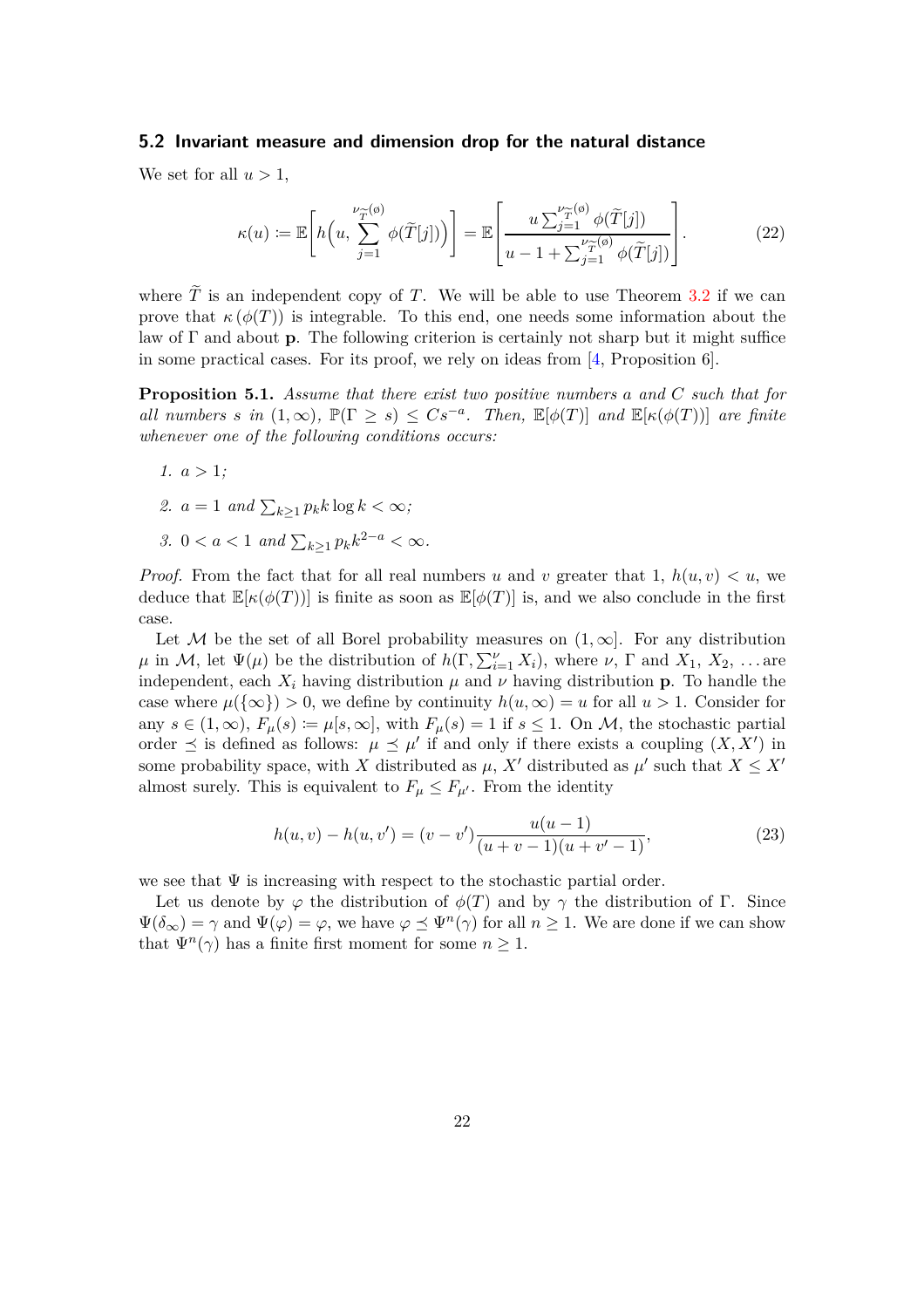Let  $\mu$  be in M and  $s \in (1, \infty)$ ,

<span id="page-22-0"></span>
$$
F_{\Psi(\mu)}(s) = \mathbb{P}\left(\Gamma \ge s, \sum_{i=1}^{\nu} X_i \ge s \left(\frac{\Gamma - 1}{\Gamma - s}\right)\right)
$$
  
\n
$$
\le \mathbb{P}\left(\Gamma \ge s, \sum_{i=1}^{\nu} X_i \ge s\right)
$$
  
\n
$$
= \mathbb{P}(\Gamma \ge s) \mathbb{P}\left(\sum_{i=1}^{\nu} X_i \ge s\right)
$$
  
\n
$$
= F_{\gamma}(s) \sum_{k \ge 1} p_k \mathbb{P}\left(\sum_{i=1}^k X_i \ge s\right)
$$
  
\n
$$
\le F_{\gamma}(s) \sum_{k \ge 1} k p_k F_{\mu}\left(\frac{s}{k}\right).
$$
 (24)

We may apply it to  $\gamma$ , to get

$$
\int_{1}^{\infty} F_{\Psi(\gamma)}(s) ds \le \sum_{k \ge 1} k p_k \left( \int_{1}^{k} F_{\gamma}(s) ds + \int_{k}^{\infty} F_{\gamma}(s) F_{\gamma}\left(\frac{s}{k}\right) ds \right)
$$
  
= 
$$
\sum_{k \ge 1} k p_k \left( \int_{1}^{k} F_{\gamma}(s) ds + k \int_{1}^{\infty} F_{\gamma}(s) F_{\gamma}(ks) ds \right).
$$

In the second case, where  $F_\gamma(s) \leq Cs^{-1}$  and  $\sum_{k\geq 1} p_k k \log k < \infty$ , this is enough to conclude.

In the third case, we need to play this game a little bit longer. Let  $N \geq 1$  be the smallest integer such that  $a(N + 1) > 1$ . Notice that this implies that  $aN \leq 1$ . Iterating on the inequality [\(24\)](#page-22-0) and applying it to  $\gamma$ , we get

$$
F_{\Psi^N(\gamma)}(s)
$$
  
\n
$$
\leq \sum_{k_1,k_2,\dots,k_N\geq 1} k_1k_2\cdots k_N p_{k_1}p_{k_2}\cdots p_{k_N}F_{\gamma}(s)F_{\gamma}\Big(\frac{s}{k_1}\Big)F_{\gamma}\Big(\frac{s}{k_1k_2}\Big)\cdots F_{\gamma}\Big(\frac{s}{k_1k_2\cdots k_N}\Big).
$$

Hence, we may write an upper bound of  $\int_1^\infty F_{\Psi^N(\gamma)}(s) \, ds$  as

$$
\sum_{k_1,\dots,k_N\geq 1} k_1\cdots k_N p_{k_1}\cdots p_{k_N} \Big[ I_1(k_1) + I_2(k_1,k_2) + \cdots + I_N(k_1,\dots,k_N) + J(k_1,\dots,k_N) \Big],
$$

where

$$
I_1(k_1) := \int_1^{k_1} F_{\gamma}(s) \, ds \le \frac{C}{1 - a} k_1^{1 - a};
$$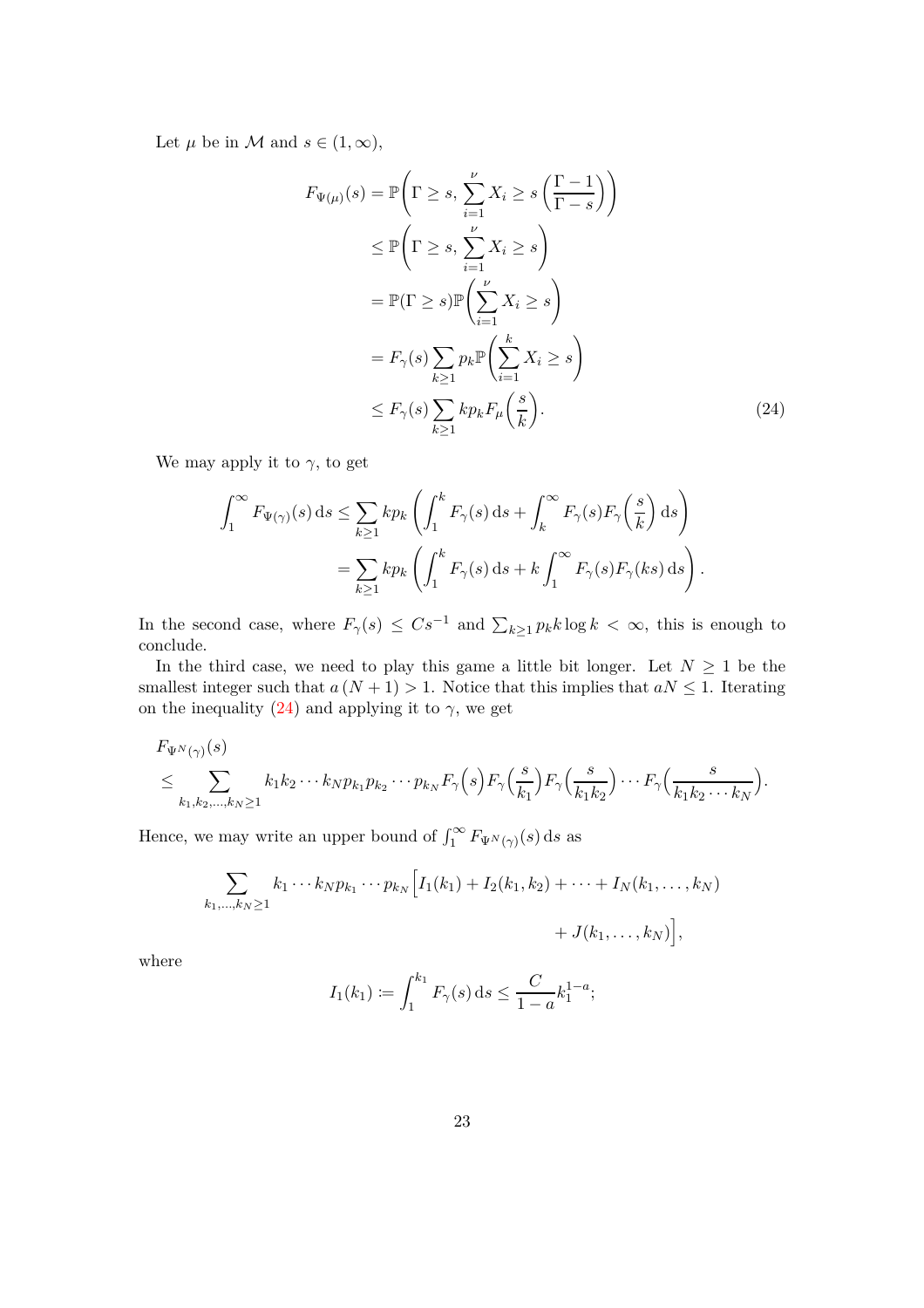for *r* between 2 and *N*,

$$
I_r(k_1, \ldots, k_r) := \int_{k_1 \cdots k_{r-1}}^{k_1 \cdots k_r} F_{\gamma}(s) F_{\gamma}(s/k_1) \cdots F_{\gamma}(s/(k_1 \cdots k_{r-1})) ds
$$
  
\n
$$
= k_1 \cdots k_{r-1} \int_1^{k_r} F_{\gamma}(s) F_{\gamma}(s k_{r-1}) \cdots F_{\gamma}(s k_{r-1} \cdots k_1) ds
$$
  
\n
$$
\leq \begin{cases} k_1 \cdots k_{r-1} C^r \log(k_r) k_{r-1}^{-a(r-1)} \cdots k_1^{-a} & \text{if } r = N \text{ and } aN = 1; \\ k_1 \cdots k_{r-1} \frac{1}{1-ar} C^r k_r^{1-ar} k_{r-1}^{-a(r-1)} \cdots k_1^{-a} & \text{otherwise;} \\ \leq \tilde{C} k_1^{1-a} \cdots k_r^{1-a}, \end{cases}
$$

where  $\tilde{C}$  is the positive constant defined by

$$
\widetilde{C} = \begin{cases}\n\max_{2 \le r \le N} \left( C^r / (1 - ar) \right) & \text{if } aN < 1; \\
\max \left( \max_{2 \le r \le N-1} \left( C^r / (1 - ar) \right), C^N \sup_{k \ge 1} \left( k^{a-1} \log(k) \right) \right) & \text{if } aN = 1.\n\end{cases}
$$

Finally,

$$
J(k_1, ..., k_N) := \int_{k_1...k_N}^{\infty} F_{\gamma}(s) F_{\gamma}(s/k_1) \cdots F_{\gamma}(s/(k_1...k_N)) ds
$$
  
\n
$$
\leq C^{N+1} k_1^{1-a} \cdots k_N^{1-a} \int_1^{\infty} s^{-a(N+1)} ds
$$
  
\n
$$
= \frac{C^{N+1}}{a(N+1) - 1} k_1^{1-a} \cdots k_N^{1-a}, \text{ by our assumption that } a(N+1) > 1.
$$

 $\Box$ 

The condition  $\sum_{k\geq 1} p_k k^{2-a} < \infty$  ensures that all the above sums are finite.

*Example* 5.1. If the law of  $\Gamma^{-1}$  is uniform on  $(0,1)$  (as in [\[4\]](#page-35-3) and [\[9\]](#page-35-4)), we have, for any *s* in  $(1, \infty)$ ,  $\mathbb{P}(\Gamma \ge s) = s^{-1}$  and the previous proposition shows that  $\mathbb{E}[\kappa(\phi(T))]$  is finite if  $\sum_{k=1} p_k k \log k < \infty$ . If the reproduction law is the same as in [\[9\]](#page-35-4), that is, is given by  $(16)$ , then by a well-known equivalent on gamma function ratios (see for instance  $[8]$ ), we have

$$
p_k = \frac{\alpha}{\Gamma(2-\alpha)} \frac{\Gamma(k-\alpha)}{\Gamma(k+1)} \sim_{k \to \infty} \frac{\alpha}{\Gamma(2-\alpha)} k^{-1-\alpha},
$$

with  $\alpha$  in (1,2). Thus  $\sum_{k\geq 1} p_k k \log(k)$  is finite and so is  $\mathbb{E}[\kappa(\phi(T))].$ 

With some more knowledge of **p** and/or the law of Γ, it could be possible to describe more precisely the law of  $\phi(T)$ . See for instance [\[9,](#page-35-4) Proposition 5] or [\[4,](#page-35-3) Proposition 6]. However, in general, it is often very difficult to establish properties (for instance, absolute continuity) of probability measures defined by distributional recursive equations like [\(21\)](#page-20-1).

<span id="page-23-0"></span>We now apply Theorem [3.2](#page-10-0) to our problem and prove that the dimension drop phenomenon occurs when the metric is the natural distance  $d_{\mathcal{U}_{\infty}}$ , defined by [\(1\)](#page-5-1).

**Theorem 5.2.** Let T be a  $(\Gamma, \mathbf{p})$ -Galton-Watson tree. Let  $\phi(T)$  and  $\kappa$  be defined respec*tively by* [\(20\)](#page-20-2) *and* [\(22\)](#page-21-0)*.* Assume that  $C := \mathbb{E}[\kappa(\phi(T))]$  *is finite. Then, the probability measure of density*  $C^{-1} \kappa(\phi(T))$  *with respect to* **GW** *is invariant and ergodic with respect to the flow rule* HARM<sup>Γ</sup> *.*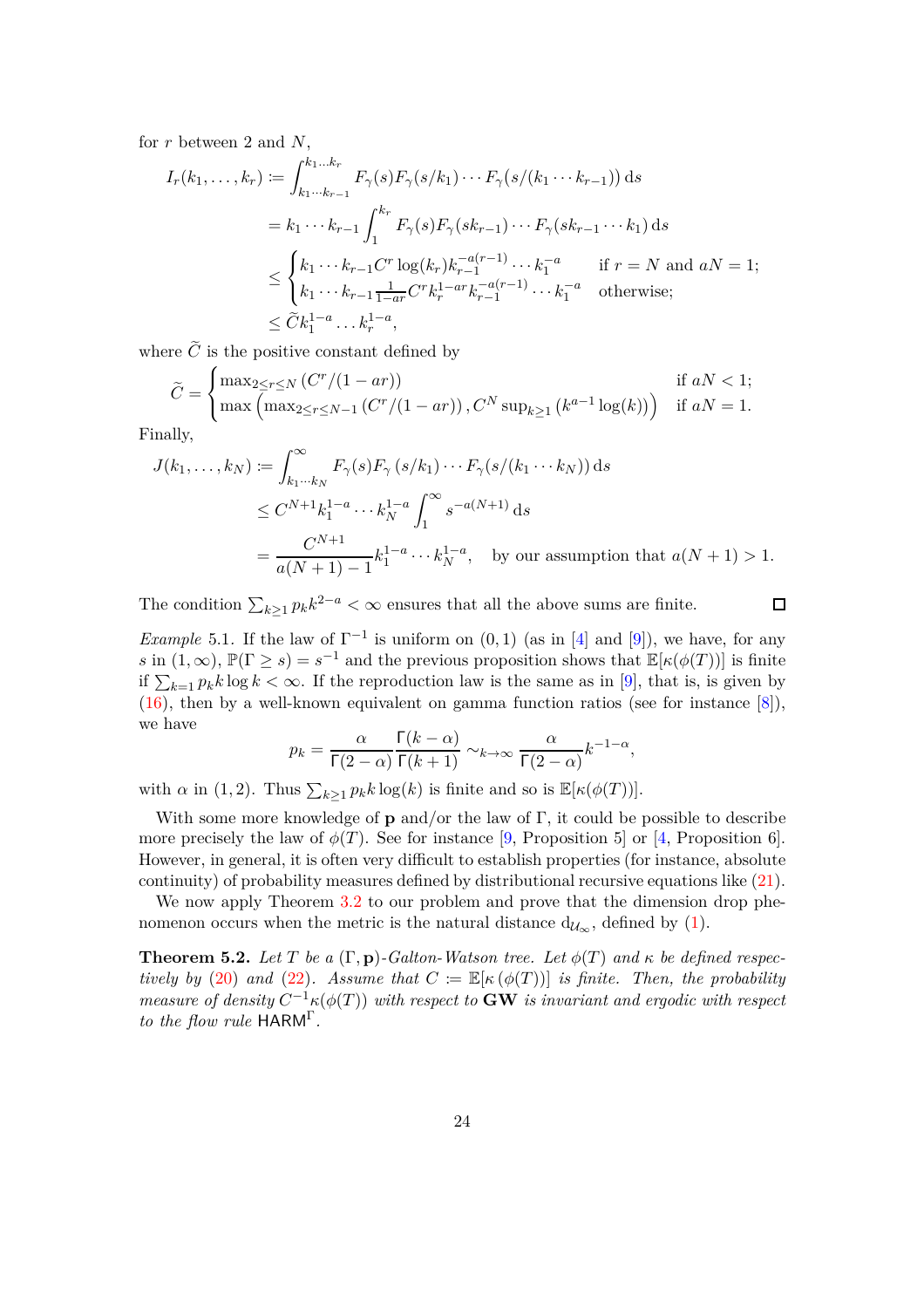*The dimension of the measure*  $\text{HARM}_{T}^{\Gamma}$  *on*  $\partial T$  *with respect to*  $d_{\mathcal{U}_{\infty}}$  *equals almost surely* 

<span id="page-24-0"></span>
$$
C^{-1}\mathbb{E}\left[\log\left(\frac{1-\Gamma_{\theta}^{-1}}{1-\Gamma_{\theta}^{-1}\phi(T)}\right)\kappa(\phi(T))\right].
$$
\n(25)

*It is almost surely strictly less than* log *m unless both* **p** *and the law of* Γ *are degenerated.*

*Proof.* The first part of the theorem is a direct consequence of Theorem [3.2.](#page-10-0)

We prove the formula for the dimension in the same way as in the previous theorem and use the same notations. Write  $\mu$  for the probability measure with density  $C^{-1}\kappa(\phi(T))$ with respect to **GW**. Then by formula  $(5)$ , invariance of  $\mu$  and equality  $(18)$  the dimension of  ${\sf HARM}_{T}^{\Gamma}$  equals almost surely

$$
\dim^{d_{\mathcal{U}_{\infty}}} \textsf{HARM}_{T}^{\Gamma} = \mathbb{E}_{\mu} \bigg[ \log \frac{1}{\textsf{HARM}_{T}^{\Gamma}(\Xi_{1})} \bigg] = \mathbb{E}_{\mu} \bigg[ \log \frac{\sum_{i=1}^{\nu_{T}(\emptyset)} \phi(T[i])}{\phi(T[\Xi_{1}])} \bigg].
$$

From formula [\(19\)](#page-20-4), we deduce that

$$
\sum_{i=1}^{\nu_T(\phi)} \phi(T[i]) = \frac{\phi(T)(1 - \Gamma_{\phi}^{-1})}{1 - \Gamma_{\phi}^{-1}\phi(T)},
$$

so that almost surely,

$$
\dim \text{HARM}_{T}^{\Gamma} = \mathbb{E}_{\mu} \Big[ \log(1 - \Gamma_{\emptyset}^{-1}) - \log(1 - \Gamma_{\emptyset}^{-1} \phi(T)) + \log(\phi(T)) - \log(\phi(T[\Xi_1])) \Big].
$$

As before, we need to prove that  $\log(\phi(T)) - \log(\phi(T[\Xi_1]))$  is bounded from below by an integrable random variable to conclude. Using again formula [\(19\)](#page-20-4), we get

$$
\frac{\phi(T)}{\phi(T[\Xi_1])} = \frac{1 + \phi(T[\Xi_1])^{-1} \sum_{i=1, i \neq \Xi_1}^{\nu_T(\phi)} \phi(T[i])}{1 - \Gamma_{\phi}^{-1} + \Gamma_{\phi}^{-1} \phi(T[\Xi_1]) + \Gamma_{\phi}^{-1} \sum_{i=1, i \neq \Xi_1}^{\nu_T(\phi)} \phi(T[i])}
$$
\n
$$
\geq \frac{1}{1 - \Gamma_{\phi}^{-1} + \Gamma_{\phi}^{-1} \phi(T[\Xi_1])}.
$$

Hence, since  $1 - \Gamma_{\emptyset}^{-1} \leq 1$  and  $\Gamma_{\emptyset}^{-1} \phi(T[\Xi_1]) = \beta(T[\Xi_1]) \leq 1$ , we have

$$
\frac{\phi(T)}{\phi(T[\Xi_1])} \ge \frac{1}{2}.
$$

To prove the dimension drop, i.e. the fact that almost surely  $\dim$  **HARM<sup>T</sup>**  $\lt$  log *m*, we do not use the formula [\(25\)](#page-24-0) since we know so little about the distribution of  $\phi(T)$ . Instead, we compare the flow rule  $\mathsf{HARM}^\Gamma$  to the uniform flow UNIF defined in Section [2.](#page-4-0)

By Proposition [2.4](#page-9-1) and Lemma [3.1](#page-9-2) we only need to prove that if there exists a positive real number *K* such that, for **GW**-almost every tree *t*,  $\widetilde{W}(t) = K \times \phi(t)$ , then both the reproduction law and the mark law are degenerated.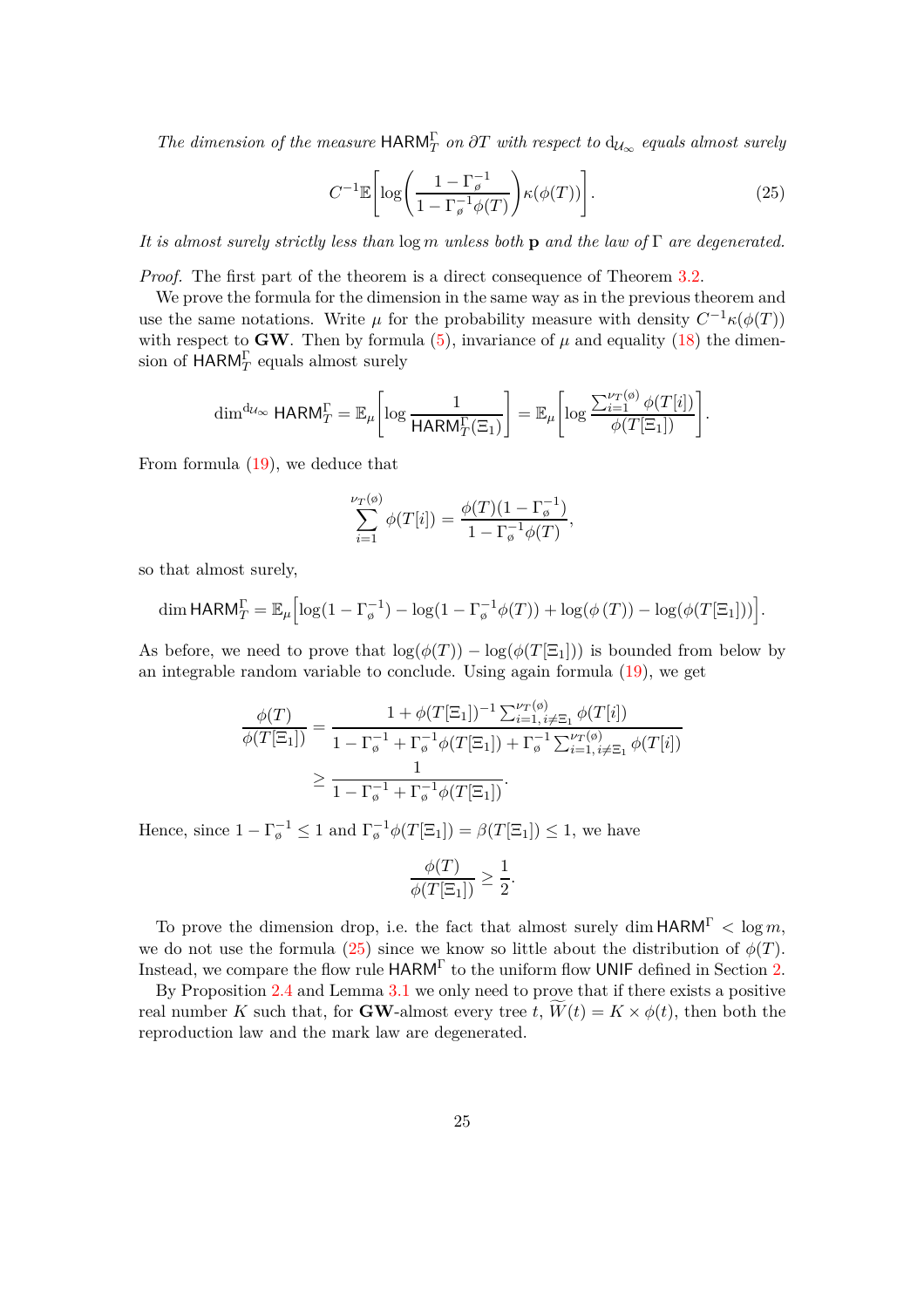Under this assumption, by the recursive equation  $(6)$  we have almost surely,

$$
\phi(T) = \frac{1}{m} \sum_{i=1}^{\nu_T(\phi)} \phi(T[i]).
$$

Plugging it into the recursive equation [\(19\)](#page-20-4), we first obtain that

$$
\phi(T) = \frac{m\Gamma_{\varphi}\phi(T)}{\Gamma_{\varphi} + m\phi(T) - 1},
$$

so that almost surely

$$
\phi(T) = \frac{1}{m} ((m-1)\Gamma_{\emptyset} + 1).
$$

In turn, using again [\(19\)](#page-20-4), this implies that

$$
\frac{1}{m}[(m-1)\Gamma_{\emptyset}+1]=\frac{\Gamma_{\emptyset}\sum_{i=1}^{\nu_T(\emptyset)}\frac{1}{m}[(m-1)\Gamma_i+1]}{\Gamma_{\emptyset}-1+\sum_{i=1}^{\nu_T(\emptyset)}\frac{1}{m}[(m-1)\Gamma_i+1]}.
$$

Now, if we denote by *S* the random variable  $\sum_{i=1}^{\nu_T(\emptyset)} \frac{1}{m} [(m-1)\Gamma_i + 1]$ , elementary algebra leads to the second degree polynomial equation

$$
(m-1)\Gamma_{\emptyset}^{2} + \Gamma_{\emptyset}(2 - m - S) + S - 1 = 0,
$$

whose discriminant is equal to  $(S - m)^2$ . Hence, we always have

$$
\Gamma_{\emptyset} = \frac{m + S - 2 \pm (S - m)}{2(m - 1)}.
$$

We must choose the solution  $\Gamma_{\phi} = (S-1)/(m-1)$ , because the other solution is 1, which we forbid. As a consequence,

$$
\Gamma_{\emptyset} = \frac{1}{m} \sum_{i=1}^{\nu_T(\emptyset)} \Gamma_i + \frac{1}{m-1} \left( \frac{\nu_T(\emptyset)}{m} - 1 \right).
$$

which, by independence of  $\nu_T(\emptyset)$ ,  $\Gamma_{\emptyset}$ ,  $\Gamma_1$ ,  $\Gamma_2$ , ..., imposes that both **p** and the law of Γ are degenerated.  $\Box$ 

### **5.3 Dimension and dimension drop for the length metric**

Note that in the previous theorem, the dimension is computed with respect to the natural distance  $d_{\mathcal{U}_{\infty}}$ . This distance does not take into account the marks  $(\Gamma_x)_{x \in T}$ , so we do not compute the same dimension as in [\[4\]](#page-35-3) and [\[9\]](#page-35-4), where the distance between two points in the tree is the sum of all the resistances (or lengths) of the edges between these two points.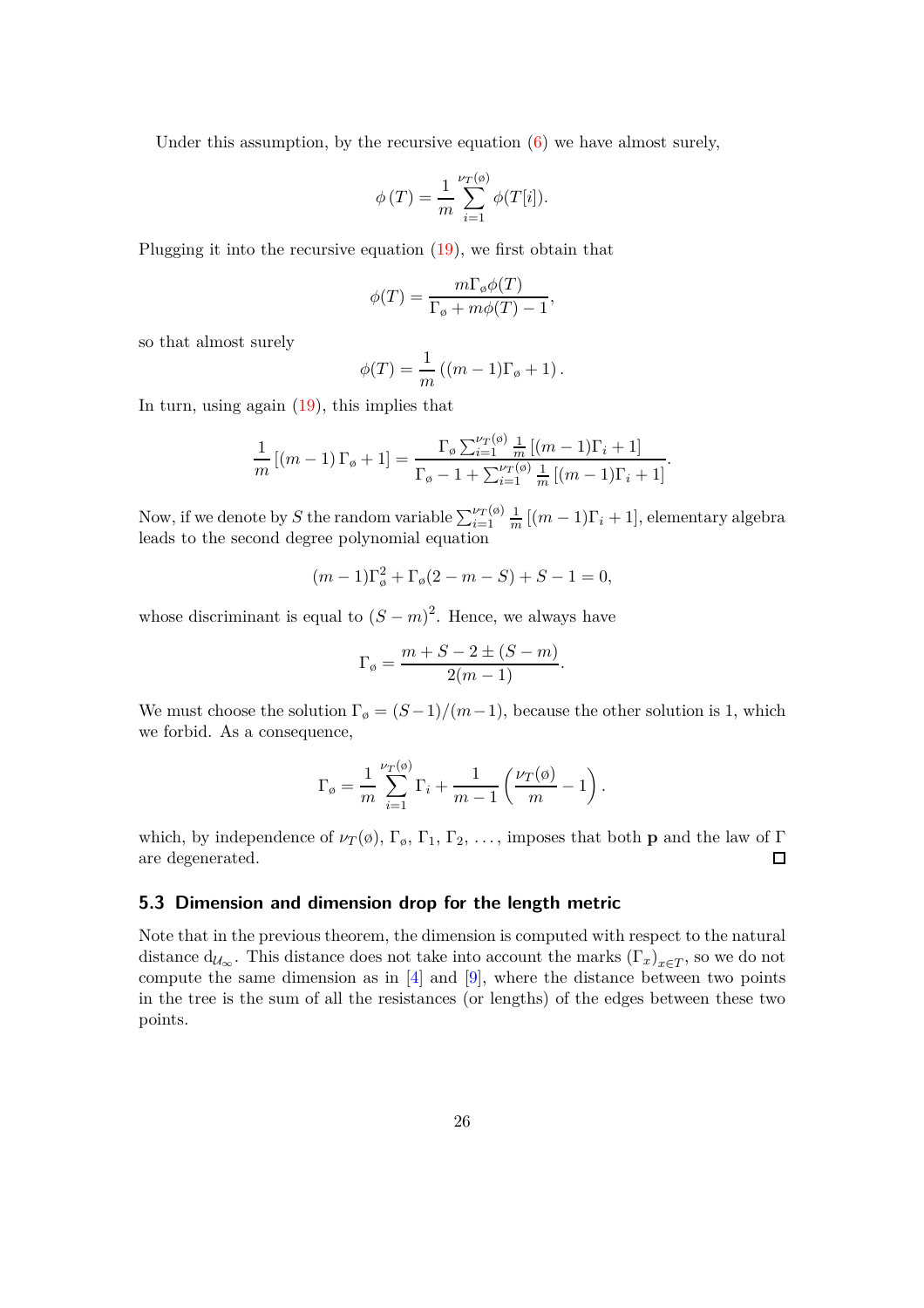To make this definition more precise, let us define, for  $x \in T$ , the Γ-height of *x*:

$$
|x|^{\Gamma} := \sum_{y \preceq x} \Big( \prod_{z \prec y} \Big( 1 - \Gamma_z^{-1} \Big) \Big) \Gamma_y^{-1}.
$$

We then have

$$
1 - |x|^{\Gamma} = \prod_{y \preceq x} \left( 1 - \Gamma_y^{-1} \right).
$$

For two distinct rays  $\eta$  and  $\xi$ , let

$$
d^{\Gamma}(\xi,\eta) \coloneqq 1 - |\xi \wedge \eta|^{\Gamma}.
$$

Notice that, for any rays  $\xi$  and  $\eta$ , and all integer  $n \geq 1$ , we have:

$$
d^{\Gamma}(\xi,\eta) \le 1 - |\xi_n|^{\Gamma} \iff \eta \in [\xi_n]_T, \tag{26}
$$

where we recall that  $[\xi_n]_t$  is the set of all rays whose  $\xi_n$  is a prefix.

We will compute the dimension of  ${\sf HARM}_{T}^{\Gamma}$  with respect to this distance  $\text{d}^{\Gamma}$  and show that in this case too, we observe a dimension drop phenomenon, but we begin with more general statements. We want to build a theory similar to [\[12,](#page-35-0) Sections 6 and 7] in our setting of trees with recursive lengths with the length metric  $d^{\Gamma}$ .

We will need the following elementary lemma.

**Lemma 5.3.** *Let f and g be two positive non-increasing functions defined on* (0*,* 1)*. Let* (*rn*) *be a decreasing sequence of positive numbers converging to* 0*. Assume that*

$$
\frac{f(r_n)}{g(r_n)} \xrightarrow[n \to \infty]{} \ell \in [0, \infty) \text{ and } \frac{f(r_{n+1})}{f(r_n)} \xrightarrow[n \to \infty]{} 1.
$$

*Then, we have*  $\lim_{r\downarrow 0} f(r)/g(r) = \ell$ .

*Proof.* Let  $\varepsilon > 0$  and  $n_0$  be large enough so that for all  $n \geq n_0$ ,

$$
\frac{f(r_n)}{g(r_n)} \frac{f(r_{n+1})}{f(r_n)} \le \ell + \varepsilon \text{ and } \frac{f(r_{n+1})}{g(r_{n+1})} \frac{f(r_n)}{f(r_{n+1})} \ge \ell - \varepsilon.
$$

Then, using the assumption that  $(r_n)$  is decreasing to 0, for all  $r \leq r_{n_0}$ , there exists  $n \geq n_0$  such that  $r_{n+1} < r \leq r_n$  and we have

$$
\ell - \varepsilon \le \frac{f(r_{n+1})}{g(r_{n+1})} \frac{f(r_n)}{f(r_{n+1})} = \frac{f(r_n)}{g(r_{n+1})} \le \frac{f(r)}{g(r)} \le \frac{f(r_{n+1})}{g(r_n)} = \frac{f(r_n)}{g(r_n)} \frac{f(r_{n+1})}{f(r_n)} \le \ell + \varepsilon. \quad \Box
$$

<span id="page-26-0"></span>**Proposition 5.4** (dimension of a flow rule)**.** *Let* Θ *be a* **GW***-flow rule such that there exists a* Θ*-invariant probability measure µ which is absolutely continuous with respect to* **GW***. Then, almost surely, the probability measure*  $\Theta_T$  *is exact-dimensional on the metric space*  $(\partial T, d^{\Gamma})$ *, with deterministic dimension* 

<span id="page-26-1"></span>
$$
\dim^{\mathbf{d}^{\Gamma}} \Theta_T = \frac{\dim^{d_{\mathcal{U}_{\infty}}} \Theta_T}{\mathbb{E}_{\mu}[-\log(1 - \Gamma_{\beta}^{-1})]}.
$$
\n(27)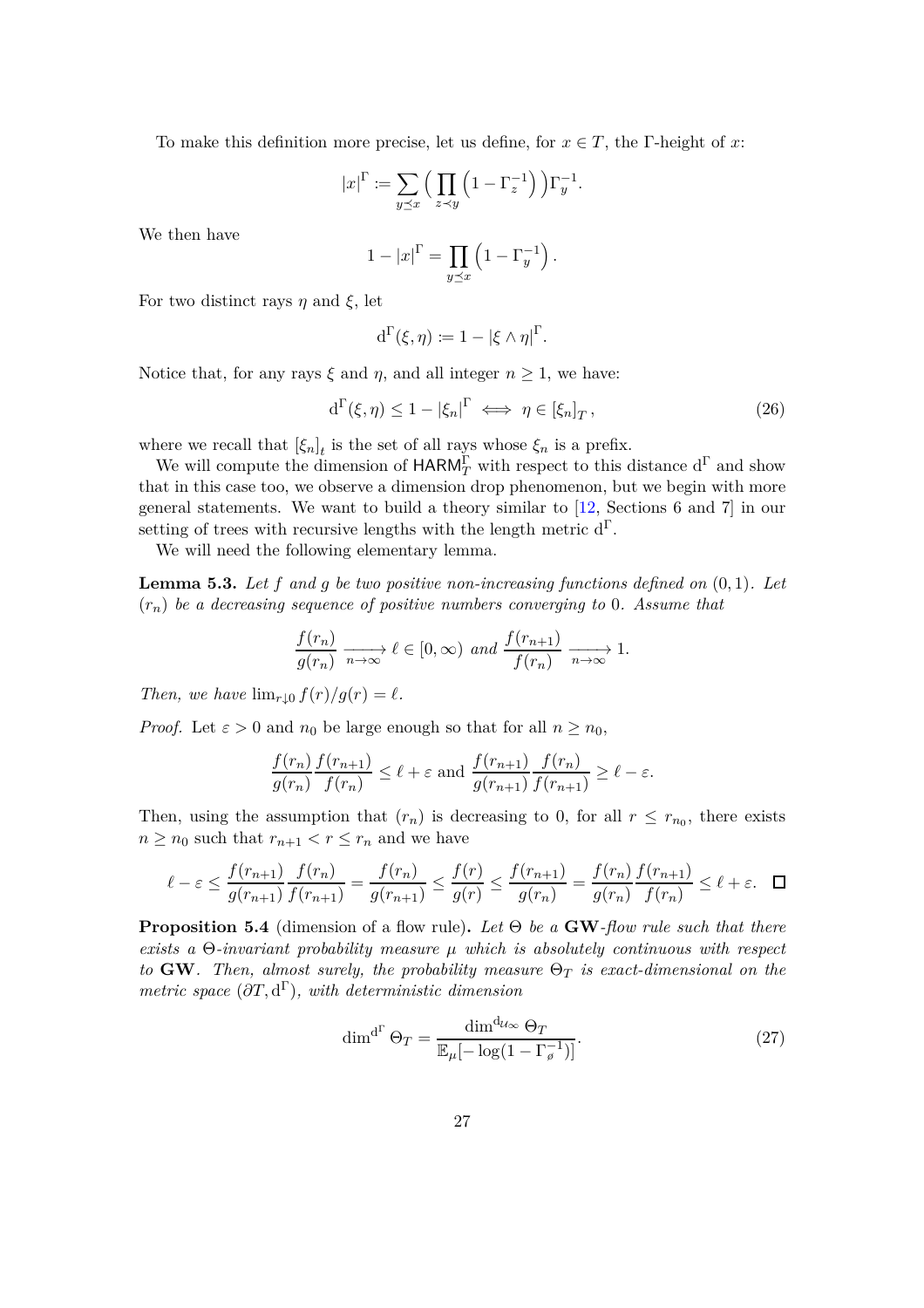*Proof.* We first prove that, for **GW**-almost every tree *t*, for  $\Theta_t$ -almost every ray  $\xi$ ,

$$
\lim_{n \to \infty} \frac{-\log \Theta_t(\xi_n)}{-\log(1 - |\xi_n|^{\Gamma})} = \frac{\dim^{d_{\mathcal{U}_{\infty}}} \Theta_T}{\mathbb{E}_{\mu}[-\log(1 - \Gamma_{\varnothing}^{-1})]}.
$$
\n(28)

The numerator equals

<span id="page-27-1"></span><span id="page-27-0"></span>
$$
\sum_{k=0}^{n-1} -\log \frac{\Theta_t(\xi_{k+1})}{\Theta_t(\xi_k)},
$$

so, by the ergodic theorem (for non-negative functions), recalling that  $\mu \times \Theta$  is ergodic and  $\mu$  is equivalent to **GW**, for **GW**-almost every *t* and  $\Theta_t$ -almost every  $\xi$ ,

$$
\frac{1}{n}\sum_{k=0}^{n-1} -\log \frac{\Theta_t(\xi_{k+1})}{\Theta_t(\xi_k)} \xrightarrow[n \to \infty]{} \mathbb{E}_{\mu}[-\log \Theta_T(\Xi_1)] = \dim^{d_{\mathcal{U}_{\infty}}} \Theta_T \in (0, \log m]. \tag{29}
$$

For the denominator, we have, for any  $\xi$  in  $\partial t$  and any  $n \geq 1$ ,

$$
\frac{1}{n+1}(-\log)(1-|\xi_n|^{\Gamma}) = \frac{1}{n+1}\sum_{i=0}^{n} -\log(1-\gamma_t(\xi_i)^{-1}).
$$

Again by the pointwise ergodic theorem, we have, for **GW**-almost every *t* and Θ*t*-almost every *ξ*,

<span id="page-27-2"></span>
$$
\frac{1}{n+1}(-\log)\left(1-|\xi_n|^{\Gamma}\right) \xrightarrow[n \to \infty]{} \mathbb{E}_{\mu}[-\log(1-\Gamma_{\varnothing}^{-1})] \in (0,\infty].
$$
 (30)

Thus, the convergence [\(28\)](#page-27-0) is proved.

Now we want to show the following (*a priori* stronger) statement: for **GW**-almost every *t* and  $\Theta_t$ -almost every  $\xi$ ,

$$
\lim_{r \downarrow 0} \frac{-\log \Theta_t \mathcal{B}(\xi, r)}{-\log r} = \frac{\dim^{d_{\mathcal{U}_{\infty}}} \Theta_T}{\mathbb{E}_{\mu}[-\log(1 - \Gamma_{\varnothing}^{-1})]},
$$
\n(31)

*.*

where  $\mathscr{B}(\xi, r)$  is the closed ball of center  $\xi$  and radius  $r$  in the metric space  $(\partial t, d^{\Gamma})$ .

Let *t* be a marked tree and  $\xi$  be a ray in *t* such that [\(29\)](#page-27-1) and [\(30\)](#page-27-2) hold. Denote, for  $n \geq 0$ ,  $r_n = 1 - |\xi_n|^{\Gamma}$ . The sequence  $(r_n)$  is positive, decreasing, and converges to 0 by [\(30\)](#page-27-2). For *r* in  $(0,1)$ , define  $f(r) = -\log \Theta_t \mathscr{B}(\xi, r)$  and  $g(r) = -\log(r)$ . The functions *f* and *g* are positive and non-increasing. Furthermore,

$$
\frac{f(r_{n+1})}{f(r_n)} = \frac{-\log \Theta_t(\xi_{n+1})}{-\log \Theta_t(\xi_n)} = 1 + \frac{-\log \frac{\Theta_t(\xi_{n+1})}{\Theta_t(\xi_n)}}{-\log \Theta_t(\xi_n)} = 1 + \frac{-\frac{1}{n} \log \frac{\Theta_t(\xi_{n+1})}{\Theta_t(\xi_n)}}{-\frac{1}{n} \log \Theta_t(\xi_n)}
$$

Using [\(29\)](#page-27-1), we obtain  $\lim_{n\to\infty} f(r_{n+1})/f(r_n) = 1$ , and conclude by the preceding lemma.  $\Box$ 

We now associate to the random marked tree *T* an *age-dependent process* (in the definition of [\[2,](#page-35-12) chapter 4]). For any  $x \in T$ , let  $\Lambda_x := -\log(1 - \Gamma_x^{-1})$  be the lifetime of particle *x*. Informally, the root lives for time  $\Lambda_{\phi}$ , then simultaneously dies and gives birth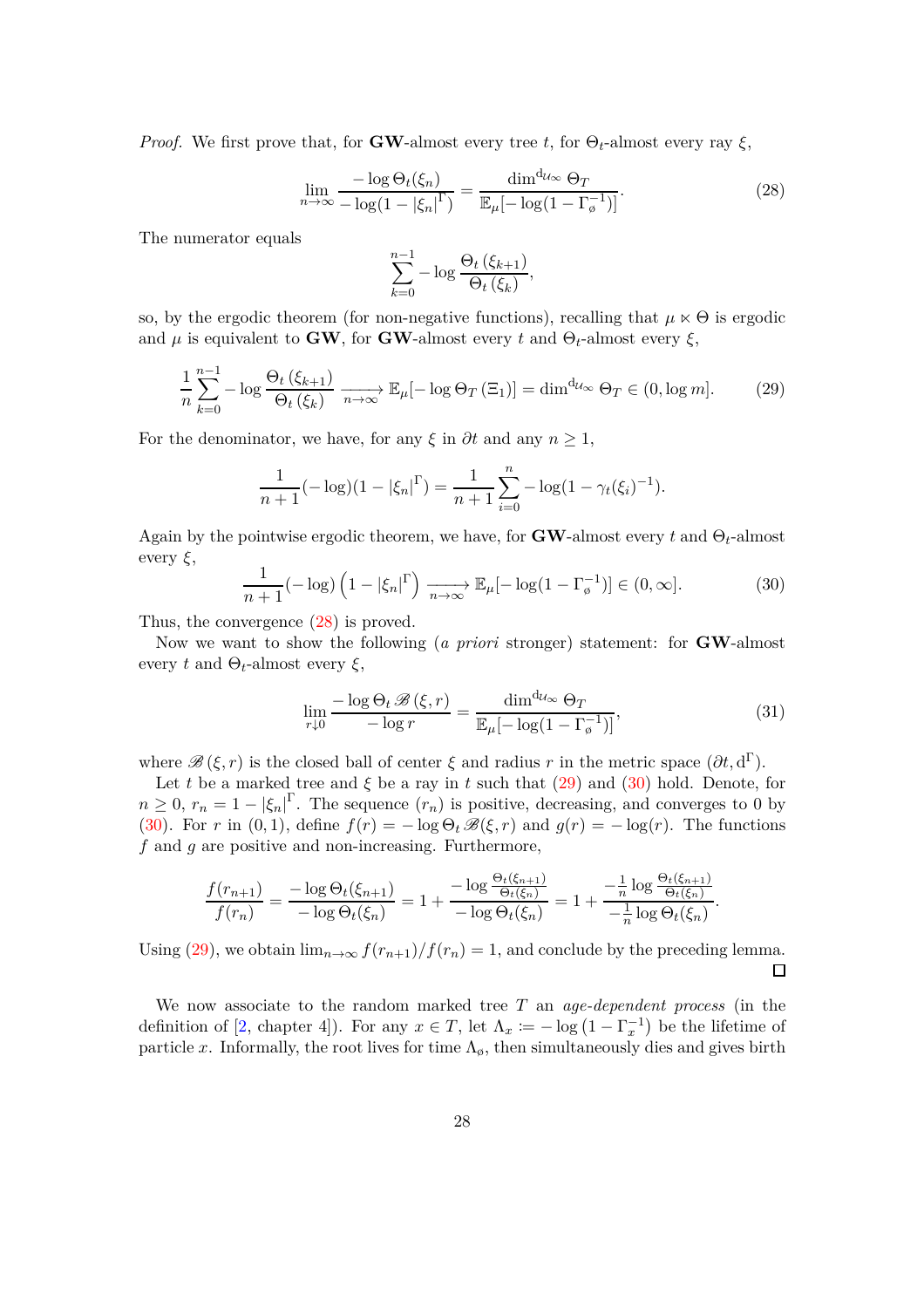to  $\nu_T(\emptyset)$  children who all have i.i.d. lifetimes  $\Lambda_1, \Lambda_2, \ldots, \Lambda_{\nu_T(\emptyset)}$ , and then independently live and produce their own offspring and die, and so on. We are interested in the number  $Z_u(T)$  of living individuals at time  $u > 0$ , that is

$$
Z_u(T):=\#\Big\{x\in T\colon \sum_{y\preceq x_*}\Lambda_y
$$

The *Malthusian parameter* of this process is the unique real number *α >* 0 such that

<span id="page-28-2"></span>
$$
\mathbb{E}\left[e^{-\alpha\Lambda_{\phi}}\right] = \frac{1}{m}.\tag{32}
$$

We now assume that  $\sum_{k=1}^{\infty} p_k k \log k$  is finite. Under this assumption, we know from [\[7,](#page-35-13) Theorem 5.3<sup>|[1](#page-28-1)</sup> that there exists a positive random variable  $W^{\Gamma}(T)$  such that  $\mathbb{E}[W^{\Gamma}(T)] =$ 1 and almost surely,

<span id="page-28-4"></span><span id="page-28-3"></span>
$$
\lim_{u \to \infty} e^{-u\alpha} Z_u(T) = W^{\Gamma}(T). \tag{33}
$$

By definition, we obtain the recursive equation

$$
W^{\Gamma}(T) = e^{-\alpha \Lambda_{\varphi}} \sum_{j=1}^{\nu_T(\varphi)} W^{\Gamma}(T[i]). \qquad (34)
$$

We now go back to our original tree with recursive lengths. Equations  $(32)$ ,  $(33)$  and [\(34\)](#page-28-4) become

<span id="page-28-6"></span><span id="page-28-5"></span>
$$
\mathbb{E}[(1-\Gamma_{\emptyset}^{-1})^{\alpha}] = 1/m; \tag{35}
$$

$$
\lim_{\varepsilon \to 0} \varepsilon^{\alpha} Z_{-\log(\varepsilon)}(T) = W^{\Gamma}(T); \tag{36}
$$

$$
W^{\Gamma}(T) = (1 - \Gamma_{\emptyset}^{-1})^{\alpha} \sum_{j=1}^{\nu_T(\emptyset)} W^{\Gamma}(T[i]).
$$
\n(37)

We define the **GW**-flow rule UNIF<sup>Γ</sup> by

$$
\mathsf{UNIF}_T^{\Gamma}(i) = \frac{W^{\Gamma}(T[i])}{\sum_{j=1}^{\nu_T(\emptyset)} W^{\Gamma}(T[j])}, \quad \forall \, 1 \leq i \leq \nu_T(\emptyset).
$$

<span id="page-28-0"></span>**Proposition 5.5** (dimension of the limit uniform measure). Assume that  $\sum_{k\geq 1} p_k k \log k$ *is finite. Then, both the dimension of*  $\text{UNIF}_T^{\Gamma}$  *and the Hausdorff dimension of the boundary ∂T, with respect to the metric d* <sup>Γ</sup>*, are almost surely equal to the Malthusian parameter α.*

*Proof.* We can use Theorem [3.2,](#page-10-0) with  $h(u, v) = uv$  and the marks equal to ((1 −  $(\Gamma_x^{-1})^{\alpha})_{x \in T}$  (or a direct computation) to show that the probability measure with density  $W^{\Gamma}$  with respect to **GW** is  $UNIF^{\Gamma}$ -invariant. So we may apply Proposition [5.4](#page-26-0) to obtain that the dimension of  $\text{UNIF}^{\Gamma}$  with respect to the metric  $d^{\Gamma}$  equals

$$
\dim^{d^{\Gamma}} \textsf{UNIF}_{T}^{\Gamma} = \frac{\dim^{d_{\mathcal{U}_{\infty}}} \textsf{UNIF}_{T}^{\Gamma}}{\mathbb{E}[-\log(1-\Gamma_{\varnothing}^{-1})W^{\Gamma}(T)]}.
$$

<span id="page-28-1"></span> $^{1}\mathrm{See}$  also Section 3.4 of the preliminary Saint-Flour 2017 lecture notes by Remco Van Der Hoffstad.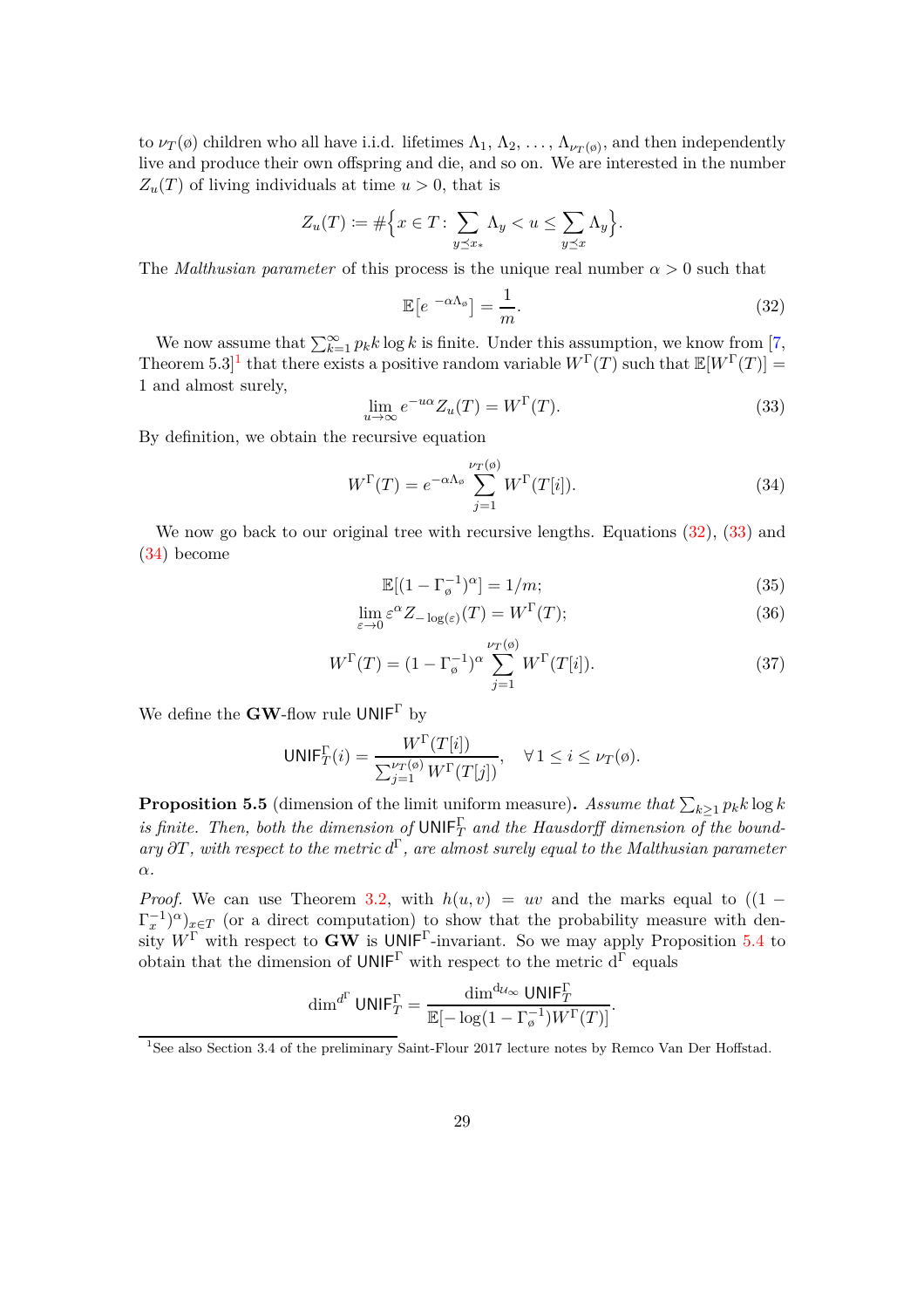The numerator equals, by formula [\(5\)](#page-8-1) and the recursive equation [\(37\)](#page-28-5),

$$
\dim^{d_{\mathcal{U}_{\infty}}} UNIF^{\Gamma} = \mathbb{E}\Big[\Big(-\log W^{\Gamma}(T[\Xi_1]) + \log \sum_{j=1}^{\nu_T(\mathfrak{g})} W^{\Gamma}(T[j])\Big) W^{\Gamma}(T)\Big]
$$
  
= 
$$
\mathbb{E}\Big[\Big(\log((1-\Gamma_{\mathfrak{g}}^{-1})^{-\alpha}) + \log W^{\Gamma}(T) - \log W^{\Gamma}(T[\Xi_1])\Big) W^{\Gamma}(T)\Big]
$$
  
= 
$$
\alpha \mathbb{E}\Big[-\log(1-\Gamma_{\mathfrak{g}}^{-1}) W^{\Gamma}(T)\Big],
$$

provided we can show that the term  $(\log W^{T}(T) - \log W^{T}(T[\Xi_1]))W^{T}(T)$  is bounded from below by an integrable random variable.

To prove this, we first use the recursive equation [\(37\)](#page-28-5), to obtain

$$
\log W^{\Gamma}(T) - \log W^{\Gamma}(T[\Xi_1]) = \alpha \log(1 - \Gamma_{\emptyset}^{-1}) + \log \left( \frac{\sum_{i=1}^{\nu_t \emptyset} W^{\Gamma}(T[i])}{W^{\Gamma}(T[\Xi_1])} \right).
$$

Since  $\Xi_1$  is one of the children of the root, we have

$$
\log\left(\frac{\sum_{i=1}^{\nu_t\theta} W^{\Gamma}(T[i])}{W^{\Gamma}(T[\Xi_1])}\right) \geq 0.
$$

Using again  $(37)$ , we obtain

$$
\left(\log W^{\Gamma}(T) - \log W^{\Gamma}(T[\Xi_1])\right) W^{\Gamma}(T)
$$
  

$$
\geq \alpha \log(1 - \Gamma_{\varnothing}^{-1})(1 - \Gamma_{\varnothing}^{-1})^{\alpha} \sum_{i=1}^{\nu_T(\varnothing)} W^{\Gamma}(T[i]) \geq -\frac{1}{e} \sum_{i=1}^{\nu_T(\varnothing)} W^{\Gamma}(T[i]),
$$

where, for the last inequality, we have used the fact that the minimum of the function  $x \mapsto x^{\alpha} \log(x)$  on the interval  $(0,1)$  is  $-1/(\alpha e)$ . Since  $\mathbb{E}[\sum_{i=1}^{\nu_{T}(\emptyset)} W_{\Gamma}^{\Gamma}(T[i])] = m < \infty$ , this concludes the proof that  $\dim^{\mathcal{d}_{\mathcal{U}_{\infty}}}$  UNIF<sup> $\Gamma = \alpha \mathbb{E}[-\log(1 - \Gamma_{\phi}^{-1})W^{\Gamma}(T)].$ </sup>

We remark that  $\mathbb{E}[\log(1-\Gamma_{\emptyset}^{-1})W^{\Gamma}(T)]$  is finite, because  $\dim^{d_{\mathcal{U}_{\infty}}}$  UNIF<sup>T</sup>  $\leq \log m$ . Thus we have

$$
\dim^{d^{\Gamma}} \textsf{UNIF}_{T}^{\Gamma} = \frac{\dim^{d_{\mathcal{U}_{\infty}}} \textsf{UNIF}_{T}^{\Gamma}}{\mathbb{E}[-\log(1-\Gamma_{\mathfrak{g}}^{-1})W^{\Gamma}(T)]} = \frac{\alpha \mathbb{E}[\log(1-\Gamma_{\mathfrak{g}}^{-1})W(T)]}{\mathbb{E}[-\log(1-\Gamma_{\mathfrak{g}}^{-1})W^{\Gamma}(T)]} = \alpha.
$$

We now know that the Hausdorff dimension of the boundary *∂T* (with respect to *d* Γ) is almost surely greater or equal to  $\alpha$ , so we just need the upper bound. Recall the definition  $(2)$  and  $(3)$ ) of the Hausdorff measures. We let

$$
A_{\varepsilon} \coloneqq \{ x \in T : 1 - |x|^{\Gamma} \le \varepsilon < 1 - |x_*|^{\Gamma} \},
$$

whose number of elements is  $Z_{-\log(\varepsilon)}(T)$ . By the limit [\(36\)](#page-28-6), we have

$$
\mathscr{H}_{\varepsilon}^{\alpha}(\partial T) \leq \sum_{x \in A_{\varepsilon}} (\text{diam}^{\Gamma}[x]_{T})^{\alpha} \leq \varepsilon^{\alpha} Z_{-\log(\varepsilon)}(T) \xrightarrow[\varepsilon \to 0]{\text{a.s.}} W^{\Gamma}(T),
$$

so  $\mathscr{H}^{\alpha}(\partial T) \leq W^{\Gamma}(T) < \infty$ , which concludes the proof.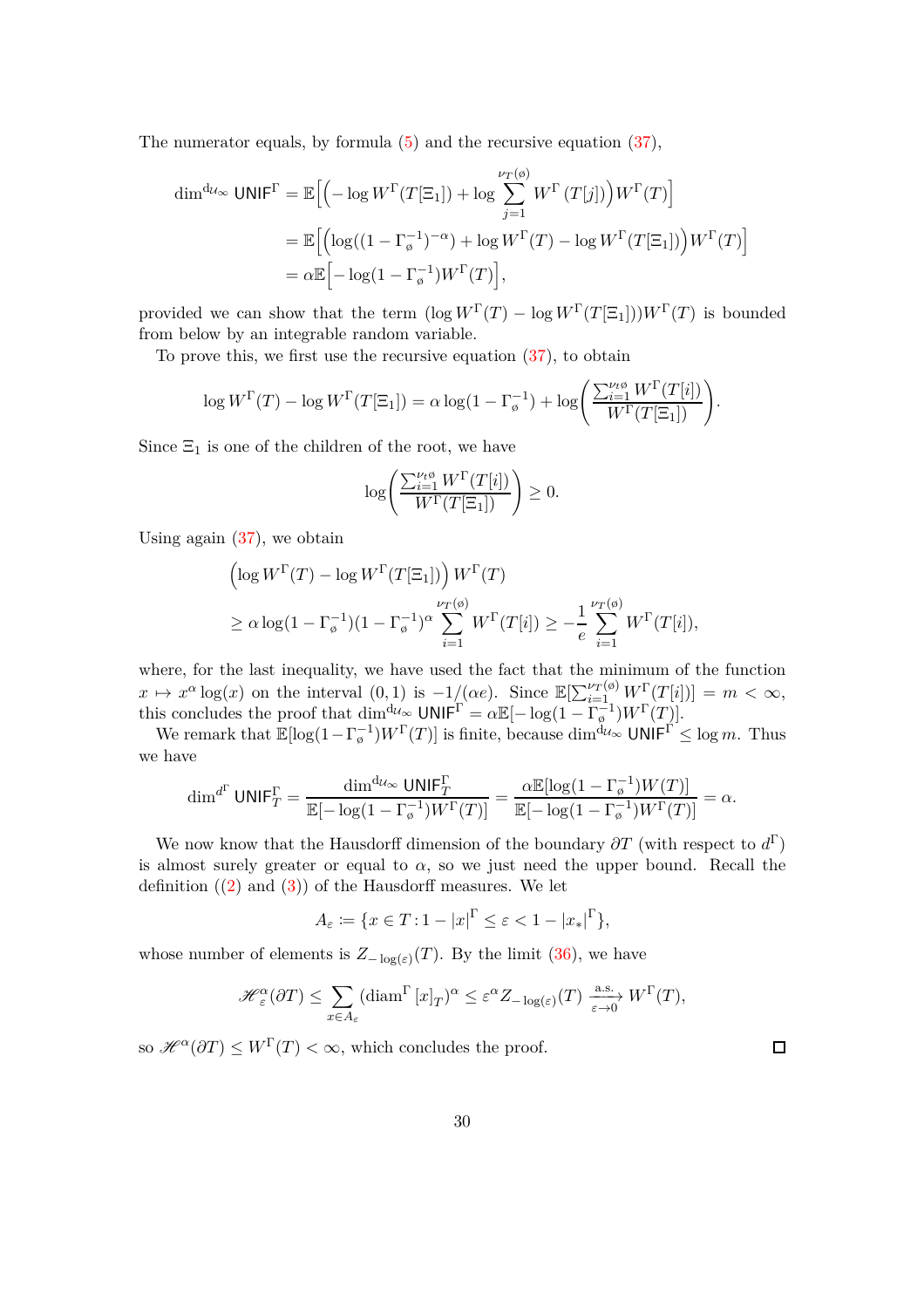**Proposition 5.6** (dimension drop for other flow rules). Assume that  $\sum_{k\geq 1} p_k k \log k$  is *finite.* Let *T* be a  $(\Gamma, \mathbf{p})$ -Galton-Watson tree and  $\Theta$  be a **GW**-flow rule such that  $\Theta_T$  and  $\mathsf{UNIF}_T^\Gamma$  *are not almost surely equal and there exists a*  $\Theta$ -*invariant probability measure*  $\mu$ *absolutely continuous with respect to* **GW***. Then the dimension of* Θ *with respect to the* distance  $d^{\Gamma}$  *is almost surely strictly less than the Malthusian parameter*  $\alpha$ *.* 

*Proof.* First, we remark that if  $\mathbb{E}_{\mu}[-\log(1-\Gamma_{\varphi}^{-1})]$  is infinite, then the Hausdorff dimension of  $\Theta_T$  with respect to the distance d<sup>Γ</sup> is almost surely equal to 0, so there is nothing to prove.

So we assume that  $\mathbb{E}_{\mu}[-\log(1-\Gamma_{\emptyset}^{-1})]$  is finite. Let  $\Xi$  be a random ray in  $\partial T$  with distribution  $\Theta_T$ . Using formula [\(5\)](#page-8-1) and conditioning on the value of  $\Xi_1$  gives

$$
\dim^{d_{\mathcal{U}_{\infty}}}(\Theta_T) = \mathbb{E}_{\mu} \Big[ \sum_{i=1}^{\nu_T(\mathfrak{g})} -\Theta_T(i) \log(\Theta_T(i)) \Big] < \mathbb{E}_{\mu} \Big[ \sum_{i=1}^{\nu_T(\mathfrak{g})} -\Theta_T(i) \log \mathrm{UNIF}_T^{\Gamma}(i) \Big],
$$

where, for the strict inequality we have used Shannon's inequality together with the fact (Lemma [2.1\)](#page-8-3) that almost surely,  $\Theta_T$  is different from UNIF<sub>T</sub>. This upper bound is equal to

$$
\mathbb{E}_{\mu} \Big[ \alpha ( - \log(1 - \Gamma_{\varnothing}^{-1})) + \log W^{\Gamma}(T) - \log W^{\Gamma}(T[\Xi_1]) \Big].
$$

Once again, all that is left to prove is that the last two terms are bounded from below by an integrable random variable, and this is the case, because

$$
\log \frac{W^{\Gamma}(T)}{W^{\Gamma}(T[\Xi_1])} \ge \alpha \log(1 - \Gamma_{\varnothing}^{-1}),
$$

and by our assumption that  $\mathbb{E}_{\mu}[\log(1 - \Gamma_{\phi}^{-1})]$  is finite. Cancelling out this term in equation [\(27\)](#page-26-1), we finally obtain  $\dim^{d^{\Gamma}} \Theta_T < \alpha$ .  $\Box$ 

Before we state and prove the main theorem of this subsection, we want to know when the dimension (with respect to  $d^{\Gamma}$ ) of the harmonic measure equals 0.

**Lemma 5.7.** *Let T be a* ( $\Gamma$ *, p*)*-Galton-Watson marked tree. Assume that*  $\mathbb{E}[\kappa(\phi(T))]$  $and \sum_{k\geq 1} p_k k$  are finite. Then, we have

$$
\mathbb{E}[\log(1-\Gamma_{\beta}^{-1})\kappa(\phi(T))] < \infty \iff \mathbb{E}[\log(1-\Gamma_{\beta}^{-1})] < \infty.
$$

*Proof.* By Tonelli's theorem, the definition of *κ*, and the associativity property of the function *h*, we have

$$
\mathbb{E}[\log(1-\Gamma_{\emptyset}^{-1})\kappa(\phi(T))] = \mathbb{E}\Bigg[\log(1-\Gamma_{\emptyset}^{-1})h\Big(\Gamma_{\emptyset}, h\Big(\sum_{i=1}^{\nu_{T}(\emptyset)}\phi(T[i]),\sum_{j=1}^{\nu_{\widetilde{T}}(\emptyset)}\phi(\widetilde{T}[j])\Big)\Big)\Bigg],
$$

where  $\widetilde{T}$  is a  $(\Gamma, \mathbf{p})$ -Galton-Watson tree, independent of *T*. Since for any *u* and *v* greater than 1,  $h(u, v) > 1$ , the direct implication is proved. For the reciprocal implication,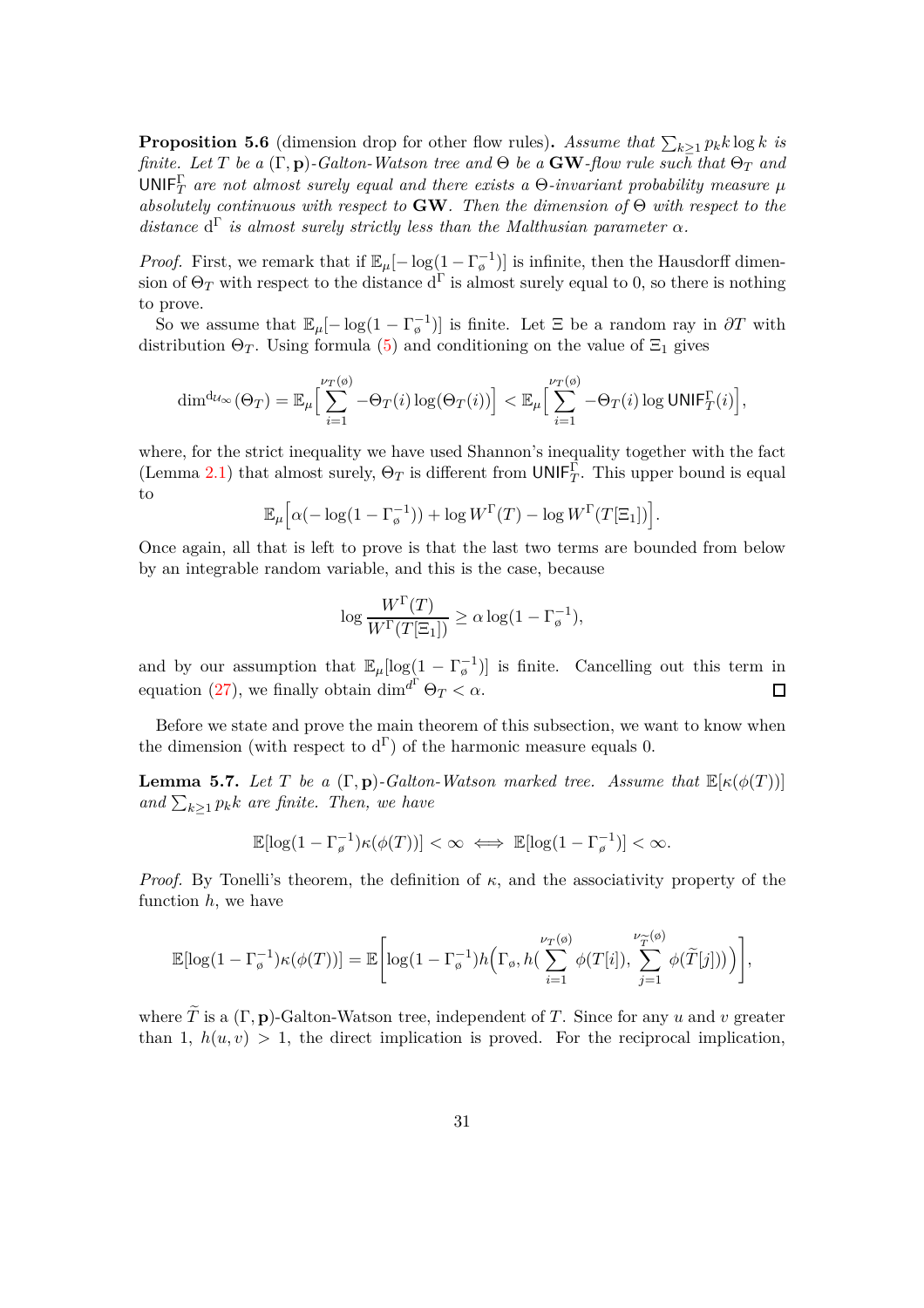recall that for *u* and *v* in  $(1, \infty)$ ,  $h(u, v) < v$ , hence

$$
h\Big(\Gamma_\emptyset, h\Big(\sum_{i=1}^{\nu_{\widetilde{T}}(\emptyset)}\phi\big(T[i]\big), \sum_{j=1}^{\nu_{\widetilde{T}}(\emptyset)}\phi\big(\widetilde{T}[j]\big)\big)\Big) < h\Big(\sum_{i=1}^{\nu_{\widetilde{T}}(\emptyset)}\phi\big(T[i]\big), \sum_{j=1}^{\nu_{\widetilde{T}}(\emptyset)}\phi\big(\widetilde{T}[i]\big)\Big).
$$

The right-hand side of the previous inequality is integrable. Indeed,

$$
h\left(\sum_{i=1}^{\nu_{\widetilde{T}}(\emptyset)}\phi(T[i]),\sum_{j=1}^{\nu_{\widetilde{T}}(\emptyset)}\phi(\widetilde{T}[i])\right) = \frac{\left(\sum_{i=1}^{\nu_{T}(\emptyset)}\phi(T[i])\right)\left(\sum_{j=1}^{\nu_{\widetilde{T}}(\emptyset)}\phi(\widetilde{T}[j])\right)}{\sum_{i=1}^{\nu_{T}(\emptyset)}\phi(T[i]) + \sum_{j=1}^{\nu_{\widetilde{T}}(\emptyset)}\phi(\widetilde{T}[j]) - 1}
$$
  

$$
\leq \sum_{i=1}^{\nu_{T}(\emptyset)}\frac{\phi(T[i])\left(\sum_{j=1}^{\nu_{\widetilde{T}}(\emptyset)}\phi(\widetilde{T}[j])\right)}{\phi(T[i]) + \sum_{j=1}^{\nu_{\widetilde{T}}(\emptyset)}\phi(\widetilde{T}[j]) - 1}
$$

and the expectation of this upper bound equals, by independence,

$$
\mathbb{E}[\nu_T(\phi)]\mathbb{E}[\kappa(\phi(T))],
$$

which is finite by assumption. Thus, using the fact that

$$
\Gamma_{\varphi}
$$
 and  $h\left(\sum_{i=1}^{\nu_{\widetilde{T}}(\varphi)} \phi(T[i]), \sum_{j=1}^{\nu_{\widetilde{T}}(\varphi)} \phi(\widetilde{T}[i])\right)$  are independent,

we have

$$
\mathbb{E}[\log(1-\Gamma_{\beta}^{-1})\kappa(\phi(T))] \leq \mathbb{E}[\log(1-\Gamma_{\beta}^{-1})]\mathbb{E}[\nu_T(\phi)]\mathbb{E}[\kappa(\phi(T))],
$$

which proves the reciprocal implication of the lemma.

Putting everything together, we finally obtain the dimension drop for the flow rule  $\mathsf{HARM}^{\Gamma}$ , with respect to the distance  $d^{\Gamma}$ .

**Theorem 5.8.** *Let T be a* (Γ*,* **p**)*-Galton-Watson marked tree, with metric* d <sup>Γ</sup> *on its boundary.* Assume that both  $\mathbb{E}[\kappa(\phi(T))]$  and  $\sum_{k\geq 1} p_k k \log k$  are finite. Then, almost  $surely, the flow  $HARM_T^{\Gamma}$  is exact-dimensional, of deterministic dimension$ 

$$
\dim^{d^{\Gamma}} \mathsf{HARM}^{\Gamma}(T) = \frac{\mathbb{E}[\log(1 - \Gamma_{\beta}^{-1} \phi(T)) \kappa(\phi(T))]}{\mathbb{E}[\log(1 - \Gamma_{\beta}^{-1}) \kappa(\phi(T))]} - 1,
$$
\n(38)

*except in the case*  $\mathbb{E}[-\log(1-\Gamma_{\emptyset}^{-1})] = \infty$ , where it is 0. This deterministic dimension *is strictly less than the Malthusian parameter*  $\alpha$  *(which is almost surely the Hausdorff dimension of the boundary ∂T with respect to the distance* d <sup>Γ</sup>*) as soon as the mark law and the reproduction law are not both degenerated.*

*Proof.* The formula for the Hausdorff dimension is just a rewriting using equations [\(27\)](#page-26-1) and  $(25)$ . All that is left to prove is that if there exists a positive real number  $K$ , such

<span id="page-31-0"></span> $\Box$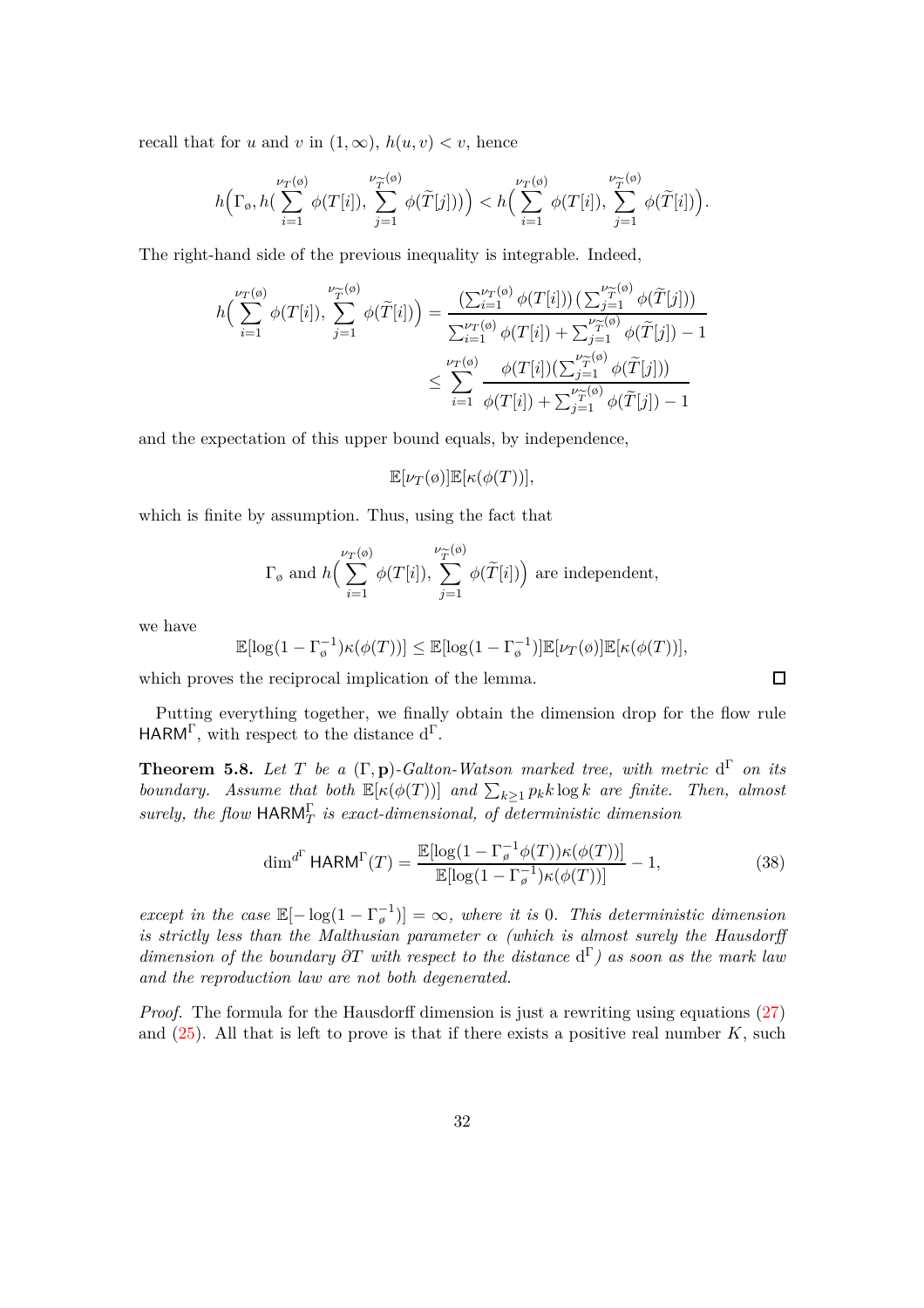that, for **GW**-almost every tree *t*,  $W^{\Gamma}(t) = K \times \phi(t)$ , then both the mark law and the reproduction law are degenerated.

We assume that the latter assertion holds, and we proceed similarly as in the proof of Theorem [5.2.](#page-23-0) From the recursive equation [\(37\)](#page-28-5) for  $W^{\Gamma}$ , we deduce that almost surely

<span id="page-32-0"></span>
$$
\sum_{i=1}^{\nu_T(\phi)} \phi(T[i]) = (1 - \Gamma_{\phi}^{-1})^{-\alpha} \phi(T), \tag{39}
$$

and plugging it into the recursive equation  $(19)$  for  $\phi$ , we obtain that, almost surely,

$$
\phi(T) = \Gamma_{\emptyset} (1 - (1 - \Gamma_{\emptyset}^{-1})^{\alpha + 1}).
$$

This implies that each  $\phi(T[i])$  depends only on  $\Gamma_i$  and

$$
\sum_{i=1}^{\nu_T(\phi)} \phi(T[i]) = \Gamma_{\phi}(1 - \Gamma_{\phi}^{-1})^{-\alpha} + 1 - \Gamma_{\phi},
$$

so, by independence,  $\sum_{i=1}^{\nu_T(\phi)} \phi(T[i])$  must be constant, which imposes that  $\nu_T(\phi)$  must be constant (equal to  $\overline{m}$ ) and that the law of  $\phi(T)$  is degenerated. From [\(39\)](#page-32-0), we now see that this implies that  $(1 - \Gamma_{\varphi}^{-1})^{\alpha} = 1/m$  and the law of  $\Gamma_{\varphi}$  is degenerated.  $\Box$ 

To conclude this work, we want to check that our formula [\(38\)](#page-31-0) is consistent with the formula obtained in [\[4\]](#page-35-3). From now on, we work under the following hypotheses:

- 1. the reproduction law is given by  $p_2 = 1$ ;
- 2. the common law of the marks is the law of  $U^{-1}$ , where the law of *U* is uniform on  $(0, 1)$ .

*Remark* 5.1. The function denoted by  $t \mapsto \kappa(\phi(t))$ , in [\[4,](#page-35-3) Proposition 25] is slightly different (it differs by a factor 1/2) from our function also denoted by  $\kappa(\phi(t))$ .

Under these hypotheses, Curien and Le Gall proved that the dimension (with respect to the metric  $d^{\Gamma}$ ) of the harmonic measure is almost surely (see [\[4,](#page-35-3) Proposition 4]):

$$
\dim^{\mathbf{d}^{\Gamma}} \mathsf{HARM}^{\Gamma}(T) = 2\mathbb{E}\left[\log\left(\frac{\phi_1 + \phi_2}{\phi_1}\right) \frac{\phi_1 \widetilde{\phi}}{\widetilde{\phi} + \phi_1 + \phi_2 - 1}\right] \bigg/ \mathbb{E}\left[\frac{\phi_1 \phi_2}{\phi_1 + \phi_2 - 1}\right],\qquad(40)
$$

where  $\phi_1$ ,  $\phi_2$  and  $\widetilde{\phi}$  are independent copies of  $\phi(T)$ . For short, we write  $U = \Gamma_{\phi}^{-1}$ ,  $\phi = \phi(T), \ \phi_1 = \phi(T[1]) \text{ and } \ \phi_2 = \phi(T[2]).$ 

We first show that

<span id="page-32-1"></span>
$$
\mathbb{E}\left[-\log\left(\frac{1-U\phi}{1-U}\right)\kappa(\phi)\right] = 2\mathbb{E}\left[\log\left(\frac{\phi_1+\phi_2}{\phi_1}\right)\frac{\phi_1\widetilde{\phi}}{\widetilde{\phi}+\phi_1+\phi_2-1}\right].\tag{41}
$$

Recall from the proof of Theorem [5.2](#page-23-0) that, by stationarity,

<span id="page-32-2"></span>
$$
\mathbb{E}[\log(\phi)\kappa(\phi)] = \mathbb{E}[\log(\phi(T[\Xi_1]))\kappa(\phi)].
$$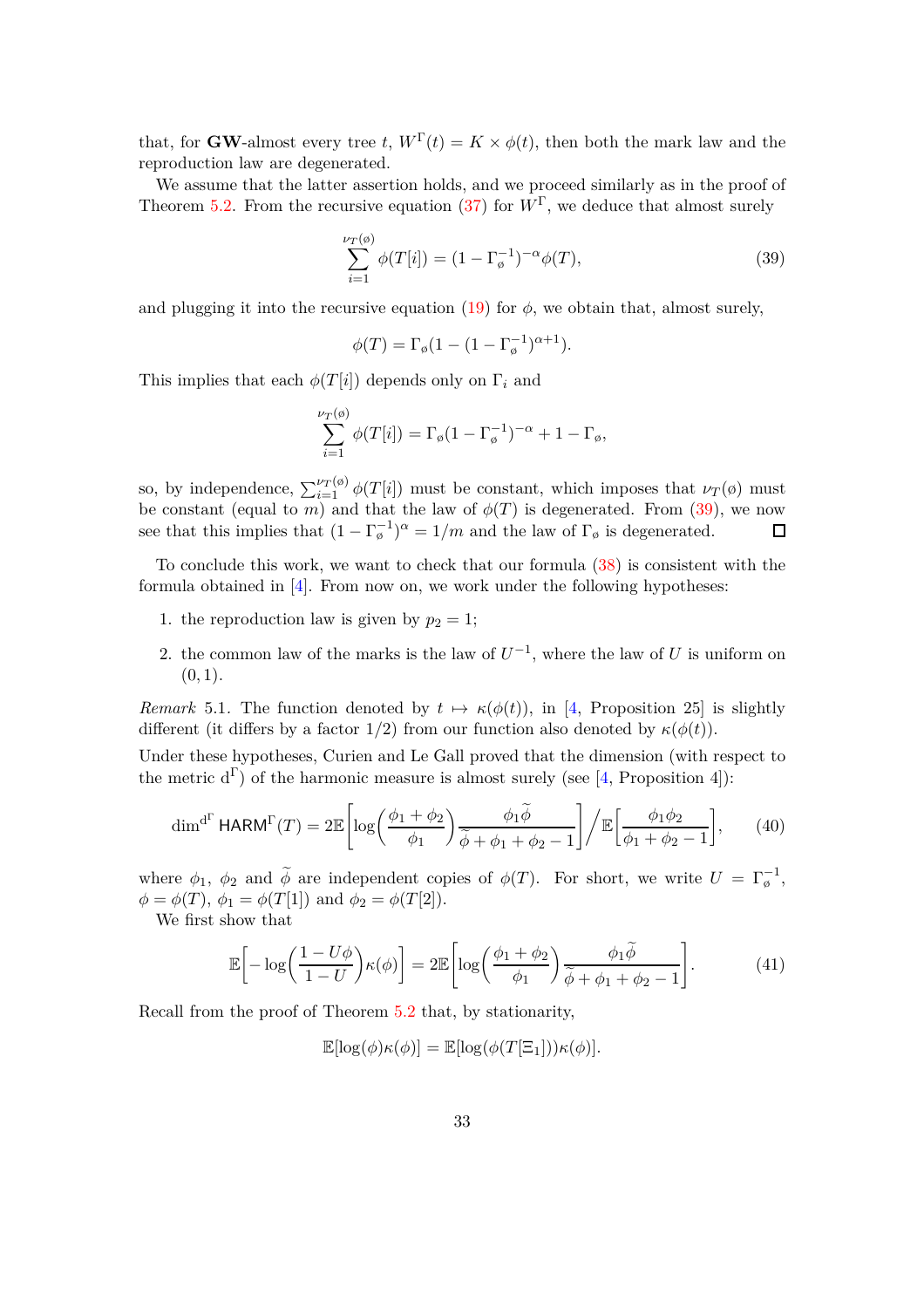By the recursive formula [\(21\)](#page-20-1),

$$
\frac{1 - U\phi}{1 - U} = \frac{U^{-1}}{\phi_1 + \phi_2 + U^{-1} - 1} = \frac{\phi}{\phi_1 + \phi_2},
$$

thus we obtain

$$
\mathbb{E}\left[\log\left(\frac{1-U\phi}{1-U}\right)\kappa(\phi)\right] = \mathbb{E}\left[\log\left(\frac{\phi}{\phi_1+\phi_2}\right)\kappa(\phi)\right]
$$
  
\n
$$
= \mathbb{E}\left[\log\left(\frac{\phi(T[\Xi_1])}{\phi_1+\phi_2}\right)\kappa(\phi)\right]
$$
  
\n
$$
= \mathbb{E}\left[\frac{\phi_1}{\phi_1+\phi_2}\log\left(\frac{\phi_1}{\phi_1+\phi_2}\right)\kappa(\phi) + \frac{\phi_2}{\phi_1+\phi_2}\log\left(\frac{\phi_2}{\phi_1+\phi_2}\right)\kappa(\phi)\right]
$$
  
\n
$$
= 2\mathbb{E}\left[\frac{\phi_1}{\phi_1+\phi_2}\log\left(\frac{\phi_1}{\phi_1+\phi_2}\right)\kappa(\phi)\right],
$$

by symmetry. Let  $\widetilde{T}$  be a  $(\Gamma, \mathbf{p})$ -Galton-Watson tree such that the mark of the root is  $U^{-1}$ , and  $\widetilde{T}[1]$  and  $\widetilde{T}[2]$  are independent of *T*[1] and *T*[2]. Write  $\widetilde{\phi}$  for the conductance of *T* and  $\phi_i = \phi(T[i])$  for  $i = 1, 2$ . By Tonelli's theorem and the definition of  $\kappa$ , we have

$$
\mathbb{E}\left[\log\left(\frac{1-U\phi}{1-U}\right)\kappa(\phi)\right] = 2\mathbb{E}\left[\frac{\phi_1}{\phi_1+\phi_2}\log\left(\frac{\phi_1}{\phi_1+\phi_2}\right)h\left(h\left(U^{-1},\phi_1+\phi_2\right),\tilde{\phi}_1+\tilde{\phi}_2\right)\right]
$$
  
\n
$$
= 2\mathbb{E}\left[\frac{\phi_1}{\phi_1+\phi_2}\log\left(\frac{\phi_1}{\phi_1+\phi_2}\right)h\left(h\left(U^{-1},\tilde{\phi}_1+\tilde{\phi}_2\right),\phi_1+\phi_2\right)\right]
$$
  
\n
$$
= 2\mathbb{E}\left[\frac{\phi_1}{\phi_1+\phi_2}\log\left(\frac{\phi_1}{\phi_1+\phi_2}\right)h\left(\tilde{\phi},\phi_1+\phi_2\right)\right]
$$
  
\n
$$
= 2\mathbb{E}\left[\frac{\phi_1}{\phi_1+\phi_2}\log\left(\frac{\phi_1}{\phi_1+\phi_2}\right)\frac{\tilde{\phi}(\phi_1+\phi_2)}{\tilde{\phi}+\phi_1+\phi_2-1}\right],
$$

where, between the first and the second line, we have used the associativity and the symmetry of the function  $h$ . The proof of  $(41)$  is complete.

Now, we want to show that

<span id="page-33-1"></span>
$$
\mathbb{E}[-\log(1-U)\kappa(\phi)] = \mathbb{E}\bigg[\frac{\phi_1\phi_2}{\phi_1+\phi_2-1}\bigg].\tag{42}
$$

Here, we rely heavily on the fact that  $U$  is uniform on  $(0, 1)$ . From [\[4,](#page-35-3) equation (13)], we know that, for any function  $g: [1, \infty) \to \mathbb{R}_+$  such that  $g(x)$  and  $g'(x)$  are both  $o(x^a)$ for some *a* in  $(0, \infty)$ , we have

<span id="page-33-0"></span>
$$
\mathbb{E}[g(\phi_1 + \phi_2)] = \mathbb{E}[\phi_1(\phi_1 - 1)g'(\phi_1)] + \mathbb{E}[g(\phi_1)].
$$
\n(43)

As before, let  $\phi_1$ ,  $\phi_2$ ,  $\phi_1$  and  $\phi_2$  be independent copies of  $\phi(T)$ , independent of *U*. Let  $\psi_1: (1, \infty)^3 \to (1, \infty)$  be defined by

$$
\psi_1(x, y, z) = h(x, h(y, z)) = \frac{xyz}{xy + yz + xz - x - y - z + 1}.
$$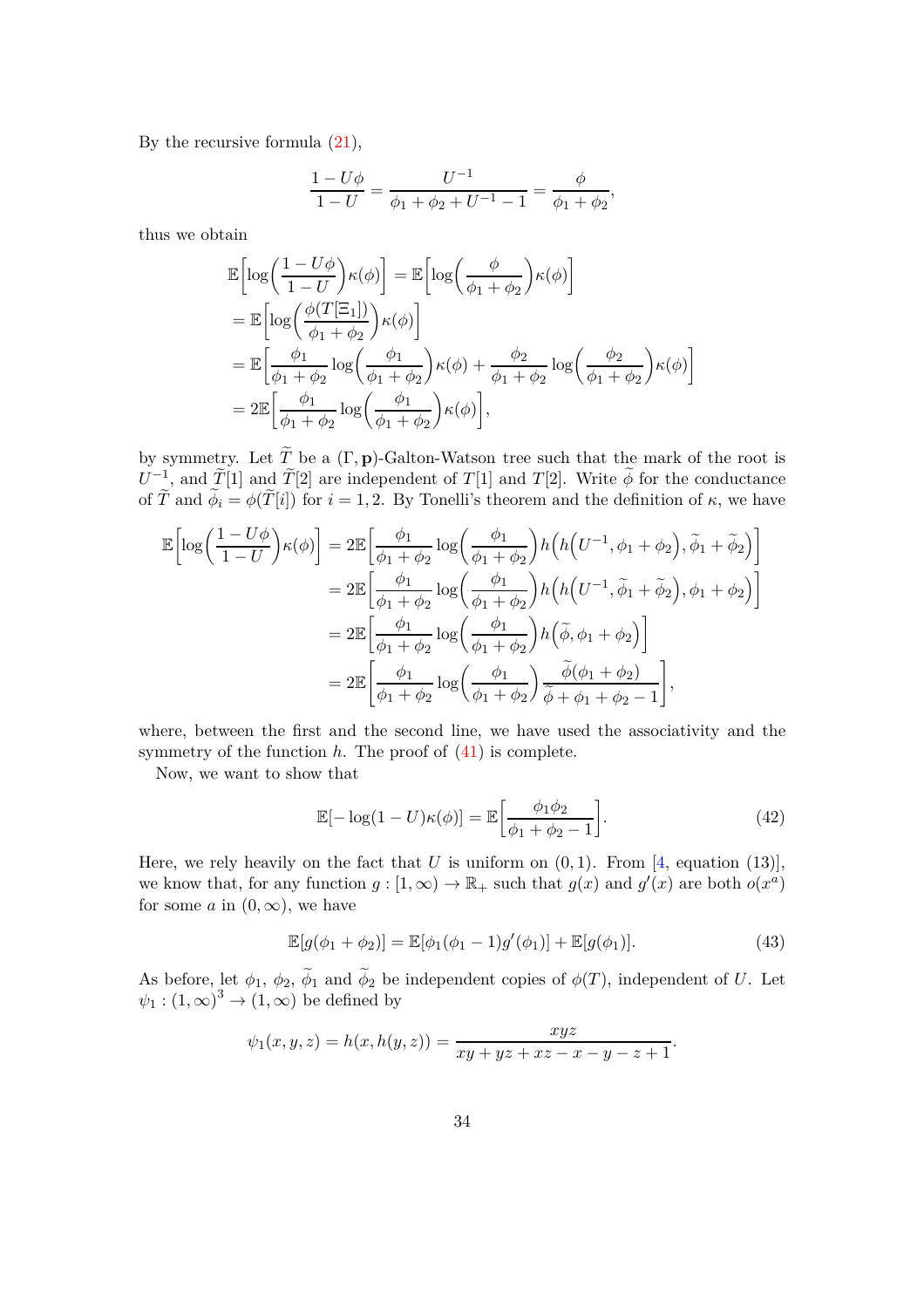By definition of  $\kappa$ , we have

$$
\mathbb{E}[-\log(1-U)\kappa(\phi)] = \mathbb{E}\Big[-\log(1-U)\psi_1\Big(U^{-1},\phi_1+\phi_2,\widetilde{\phi}_1+\widetilde{\phi}_2\Big)\Big].
$$

For  $x, y, z$  in  $(1, \infty)$ , let

$$
\psi_2(x, y, z) = \psi_1(x, y, z) + y(y - 1)\partial_y \psi_1(x, y, z) = \frac{x^2 y^2 z^2}{(xy + xz + yz - x - y - z + 1)^2}.
$$

Reason conditionally on *U*,  $\phi_1$  and  $\phi_2$  and apply the identity [\(43\)](#page-33-0) to the function  $y \mapsto$  $\psi_1(x, y, z)$ , to obtain

$$
\mathbb{E}[-\log(1-U)\kappa(\phi)] = \mathbb{E}\Big[-\log(1-U)\psi_2\Big(U^{-1},\phi_1,\widetilde{\phi}_1+\widetilde{\phi}_2\Big)\Big].
$$

Playing the same game again, we obtain

$$
\mathbb{E}[-\log(1-U)\kappa(\phi)] = \mathbb{E}\Big[-\log(1-U)\psi_3\Big(U^{-1},\phi_1,\widetilde{\phi}_1\Big)\Big],
$$

with the function  $\psi_3$  defined by

$$
\psi_3(x, y, z) = \psi_2(x, y, z) + z(z - 1)\partial_z \psi_2(x, y, z)
$$
  
=  $(xyz)^2 \left[ \frac{2xyz}{(xy + xz + yz - x - y - z + 1)^3} - \frac{1}{(xy + xz + yz - x - y - z + 1)^2} \right].$ 

Fix *y* and *z* in  $(1, \infty)$  and let, for *u* in  $(0, 1)$ ,

$$
\psi_4(u) = \psi_3(u^{-1}, y, z)
$$
  
=  $y^2 z^2 \left[ \frac{2yz}{\left[ (yz + 1 - y - z)u + (y + z - 1) \right]^3} - \frac{1}{\left[ (yz + 1 - y - z)u + (y + z - 1) \right]^2} \right]$   
=  $(a + b)^2 \left[ \frac{2(a + b)}{(au + b)^3} - \frac{1}{(au + b)^2} \right],$ 

with  $a = (yz + 1 - y - z)$  and  $b = (y + z - 1)$ . Finally, integrating by parts gives

$$
\int_0^1 -\log(1-u)\psi_4(u) \, \mathrm{d}u = \frac{a+b}{b} = \frac{yz}{y+z-1},
$$

so that, by independence of  $U$ ,  $\phi_1$  and  $\phi_1$ ,

$$
\mathbb{E}\left[-\log(1-U)\psi_3\left(U^{-1},\phi_1,\widetilde{\phi_1}\right)\middle|\phi_1,\widetilde{\phi}_1\right]=\frac{\phi_1\overline{\phi_1}}{\phi_1+\widetilde{\phi}_1-1},
$$

which completes the proof of  $(42)$ , and the verification of the consistency of formula  $(40)$ with [\(38\)](#page-31-0).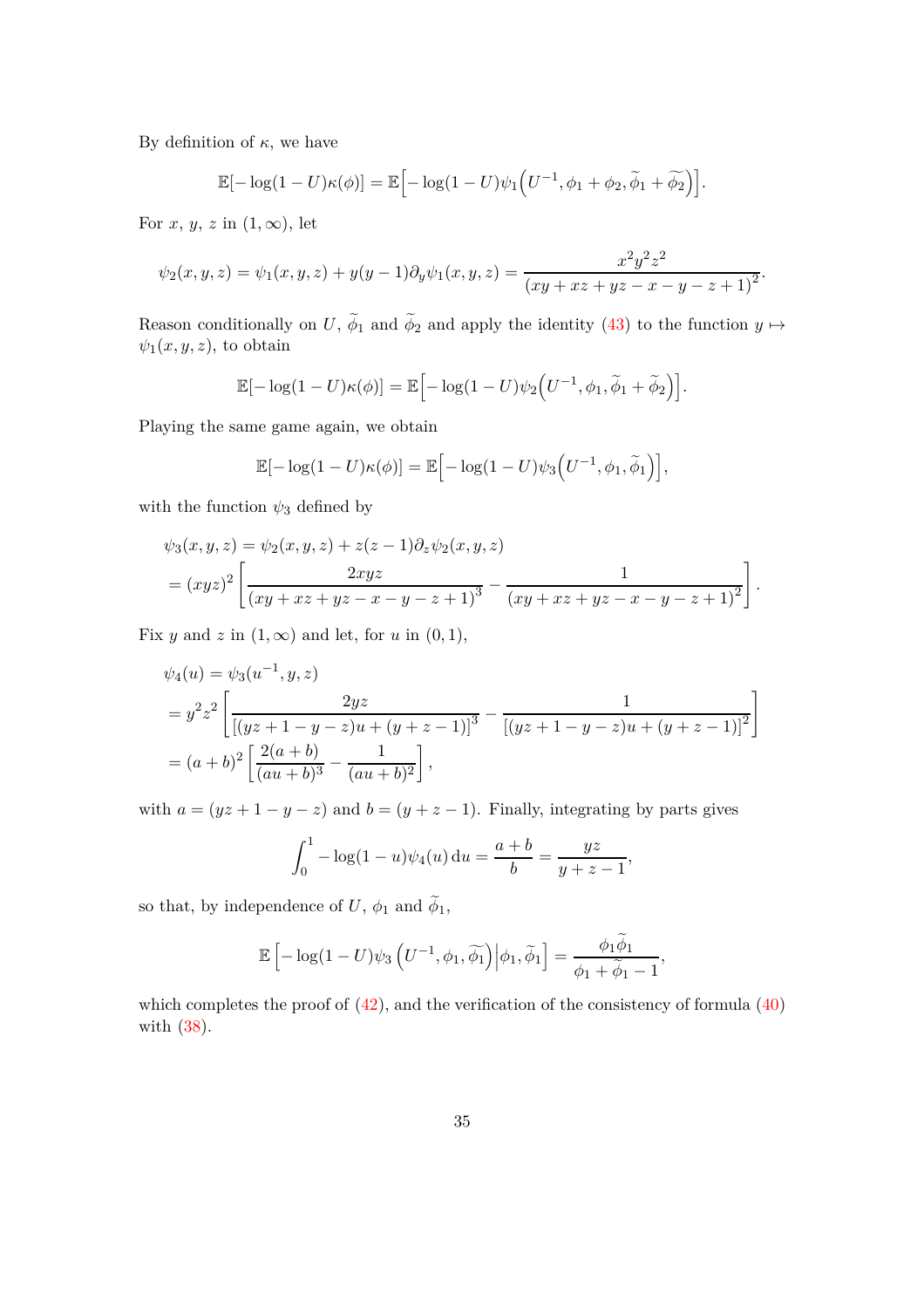# <span id="page-35-7"></span>**References**

- <span id="page-35-12"></span>[1] Elie Aïdékon, *Speed of the biased random walk on a Galton-Watson tree*, Probab. Theory Related Fields **159** (2014), no. 3-4, 597–617. MR 3230003
- [2] K. B. Athreya and P. E. Ney, *Branching processes*, Dover Publications, Inc., Mineola, NY, 2004, Reprint of the 1972 original [Springer, New York; MR0373040]. MR 2047480
- <span id="page-35-3"></span><span id="page-35-2"></span>[3] Nathanaël Berestycki, Eyal Lubetzky, Yuval Peres, and Allan Sly, *Random walks on the random graph*, Ann. Probab. **46** (2018), no. 1, 456–490. MR 3758735
- <span id="page-35-8"></span>[4] Nicolas Curien and Jean-François Le Gall, *The harmonic measure of balls in random trees*, Ann. Probab. **45** (2017), no. 1, 147–209. MR 3601648
- [5] Colleen D. Cutler, *The density theorem and Hausdorff inequality for packing measure in general metric spaces*, Illinois J. Math. **39** (1995), no. 4, 676–694. MR 1361528
- <span id="page-35-9"></span>[6] Kenneth Falconer, *Techniques in fractal geometry*, John Wiley & Sons, Ltd., Chichester, 1997. MR 1449135
- <span id="page-35-13"></span><span id="page-35-11"></span>[7] Peter Jagers and Olle Nerman, *The growth and composition of branching populations*, Adv. in Appl. Probab. **16** (1984), no. 2, 221–259. MR 742953
- [8] G. J. O. Jameson, *Inequalities for gamma function ratios*, Amer. Math. Monthly **120** (2013), no. 10, 936–940. MR 3139572
- <span id="page-35-4"></span>[9] Shen Lin, *The harmonic measure of balls in critical Galton-Watson trees with infinite variance offspring distribution*, Electron. J. Probab. **19** (2014), no. 98, 35. MR 3272331
- <span id="page-35-5"></span>[10] , *Harmonic measure for biased random walk in a supercritical Galton-Watson tree*, ArXiv e-prints (2017), [arXiv:1707.01811.](http://arxiv.org/abs/1707.01811)
- <span id="page-35-10"></span><span id="page-35-0"></span>[11] Russell Lyons, *Random walks and percolation on trees*, Ann. Probab. **18** (1990), no. 3, 931–958. MR 1062053
- [12] Russell Lyons, Robin Pemantle, and Yuval Peres, *Ergodic theory on Galton-Watson trees: speed of random walk and dimension of harmonic measure*, Ergodic Theory Dynam. Systems **15** (1995), no. 3, 593–619. MR 1336708
- <span id="page-35-1"></span>[13] , *Biased random walks on Galton-Watson trees*, Probab. Theory Related Fields **106** (1996), no. 2, 249–264. MR 1410689
- <span id="page-35-6"></span>[14] , *Unsolved problems concerning random walks on trees*, Classical and modern branching processes (Minneapolis, MN, 1994), IMA Vol. Math. Appl., vol. 84, Springer, New York, 1997, pp. 223–237. MR 1601753